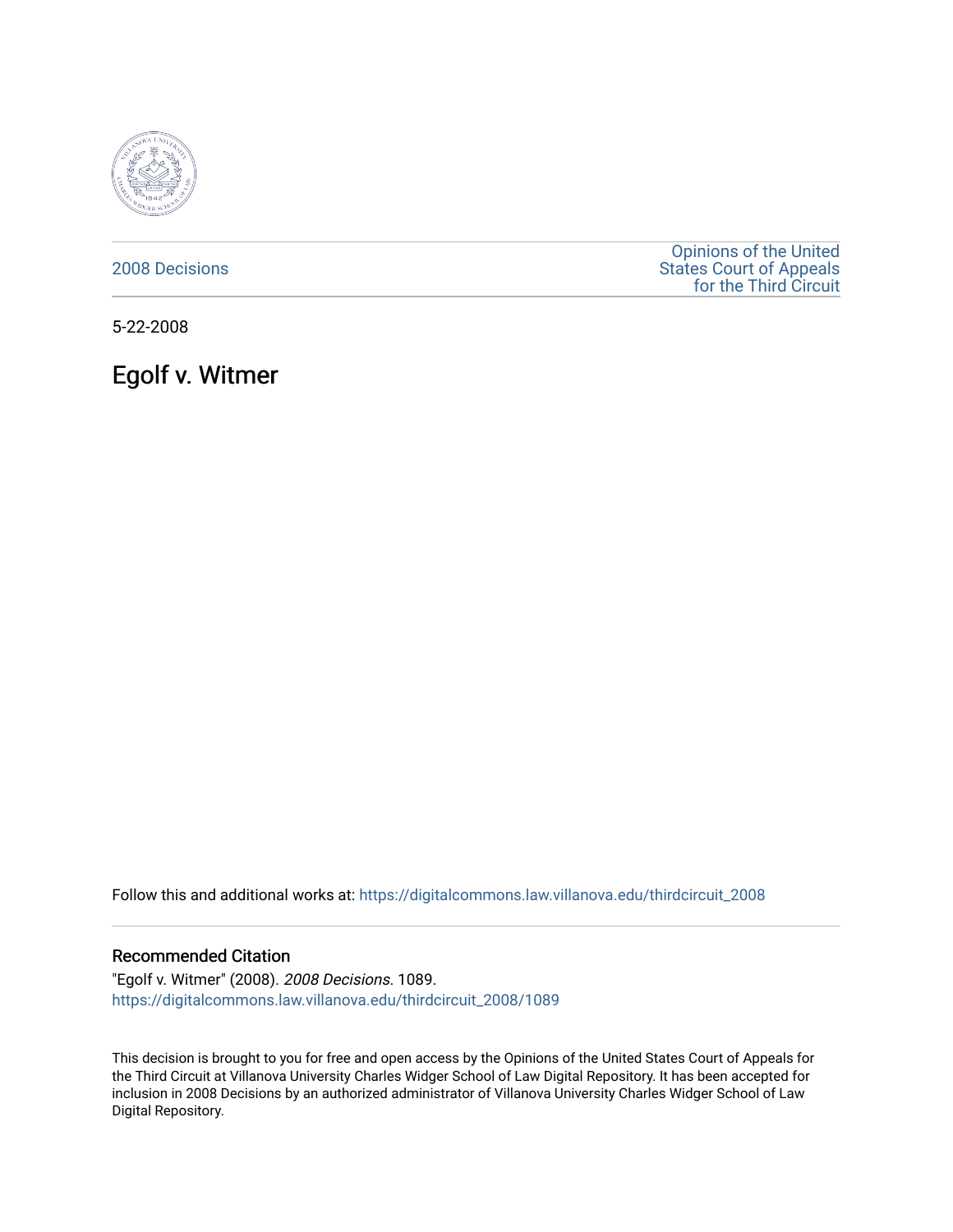#### PRECEDENTIAL

# UNITED STATES COURT OF APPEALS FOR THE THIRD CIRCUIT

\_\_\_\_\_\_\_\_\_\_\_

No. 06-2193 \_\_\_\_\_\_\_\_\_\_\_

# TRISTAN P. EGOLF; ADAM CLAYTON WILLARD; JONATHAN A. KOHLER; DAVID JC OBRYANT; BENJAMIN D. KEELY; PAULA EGOLF; GARY LEE EGOLF,

Appellants

v.

CHRISTOPHER WITMER; JAMES ELY; DEB KOLB; GERALD KLING; D.J. KLING, IN THEIR INDIVIDUAL CAPACITIES AS POLICE OFFICERS FOR EAST LAMPETER TOWNSHIP; LINDA GEROW; BLAINE HERTZOG; WAYNE KLINE; JOHN/JANE DOE 1 TO 5 IN THEIR INDIVIDUAL CAPACITIES WHO ARE UNKNOWN STATE ACTORS; JOHN/JANE DOE 6 TO 10 IN THEIR INDIVIDUAL CAPACITIES WHO ARE UNKNOWN FEDERAL EMPLOYEES, AGENTS OR ACTORS; CHRISTOPHER JONES, IN THEIR INDIVIDUAL CAPACITIES AS POLICE OFFICERS FOR EAST LAMPETER TOWNSHIP; MARIAN ADAMS, in their individual capacities as Pennsylvania State Troopers; and; EAST LAMPETER TOWNSHIP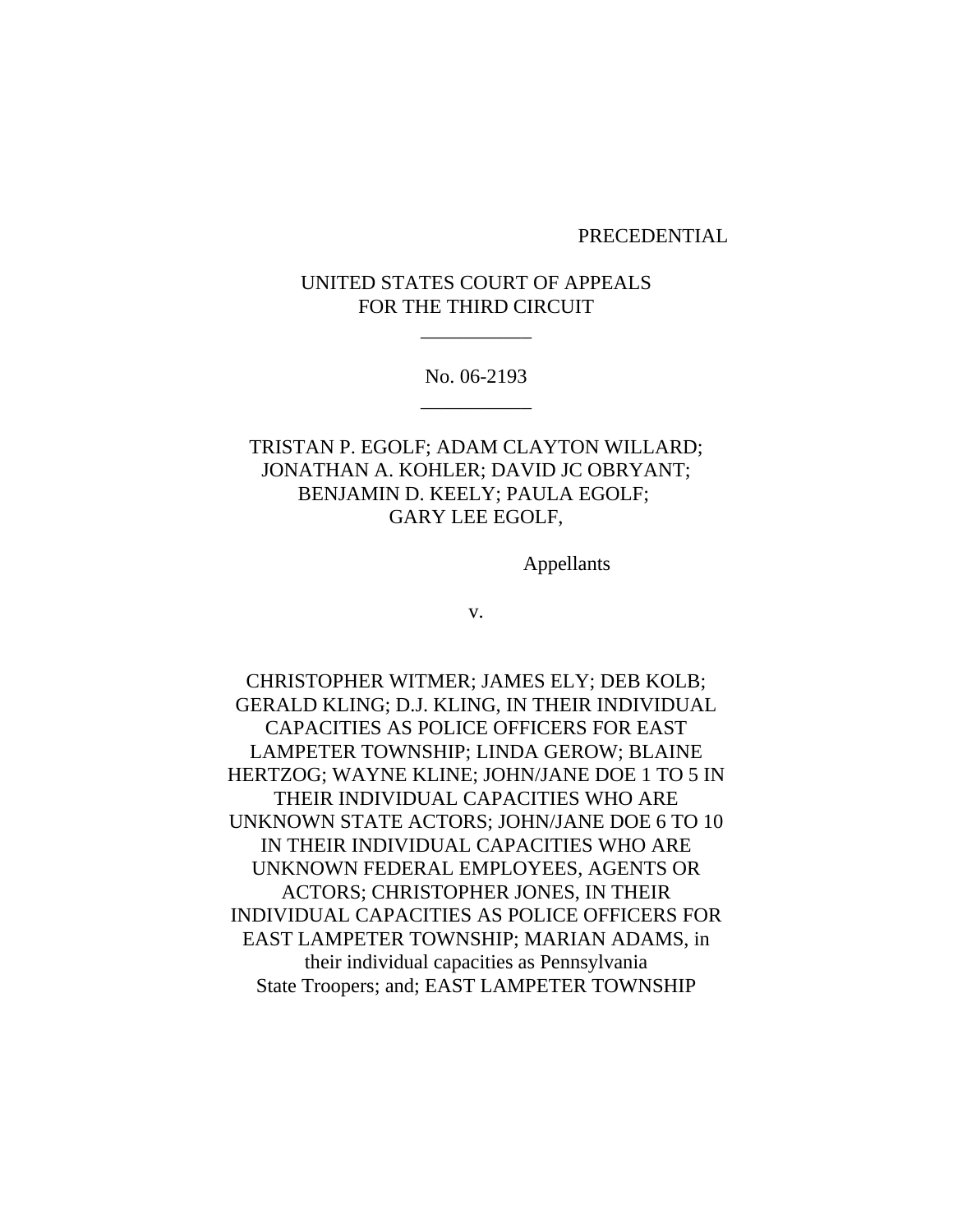On Appeal from the United States District Court for the Eastern District of Pennsylvania (D.C. No. 04-cv-05695) District Judge: The Honorable Paul S. Diamond

\_\_\_\_\_\_\_\_\_\_\_

## ARGUED APRIL 10, 2007

\_\_\_\_\_\_\_\_\_\_\_

Before: SMITH, NYGAARD, and HANSEN,<sup>\*</sup> Circuit Judges. (Filed May 22, 2008)

\_\_\_\_\_\_\_\_\_\_\_

J. Dwight Yoder, Esq. (Argued) Gibbel, Kraybill & Hess 41 East Orange Street Lancaster, PA 17602

Counsel for Appellants

John G. Knorr, III (Argued) Office of the Attorney General of Pennsylvania Department of Justice 15<sup>th</sup> Floor, Strawberry Square Harrisburg, PA 17120 Counsel for Appellees

\*Honorable David R. Hansen, Senior Circuit Judge for the Eighth Circuit Court of Appeals, sitting by designation.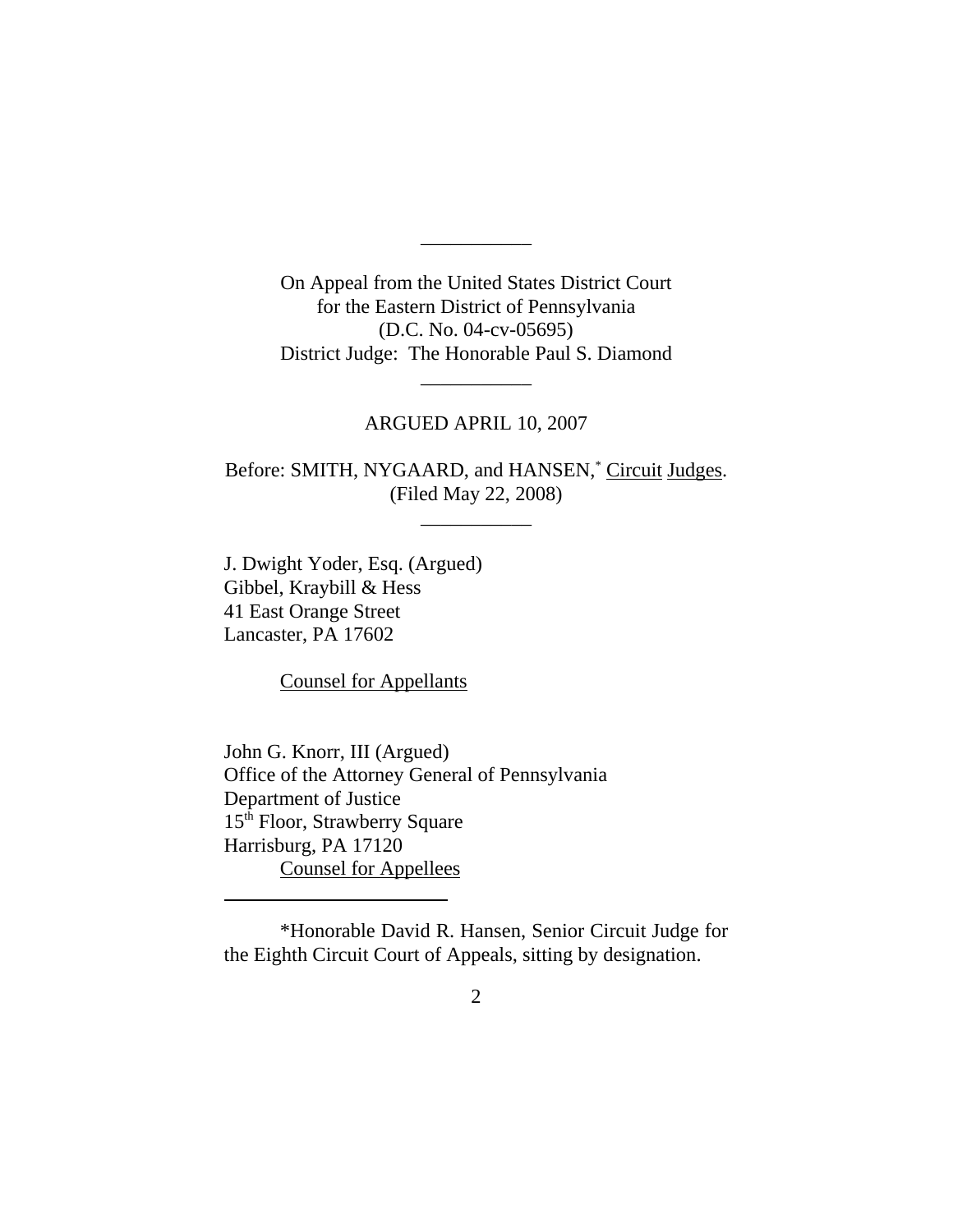## OPINION OF THE COURT \_\_\_\_\_\_\_\_\_\_\_

\_\_\_\_\_\_\_\_\_\_\_

NYGAARD, Circuit Judge.

Appellants, Tristan Egolf, Benjamin Keely, Jonathan Kohler, David O'Bryant, and Adam Willard claimed that several state and municipal actors violated their First and Fourth Amendment rights by arresting them during a demonstration against the war in Iraq.<sup>1</sup> The District Court granted summary judgment for the police on all claims and denied appellants'

<sup>&</sup>lt;sup>1</sup>-Initially, the plaintiffs sued Trooper Linda Gerow, Blaine Hertzog and Wayne Kline, six East Lampeter Township police officers, five unknown state actors and five unknown federal actors, alleging that the police officers acted at the direction of White House personnel. The plaintiffs amended their complaint twice, dismissed three Township officers, added Trooper Adams and the Township as defendants, and withdrew all claims respecting unknown state and federal actors. When Mr. Egolf died on May 7, 2005, the District Court substituted Egolf's parents as plaintiffs. The District Court eventually dismissed the Township police officers and the Township as parties, pursuant to the parties' stipulation.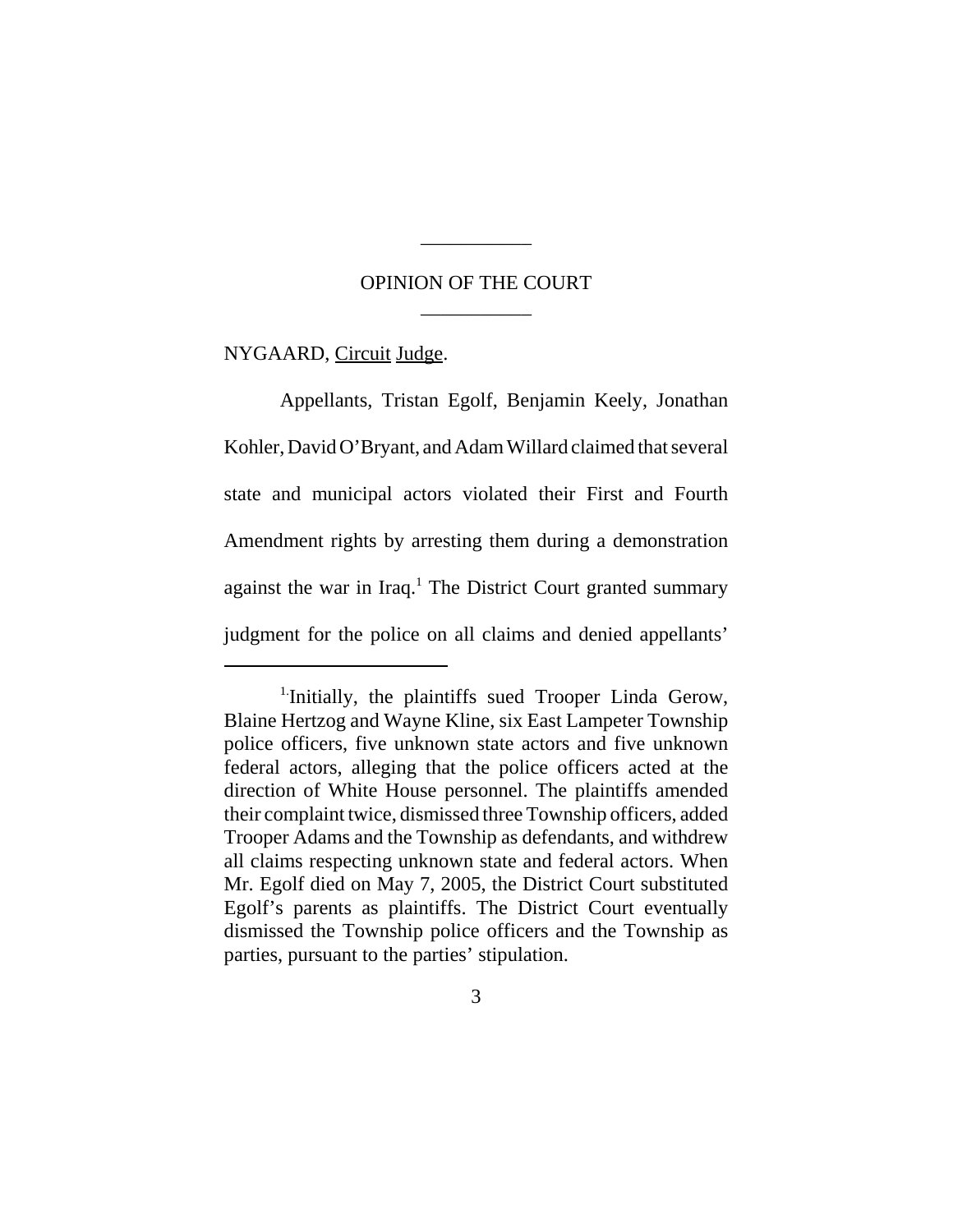motion for partial summary judgment on the First and Fourth Amendment claims. We will affirm the District Court's holding regarding the Trooper's motion for summary judgment on their qualified immunity claim.<sup>2</sup>

I.

 We have plenary review of the District Court's grant of summary judgment. *181 South Inc. v. Fischer*, 454 F.3d 228, 231, n. 4 (3d Cir. 2006).<sup>3</sup> For the purpose of our review, we

<sup>&</sup>lt;sup>2</sup>The District Court also granted summary judgment in favor of the police with regard to the Petitioners' claims that the police violated their First and Fourth Amendment constitutional rights. We do not reach constitutional issues unnecessarily, and in this instance, we hold only that the police are entitled to qualified immunity. *See U.S. v. Otero,* 502 F.3d 331, 334 n. 1 (3d Cir. 2007).

<sup>&</sup>lt;sup>3.</sup>The District Court exercised jurisdiction over this matter pursuant to 28 U.S.C. §§1331 and 1343. We have jurisdiction (continued...)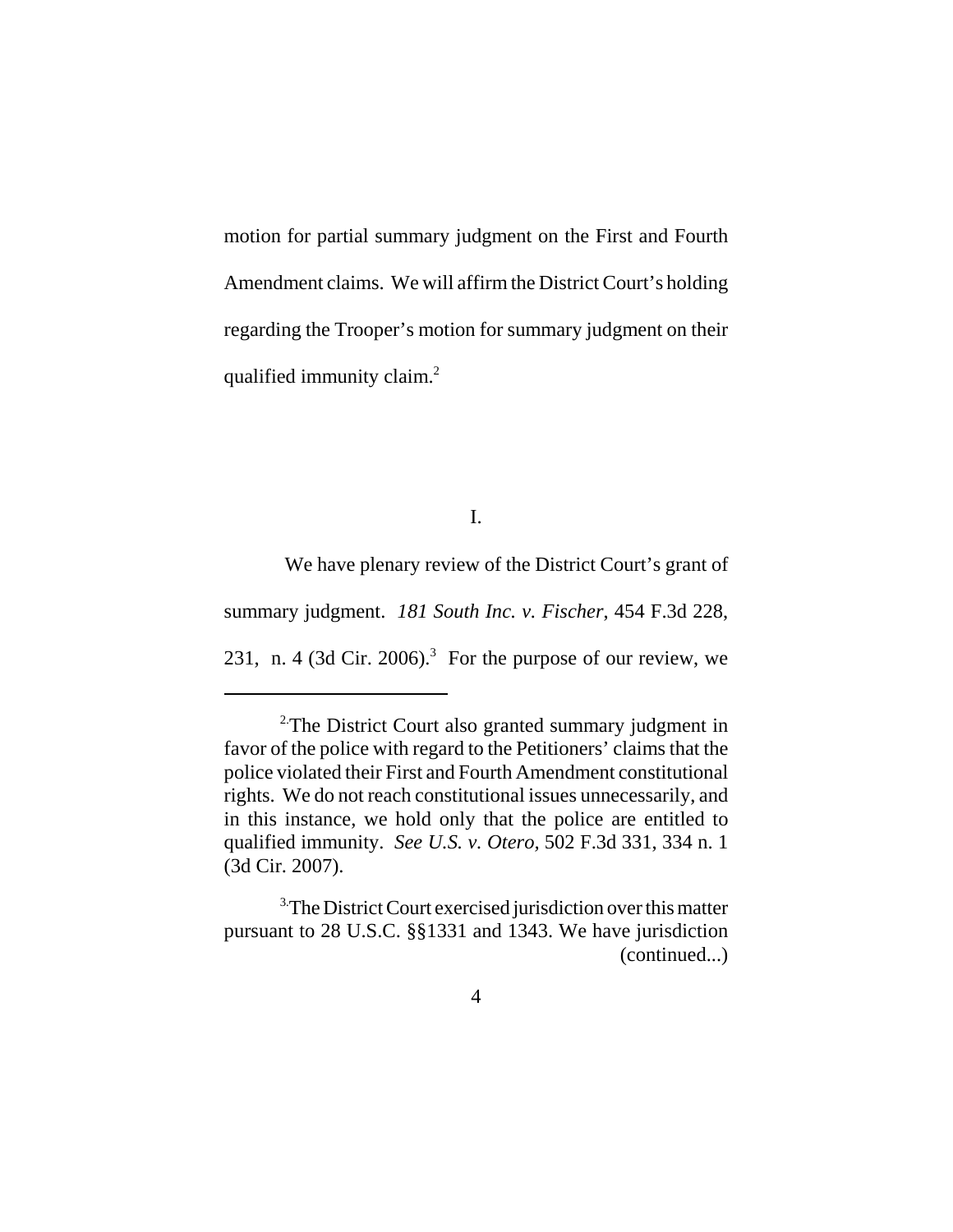will accept the facts as determined by the District Court, construing them in a light most favorable to the party that is claiming a constitutional violation, in this case the protesters. *Gilles v. Davis*, 427 F.3d 197, 203 (3d Cir. 2005).

In the summer of 2004, President Bush was scheduled to make an appearance in East Lampeter, Pennsylvania, as part of his reelection campaign. Between three and four hundred adults and children gathered along the motorcade's expected route. The East Lampeter Township police, with assistance from several Troopers from the Pennsylvania State Police, were dispatched to maintain order.

A group of people opposed to President Bush and the war in Iraq gathered at a spot along the route. One protester, wearing a t-shirt emblazoned with the words, "F--- Texas," carried a

 $3$ <sup>3</sup> $\ldots$ continued)

over the District Court's final order pursuant to 28 U.S.C. §1291.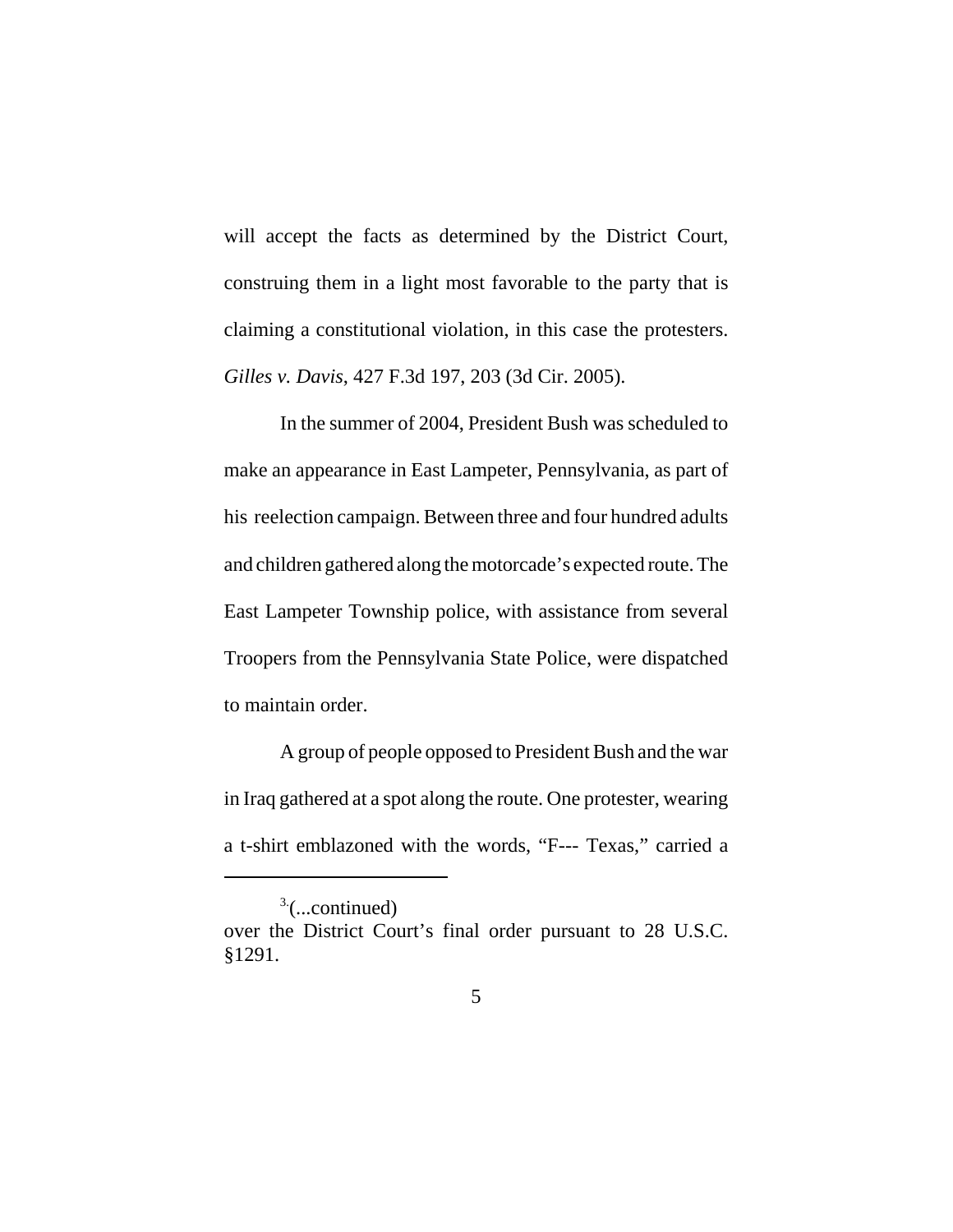large sign stating, "Great War, George." Others nearby carried signs declaring, "F--- Texas," "F--- Bush," "Regime Change Begins at Home," "Go Back to Texas," and depicting Bush as the "World's No. 1 Terrorist."

These protesters planned to demonstrate their opposition to the war in Iraq by recreating a notorious image from the prisoner abuse scandal at Abu Ghraib.<sup>4</sup> When they believed the presidential motorcade was near,<sup>5</sup> seven male protesters quickly removed their shirts, pants, socks and shoes. Wearing only thong underwear, they turned their buttocks toward the road. Five men got on their hands and knees, and the other two men

<sup>&</sup>lt;sup>4</sup>In the widely publicized image, several naked prisoners at Abu Ghraib are piled on top of one another, with their backs facing the camera. Two U.S. service members, Staff Sergeant Charles Graner and Private First Class Lynndie England, stand behind the men, smiling and giving a "thumbs-up" signal.

<sup>&</sup>lt;sup>5.</sup>In fact, President Bush did not pass through the area until 15-20 minutes later.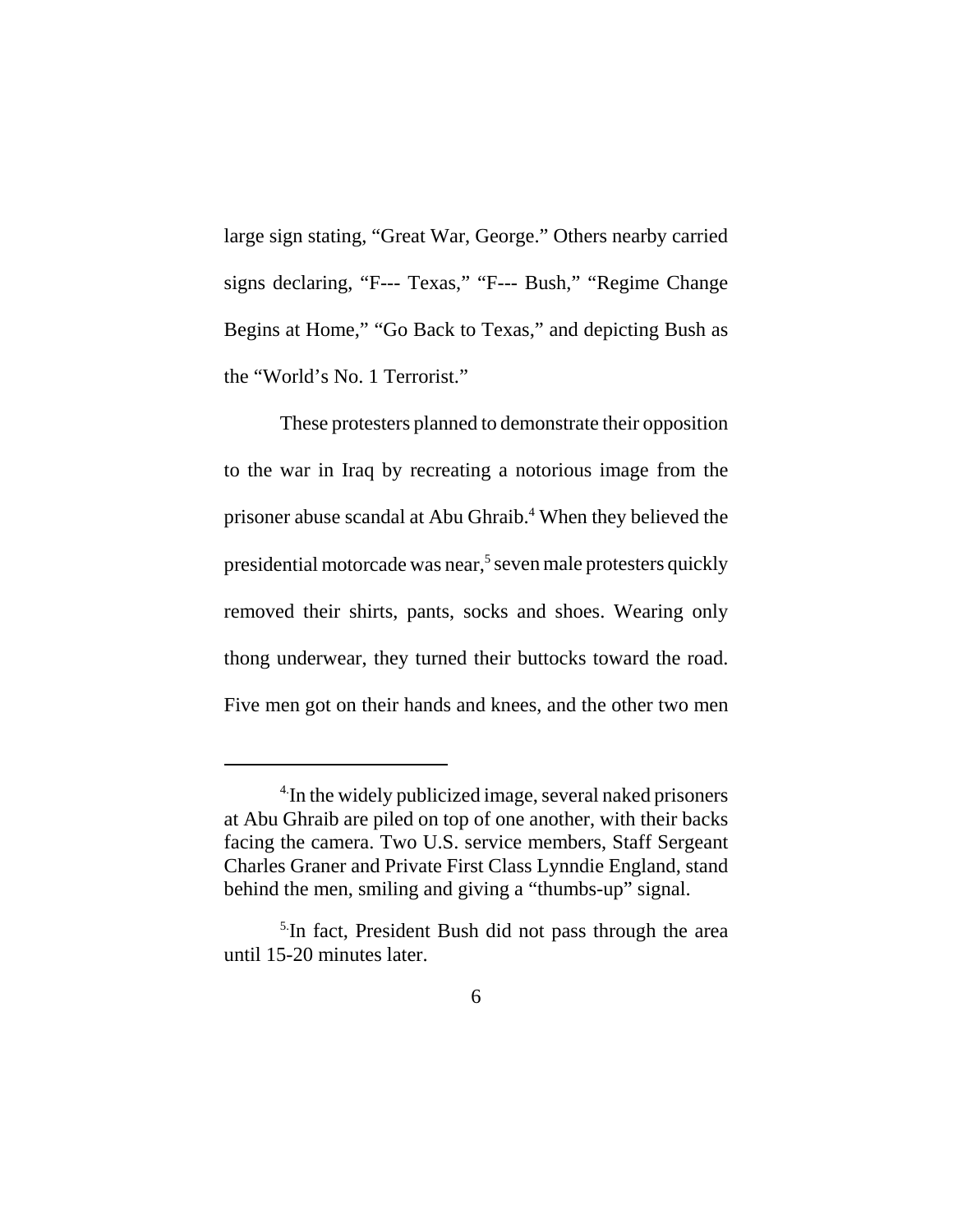climbed on top of them to form a pyramid. An associate of the protesters, Kara Dimitris, stood behind the pyramid, gave a "thumbs up" sign with one hand, and in the other, held up the "Great War, George" sign. Another associate of the protester group, Dan Rhineer, filmed the event.

Those that formed the pyramid remained passive and silent. Rhineer's video recording evinces sounds of cheering and some laughter in the surrounding crowd. Other people in the surrounding crowd objected to the protest and they can be heard demanding that the group put their clothes back on. Rhineer defended the men exclaiming: "This happened! Children need to know about this!"

Pennsylvania State Police and officers from East Lampeter Township were standing between the crowd and the road maintaining order in anticipation of the Presidential motorcade. At least one Pennsylvania State Trooper was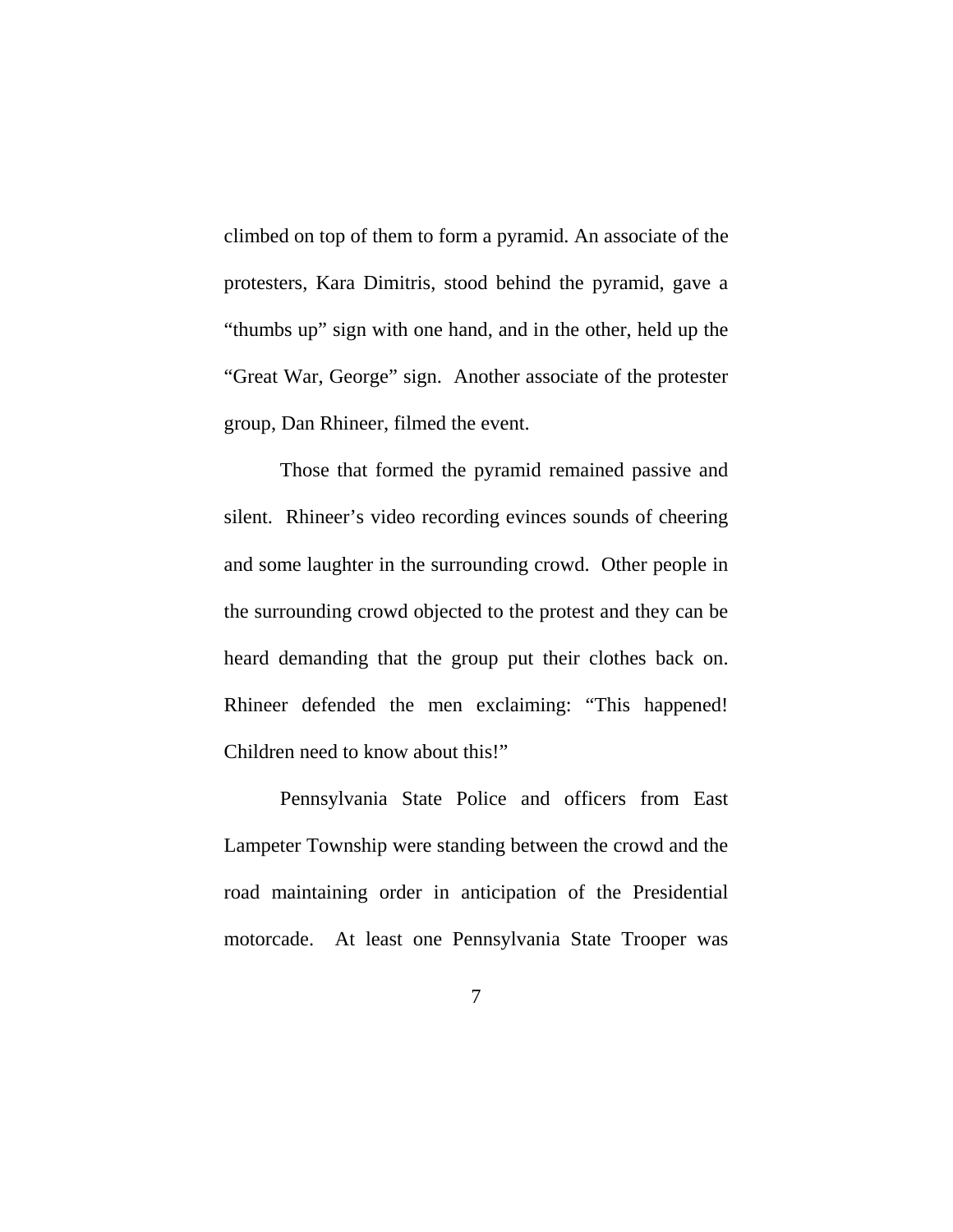standing in front of the protesters as they undressed and formed the pyramid. The video recording of the event shows that while the police closest to the protesters saw the event, they did nothing to immediately respond. Some bystanders began loudly imploring to the officers to respond.

Trooper Blaine Hertzog, monitoring the crowd near the protesters, became concerned as yelling among the people grew louder. He testified that he waved to Township Officer Christopher Jones. Hertzog and Jones asked one another whether the demonstration was illegal. After Jones signaled other officers for assistance, Troopers Linda Gerow, Marian Adams, and Wayne Kline headed to the scene. At that point, Trooper Hertzog stated that he saw the protesters stacked upon each other in a pyramid shape, and he saw their "buttocks and the thongs."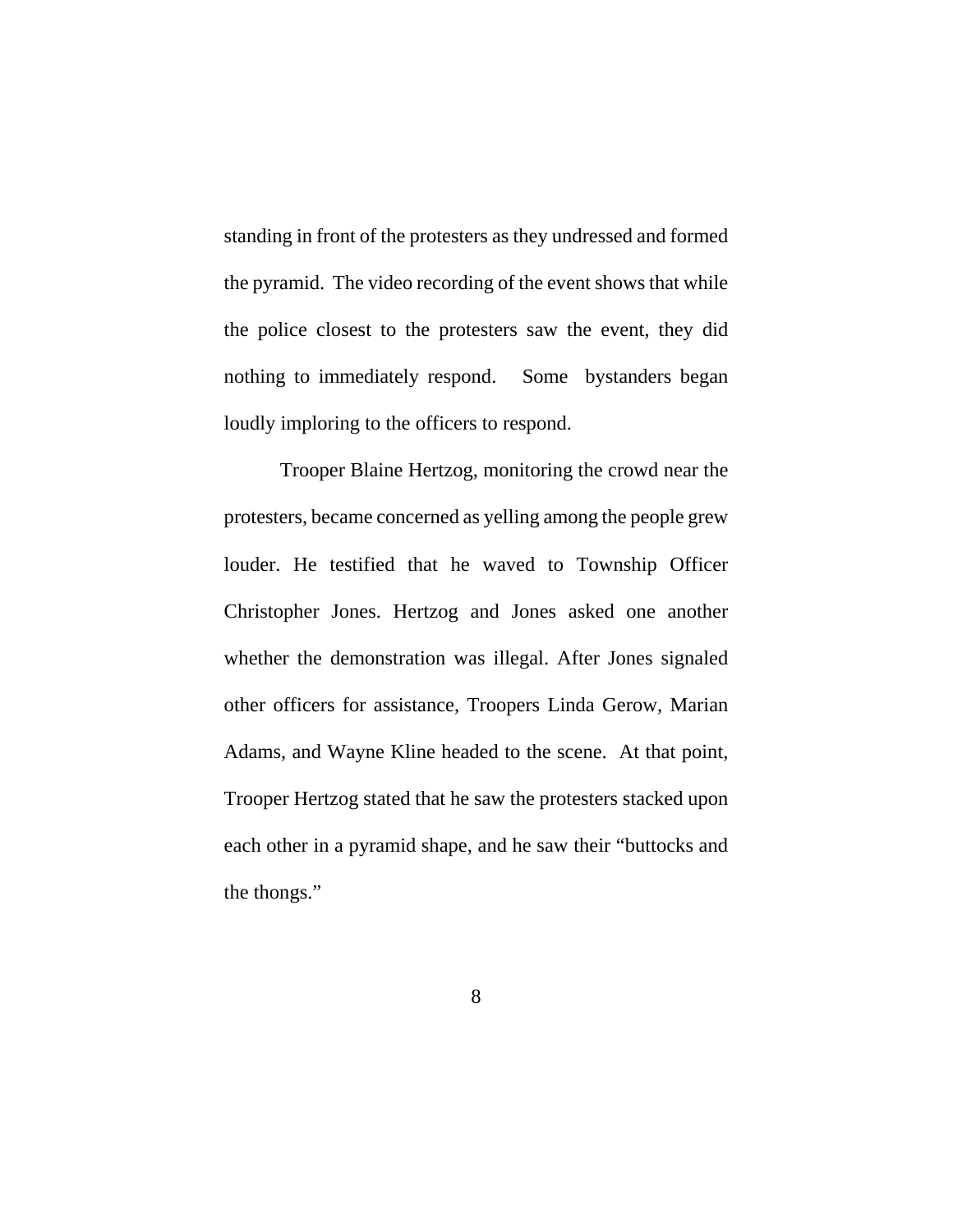Trooper Hertzog testified during a deposition that he and Officer Jones did not, on their own, take enforcement action relative to the protesters, nor had they concluded one way or the other that any illegal activity was occurring. They moved in only when a Trooper who was arriving at the scene on foot made the command to arrest the protesters. The immediate concern noted by Trooper Hertzog in those moments was the increasing tension in the crowd that he was monitoring.

When Trooper Gerow came upon the scene, the pyramid had stood for less than two minutes. Upon arriving, she saw men clad in tight thongs "mooning" the crowd and she immediately pulled one of the men off the pyramid.<sup>6</sup> The other

<sup>&</sup>lt;sup>6</sup>At her deposition, Trooper Gerow explained, "It was a public place. There were children everywhere. . . . There was a group of men mooning, you know, the general public for no reason, and it was obviously alarming and offensive to those around them. It was to me. These are grown men that had tight little thongs on in a public place where you would expect people (continued...)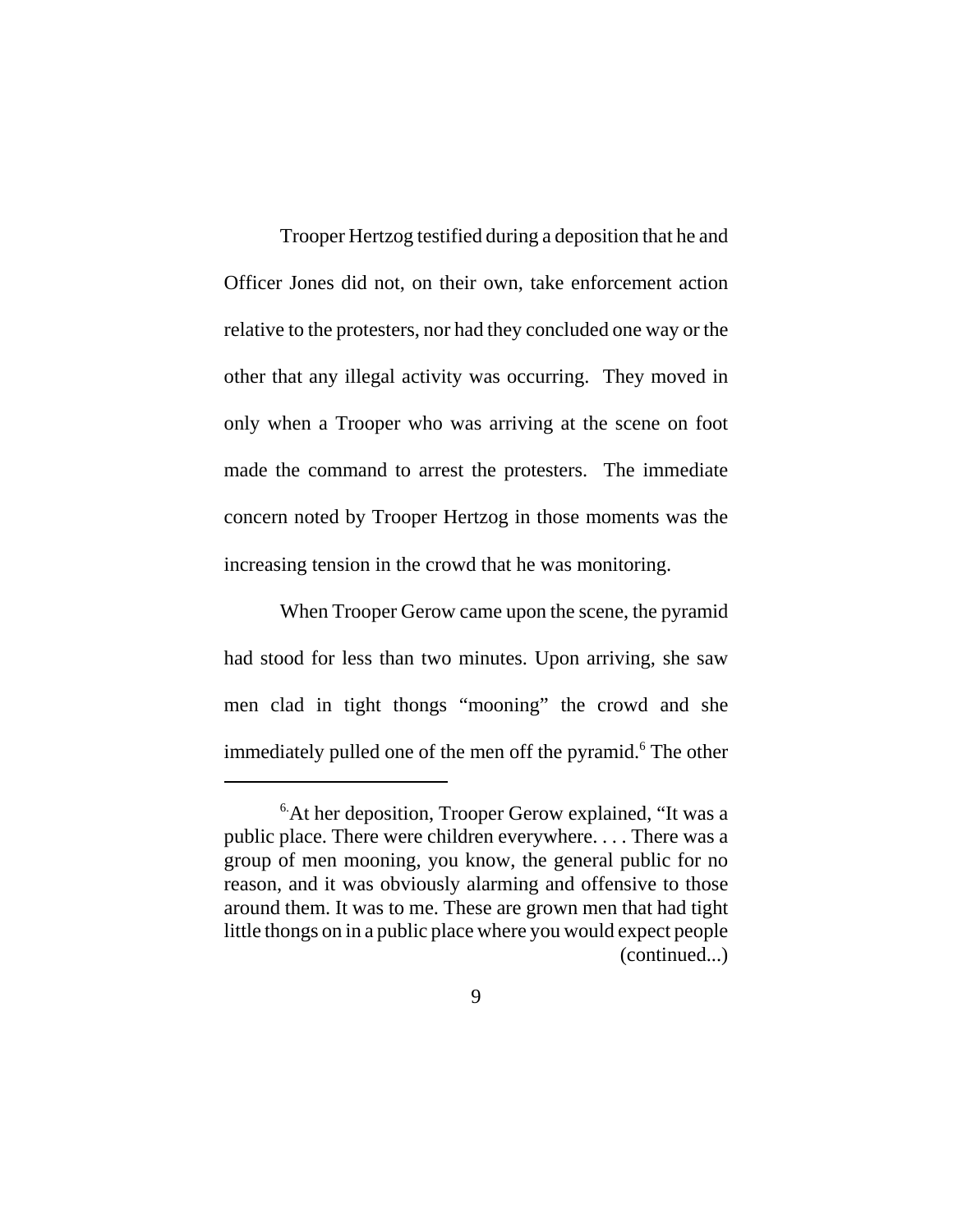officers then arrested Egolf, Keely, Kohler, O'Bryant, Russell Willard, and Adam Willard.

As the police began to pull the men out of their formation, surrounding associates of the protesters responded that the men were not doing anything illegal. Nonetheless, the protesters complied with the direction of the officers who took them away from the scene. The police did not arrest one member of the pyramid who had quickly put on his pants and shirt.

The Township police then took the protesters to the police station and charged them with disorderly conduct. The police held the men for approximately two hours and then released them. Three months later, the Lancaster County District Attorney announced that he had withdrawn the disorderly

 $6$ (...continued)

to be clothed...You know, its not something I really had to think about."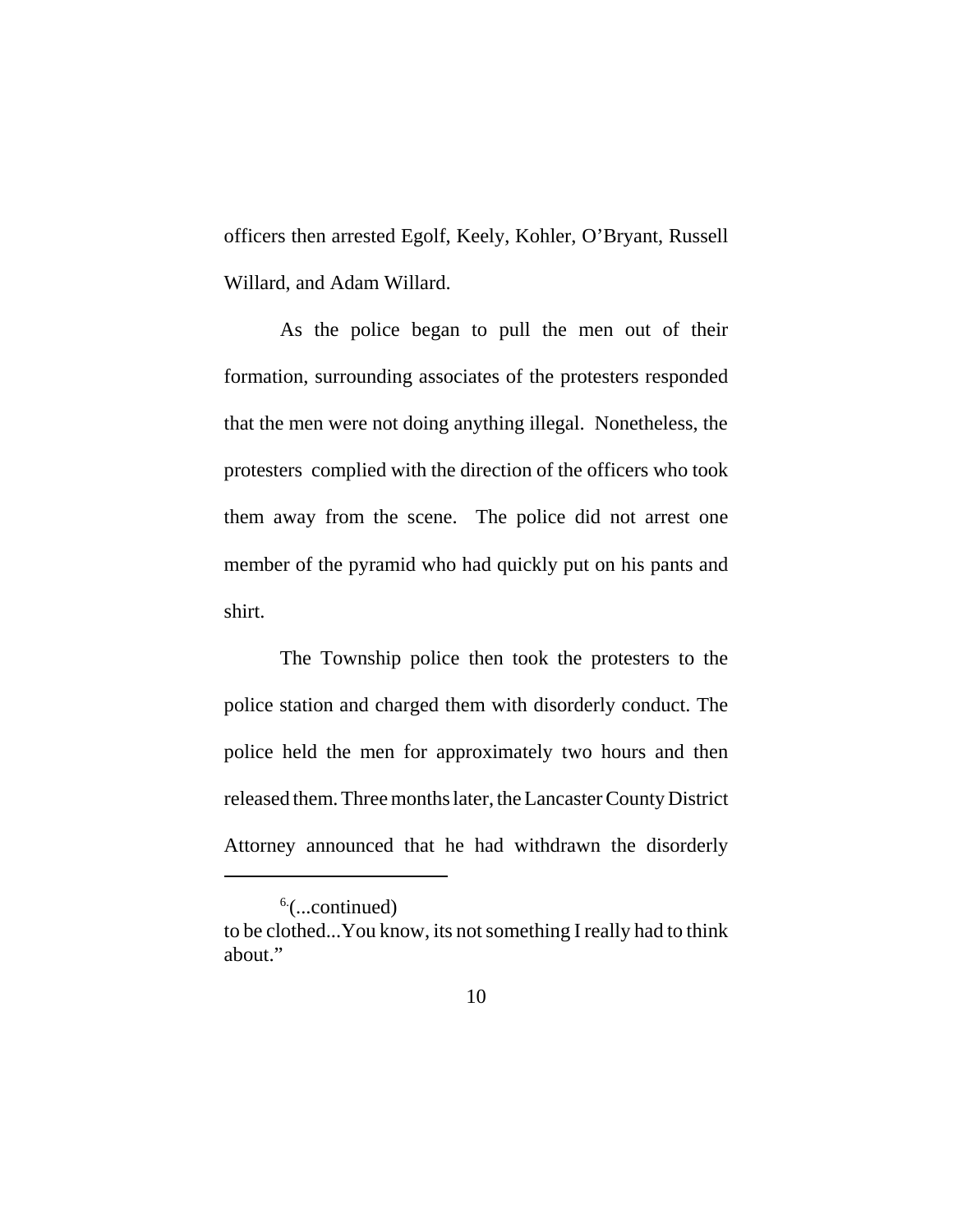conduct charges because he doubted that the Commonwealth could successfully prosecute the matter.7

Egolf, Keely, Kohler, O'Bryant and Adam Willard filed suit under 42 U.S.C. §1983, alleging that their arrests violated the First and Fourth Amendments. The police moved for summary judgment. Appellants filed a motion for partial summary judgment.

Addressing the protesters' claimed violations of their constitutional rights, the District Court noted that the facts of this case present a question not yet addressed by Pennsylvania courts.8 Relying on our opinion in *Radich*, the District Court

 $<sup>7</sup>$ The police did not participate in the decision to charge</sup> the men, or to withdraw the charges.

<sup>&</sup>lt;sup>8</sup>Police charged the protesters with disorderly conduct at the time of the arrest*.* (18 Pa. C.S. 5503(a)). The District Attorney dropped these charges three months after the arrest. Yet, obviously aware that probable cause need only exist as to *any* offense that could be charged under the circumstances, the (continued...)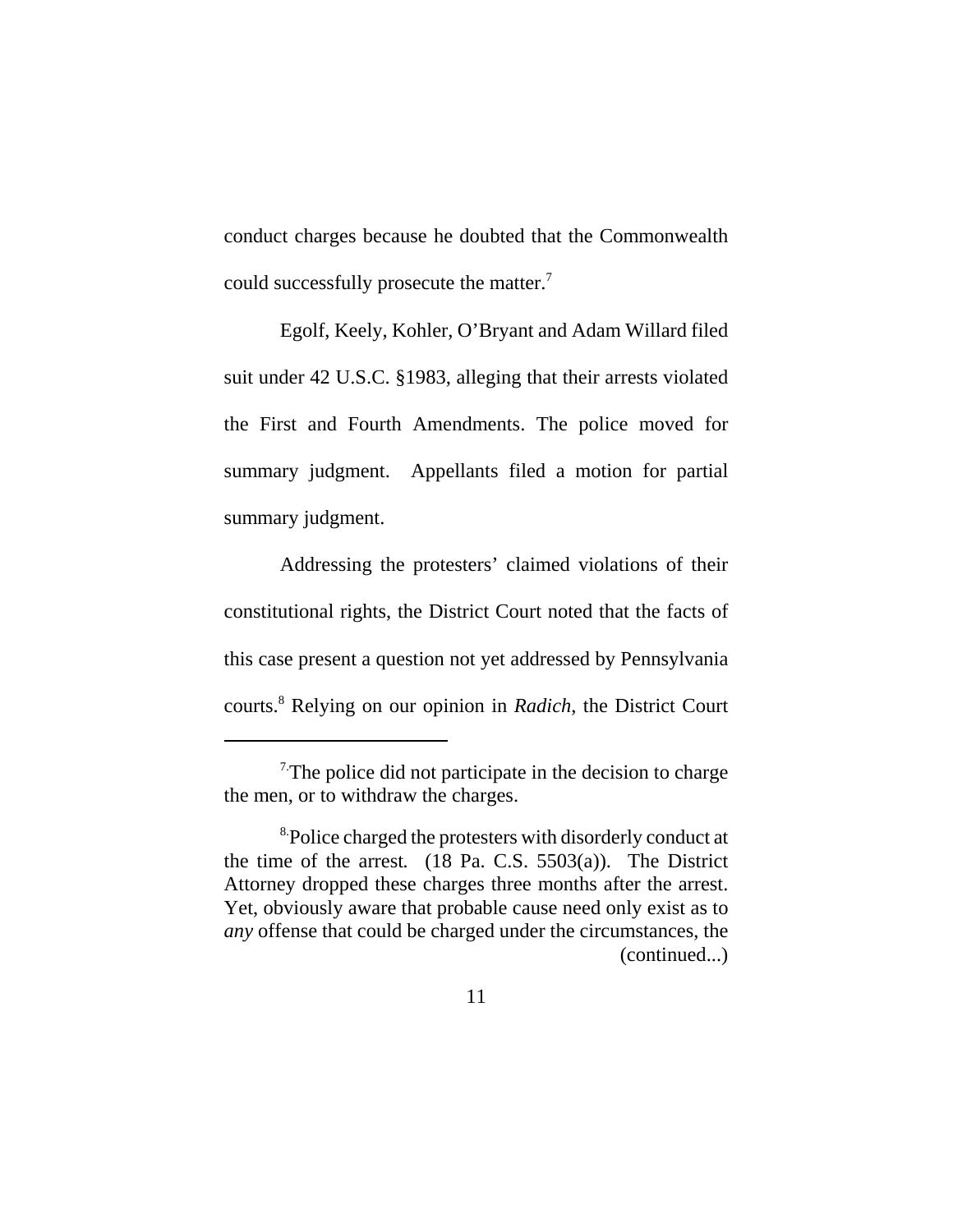held that the ambiguity of whether or not the appellants violated Pennsylvania's Open Lewdness Act was reason enough to give the police probable cause to arrest the protesters. In *Radich*, we held that police officers cannot be expected to accurately predict the court's interpretation of an issue of first impression. Therefore, in some such cases, it is reasonable to find that the police had probable cause. *Radich v. Goode*, 886 F.2d 1391, 1398 (3d Cir. 1989).

 Alternately, predicting that Pennsylvania courts would find that the protesters engaged in prohibited lewd conduct, the District Court found that a reasonable officer would have decided that probable cause existed to arrest the protesters.

<sup>8.(...</sup>continued)

police argued before the District Court that they had probable cause to arrest the protesters under the Pennsylvania lewdness statute. *See Barna v. City of Perth Amboy*, 42 F.3d 809, 819 (3d Cir. 1994).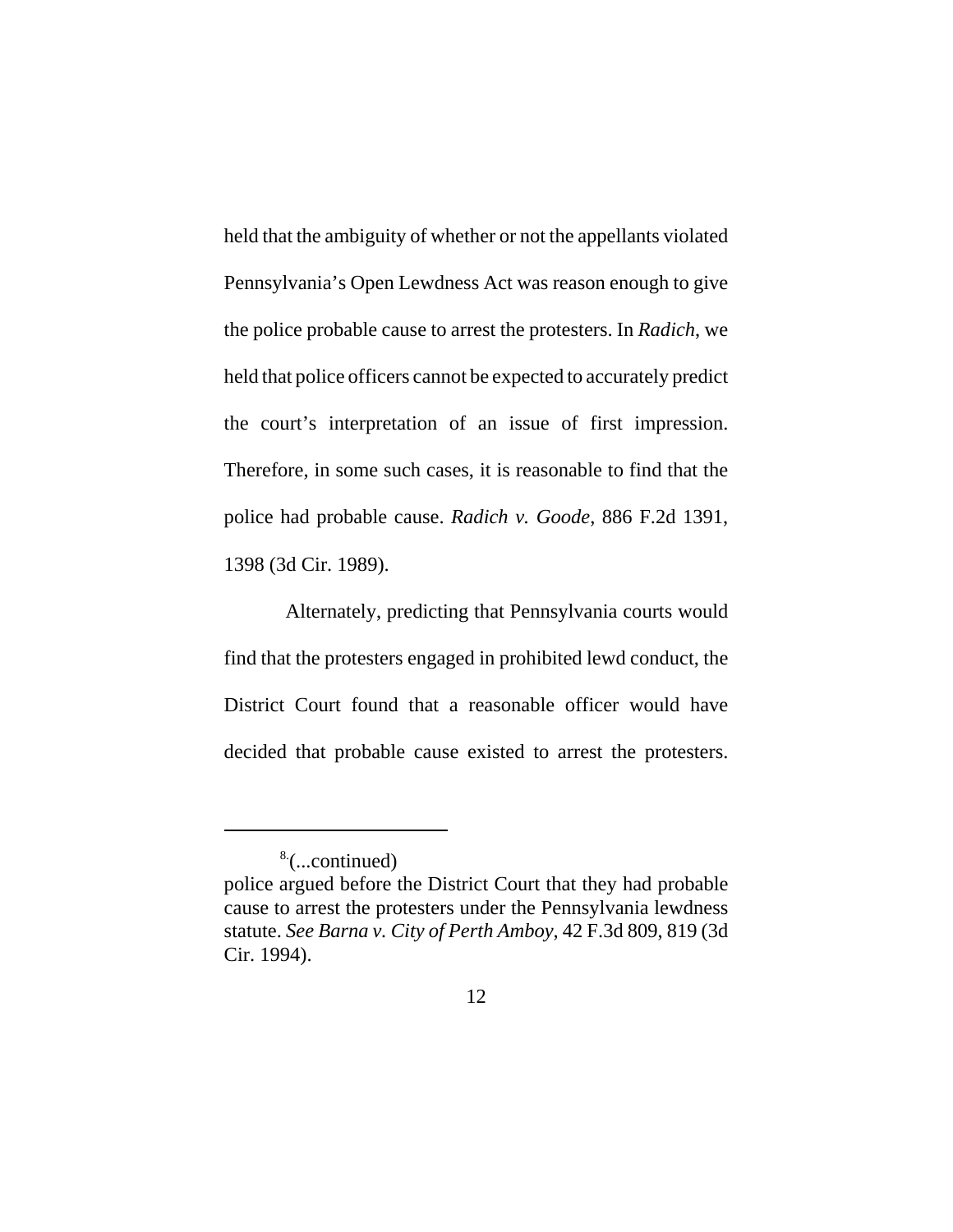Upon these bases, the District Court concluded that the police did not violate the Fourth Amendment rights of the protesters.

The District Court also concluded that the police did not violate the First Amendment. As applied in this instance, the court found that the police's arrest of the protesters under the lewdness statute was a permissible restriction on expressive conduct using the analysis detailed in *United States v. O'Brien*, 391 U.S. 367 (1968).

Finally, the District Court concluded that, even if the police violated the constitutional rights of the protesters under either the First or Fourth Amendments, the police had qualified immunity from suit. The court granted immunity on the basis that the constitutional rights were not "clearly established" in the circumstances of this case. This appeal followed.

We have a longstanding practice of avoiding constitutional questions in cases where we can reach a decision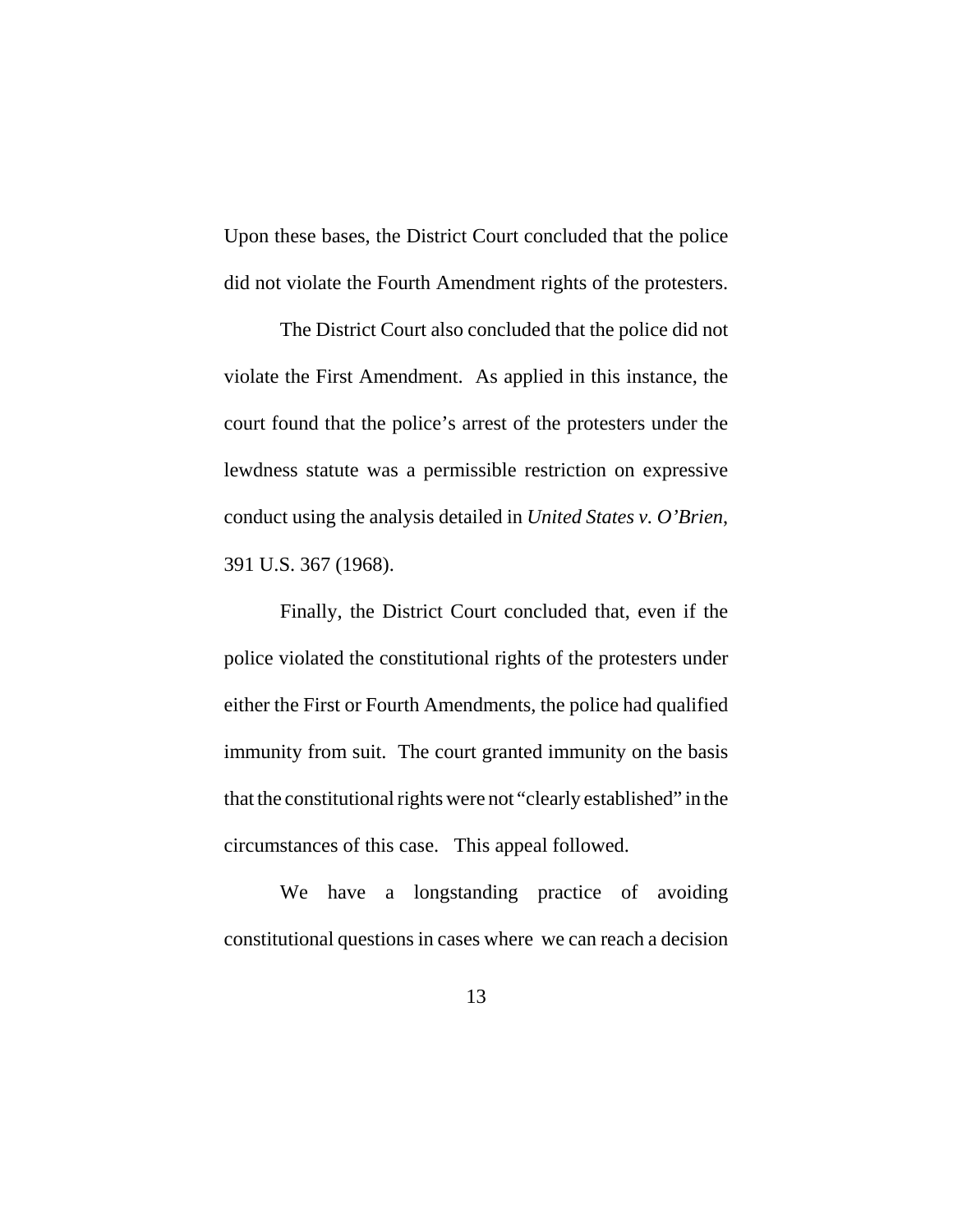upon other grounds. *See U.S. v. Otero,* 502 F.3d 331, 334 n. 1 (3d Cir. 2007). In this instance, we agree with the District Court that, regardless of whether the police violated the protesters' First and Fourth Amendment rights, these rights were not "clearly established" in this circumstance. On this basis, and for the reasons set out below, we will affirm the District Court's grant of qualified immunity to the police but we will not address the First and Fourth Amendment questions raised in this case.

### II.

The assessment of qualified immunity normally involves two steps. In the usual case, we must assess whether the facts alleged, viewed in the light most favorable to the party asserting the injury, demonstrate that the state actor's conduct violated a constitutional right. Where a constitutional violation exists, we then move to a second tier of analysis to determine whether the violated right was "clearly established." *Saucier v. Katz*, 533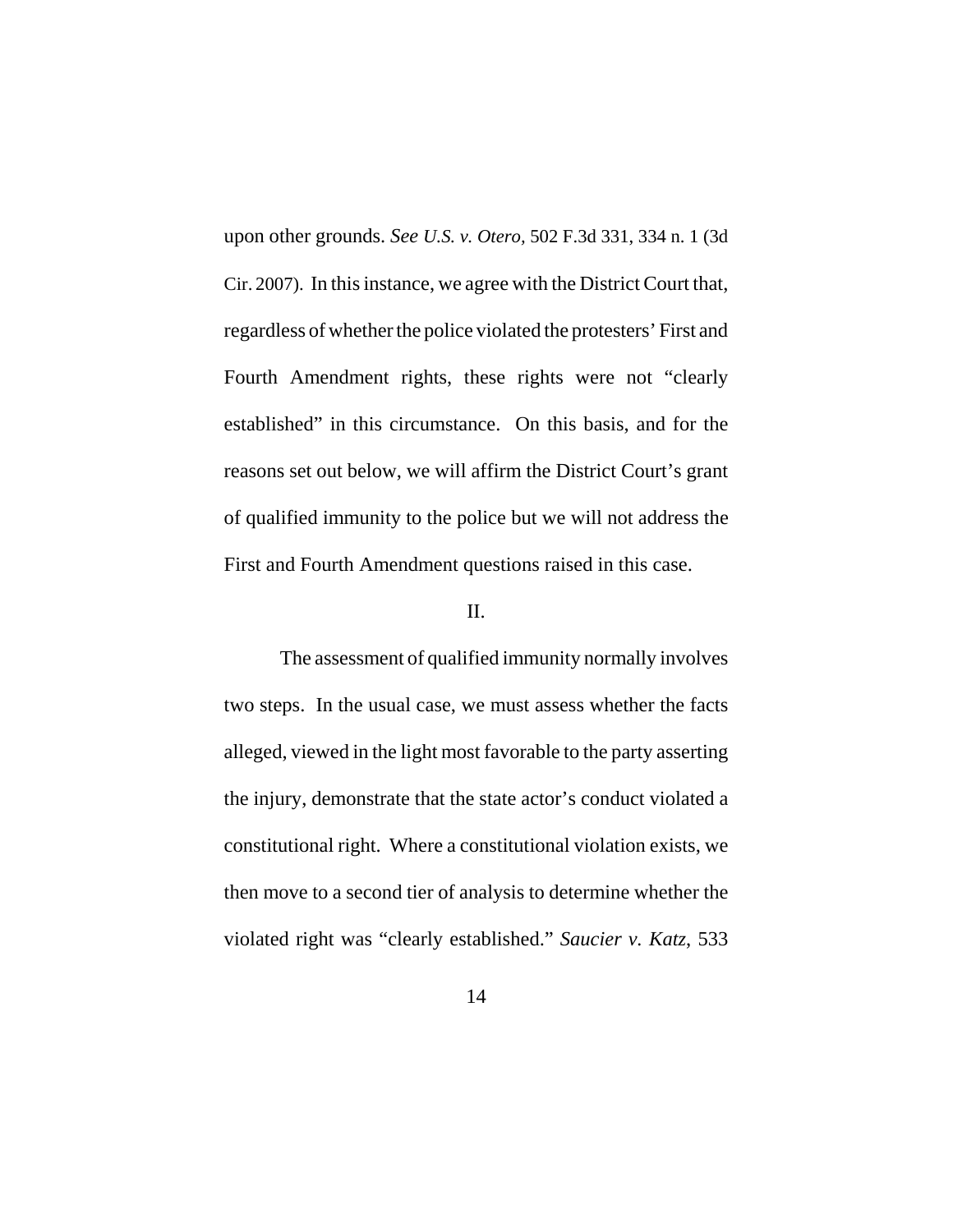U.S. 194, 200 (2001); *Gilles,* 427 F.3d at 203. We find in this case an exception to this generally mandated analytic framework.9

#### A.

Although *Saucier* requires that courts engage a two-tiered analysis that first examines whether a constitutional violation exists, we must approach this framework in a manner that is consistent with its purpose. As *Saucier* clearly explains, the underlying principle of first requiring constitutional analysis is to advance the elaboration of the law to give state actors better guidance on the parameters of constitutional violations.

<sup>9.</sup>The majority does not hold the view that *Saucier* abrogated the long-standing maxim that courts will not reach constitutional issues unnecessarily. *Saucier*, 533 U.S. at 207 ("[T]he [sequential] procedure permits courts *in appropriate cases* to elaborate the constitutional right with greater degrees of specificity."(emphasis added)).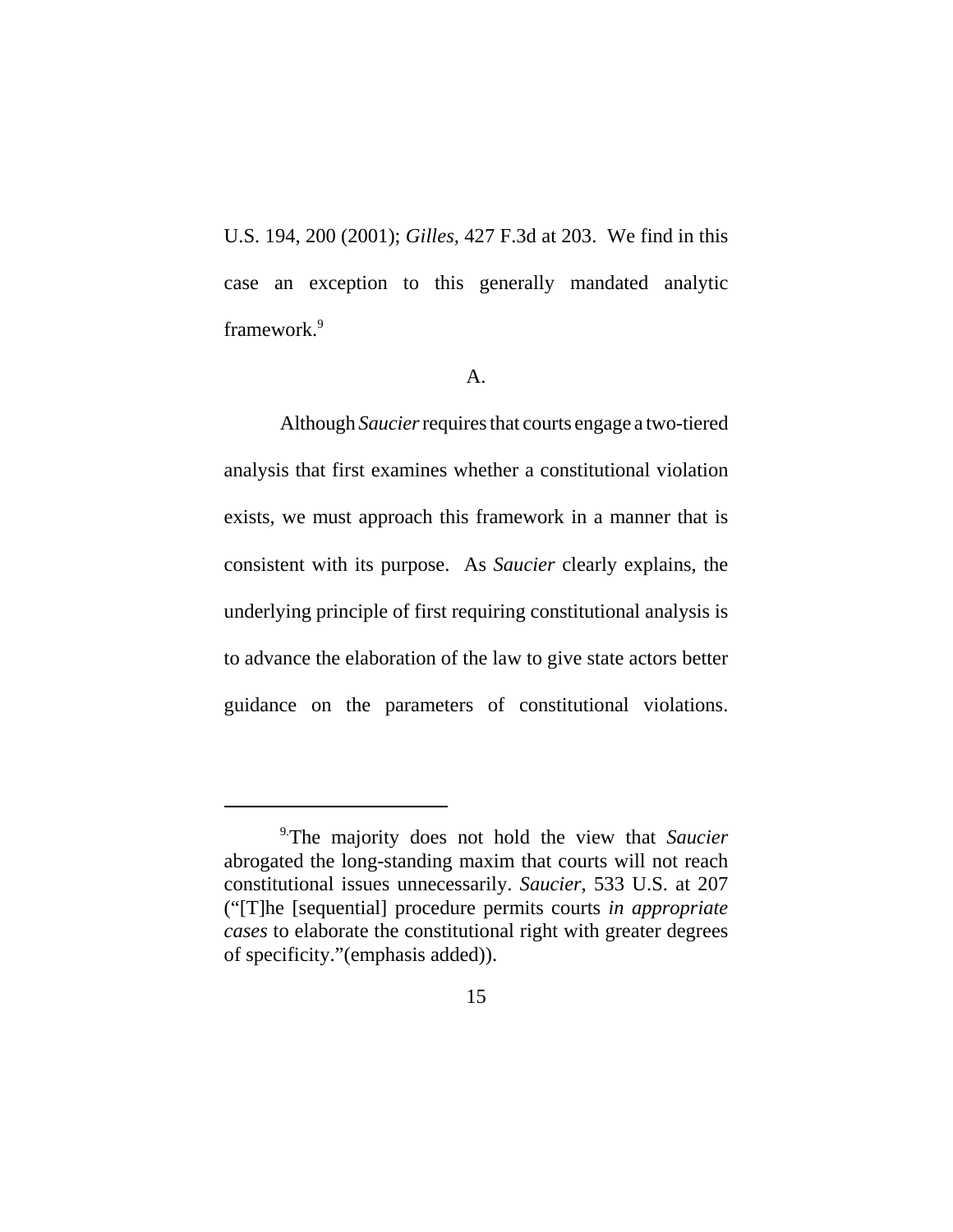# *Saucier*, 533 U.S. at 200; *Gilles* 427 F.3d at 203. This principle guides our resolution of this case.

 Although the District Court thoroughly reviewed the First and Fourth Amendment claims, it found that the state law questions underlying the constitutional issues were ones of first impression for the state courts.<sup>10</sup> Accordingly, in both claims of

<sup>10.</sup>Pennsylvania law states that "[a] person commits a misdemeanor of the third degree if he does any lewd act which he knows is likely to be observed by others who would be affronted or alarmed." 18 Pa.C.S.A. § 5901. The Pennsylvania Supreme Court has favorably referenced a comment to the Model Penal Code that states: "The prohibited [lewd] conduct amounts to gross flouting of community standards *in respect to sexuality or nudity in public*." (emphasis added) *Heinbaugh*, 354 A.2d at 247, citing Model Penal Code Comment at p. 81. Nudity or overt sexually offensive displays are therefore essential to "lewd" conduct. *Id.* (citing *Winters v. New York*, 333 U.S. 507, 515 (1948). We presume then, for purposes of this analysis that the elements of a violation of Pennsylvania's lewdness statute to be: nudity and/or sexually explicit displays; in circumstances likely to be observed by the public; that causes offense or alarm due to its gross departure from accepted community standards. *Id., See Commonwealth v. Williams*, 574 A.2d 1161, 1163 (1990). The essence of the inquiry here is (continued...)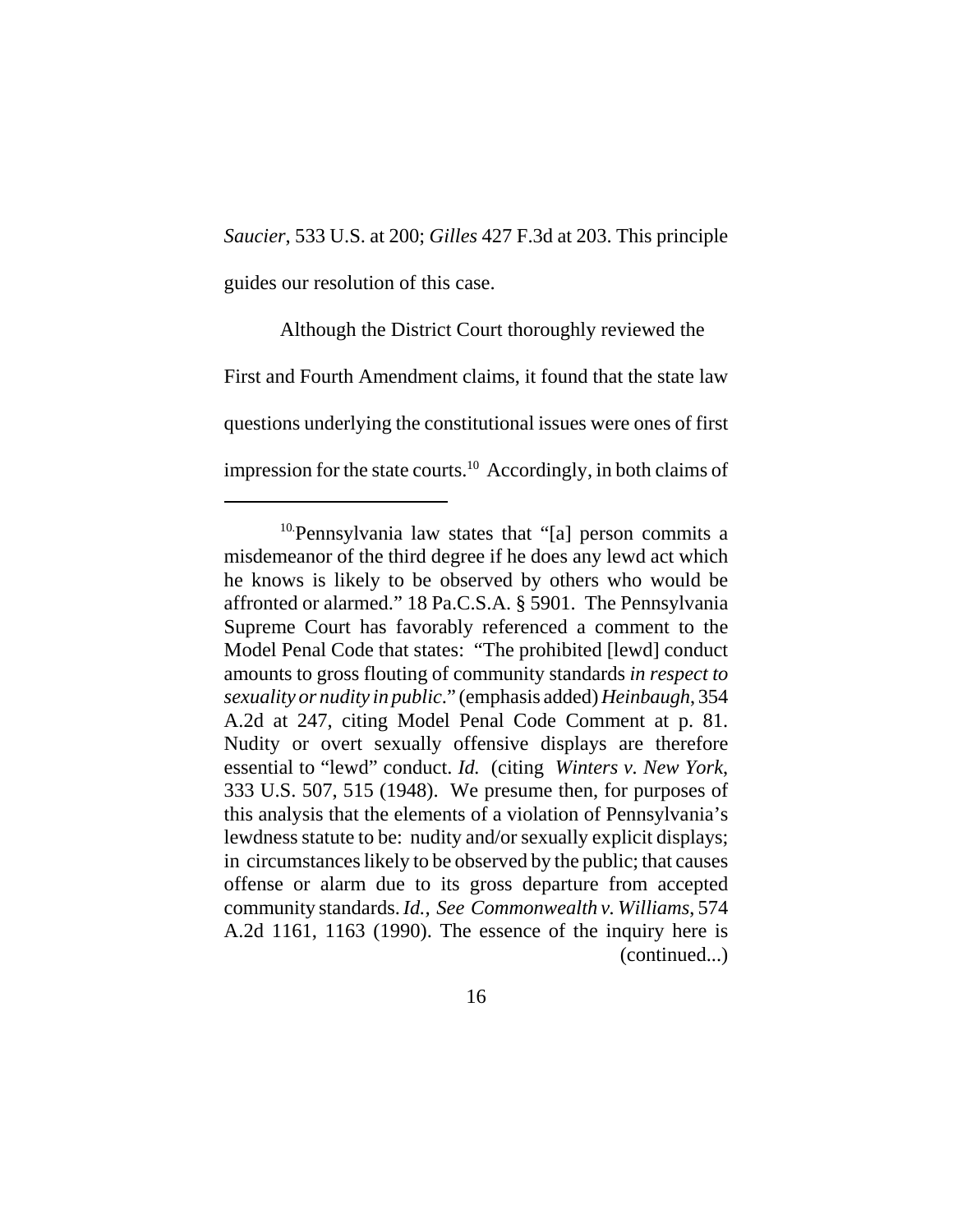constitutional violations the District Court's analysis relied upon its prediction of how the Pennsylvania courts would rule if this case was before them.11 We find such cases to be exceptions to the constitutional analysis requirement of *Saucier,* because the purpose of *Saucier* would be undermined*.*

In concluding that we will not analyze the First or Fourth Amendment issues in this case, we find a decision of the Court of Appeals for the Second Circuit to be persuasive in reasoning that the underlying principle of law elaboration is not

 $10$ <sup>-</sup>(...continued)

whether exposure of one's buttocks constitutes "nudity" which, to date, has been defined under the statute as either fully unclothed or exposing genitalia.

 $11$ . The legal definition of nudity is in this case the essence of a constitutional analysis of the Fourth Amendment under qualified immunity. By extension, this definition is also critical to the District Court's determination of whether the state had a legitimate interest in regulating nudity under an *O'Brien* First Amendment review. See *U.S. v. O'Brien*, 391 U.S. 367 (1968).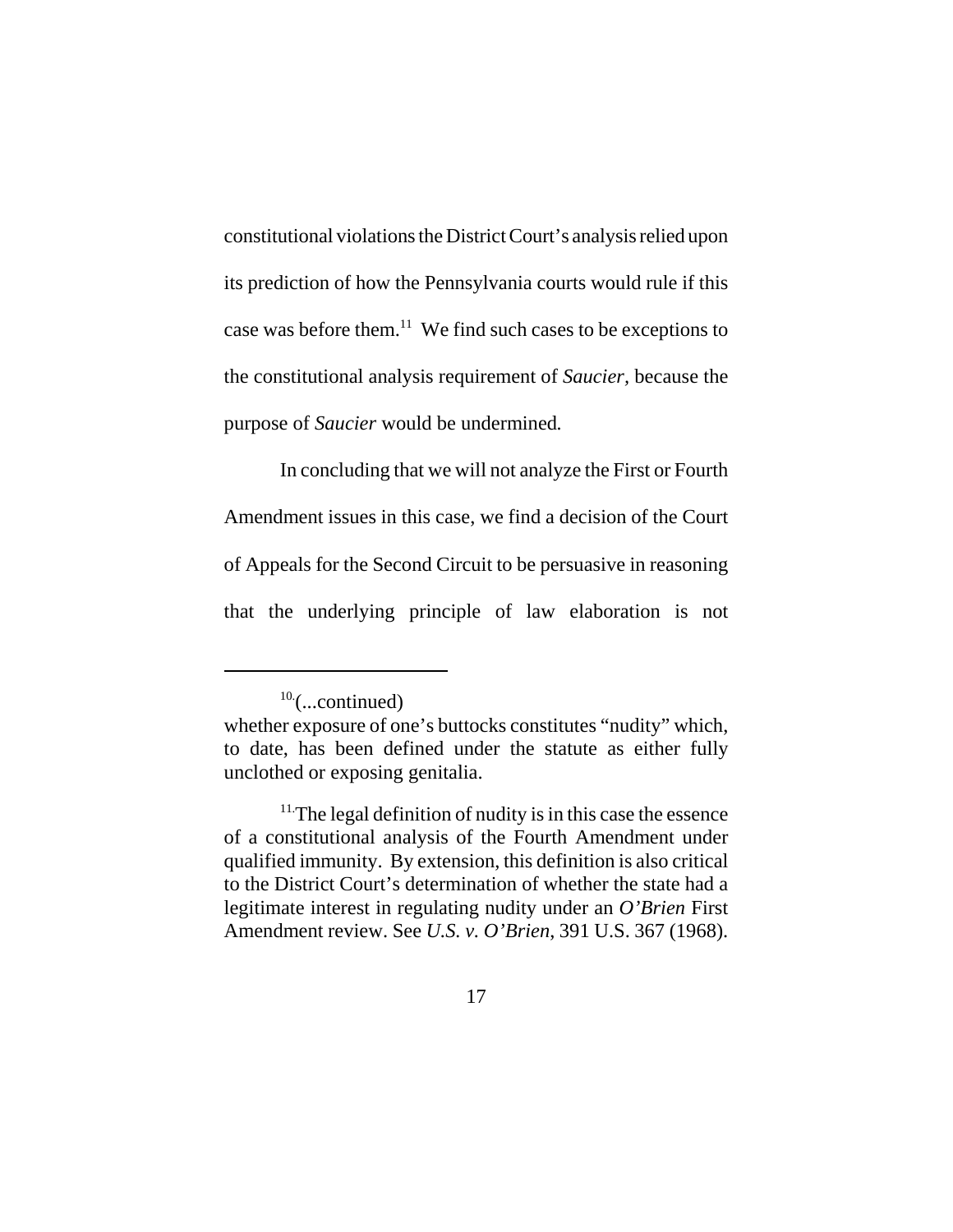meaningfully advanced in situations, such as this, when the definition of constitutional rights depends on a federal court's uncertain assumptions about state law. *Ehrlich v. Town of Glastonbury,* 348 F.3d 48, 55-58 (2d Cir. 2003); *See also Robinette v. Jones, 476 F.3d 585, 592 n.8 (8<sup>th</sup> Cir. 2007).* We agree that, in cases such as this, federal courts do a disservice to state actors who would be induced to rely on a ruling that might change altogether upon subsequent review by the state court. *Ehrlich,* 348 F.3d at 58. Our position is bolstered by the fact that, even if we were to find constitutional rights violations we are convinced that such rights were not clearly established.<sup>12</sup>

B.

<sup>&</sup>lt;sup>12</sup>We recognize the District Court's alternate rationale for finding probable cause was based upon the ambiguity that, we agree, exists. However, this ambiguity does not provide us with a compelling rationale to rule on a constitutional issue where alternate grounds for a decision exist.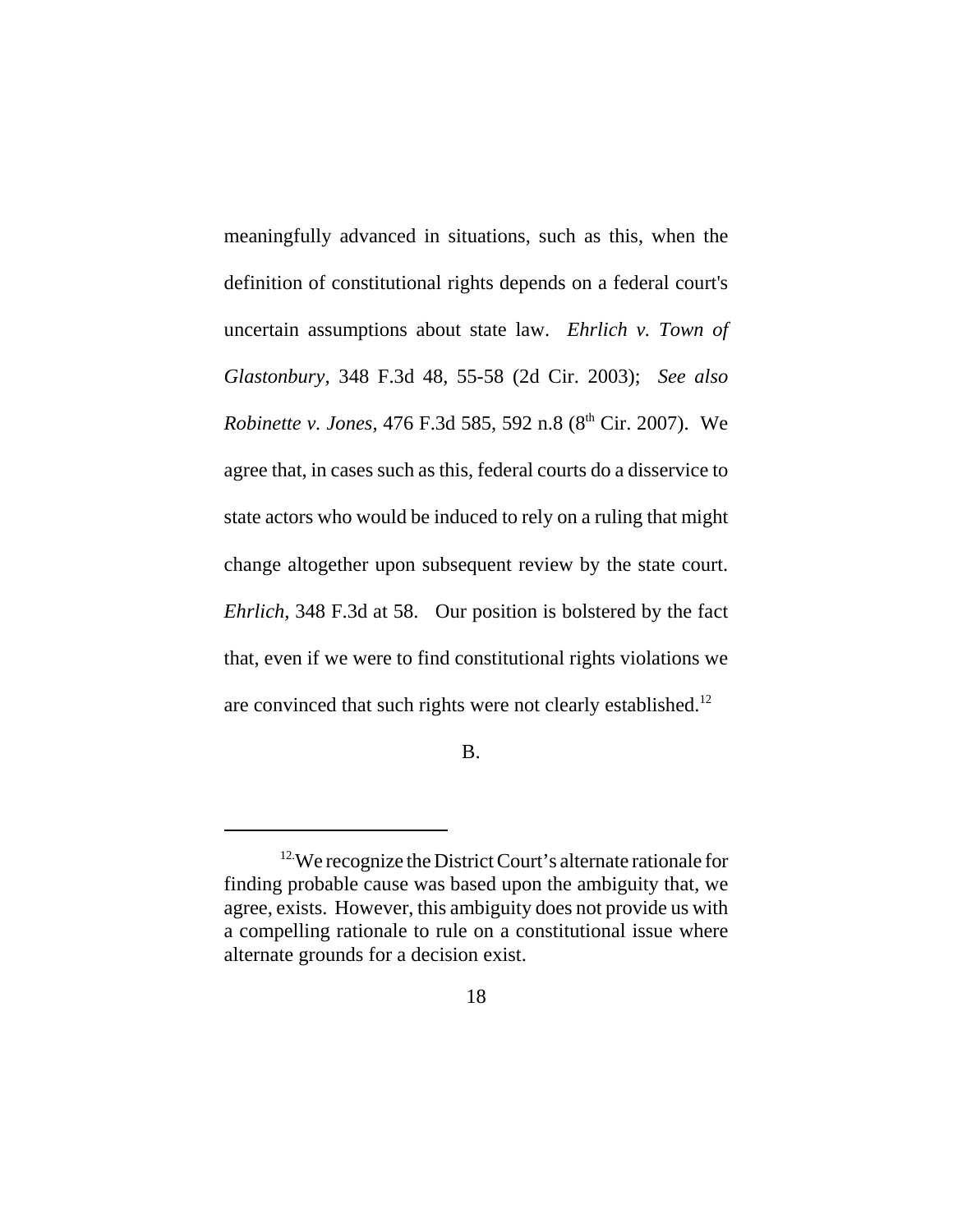The second prong of the qualified immunity analysis is focused upon "whether it would be clear to a reasonable officer that his conduct was unlawful in the situation he confronted." *Saucier,* 533 U.S. at 202; *Gilles,* 427 F.3d at 203. Qualified immunity turns on the "objective legal reasonableness of the action . . . assessed in light of the legal rules that were clearly established at the time." *Anderson v. Creighton*, 483 U.S. 635, 639 (1987). Courts have defined the term "clearly established" to mean "some but not precise factual correspondence between relevant precedents and the conduct at issue." *McLaughlin v. Watson*, 271 F.3d 566, 571 (3d Cir. 2001). It is now axiomatic that our qualified immunity analysis "gives ample room for mistaken judgments by protecting all but the plainly incompetent or those who knowingly violate the law." *Gilles*, 427 F.3d at 203.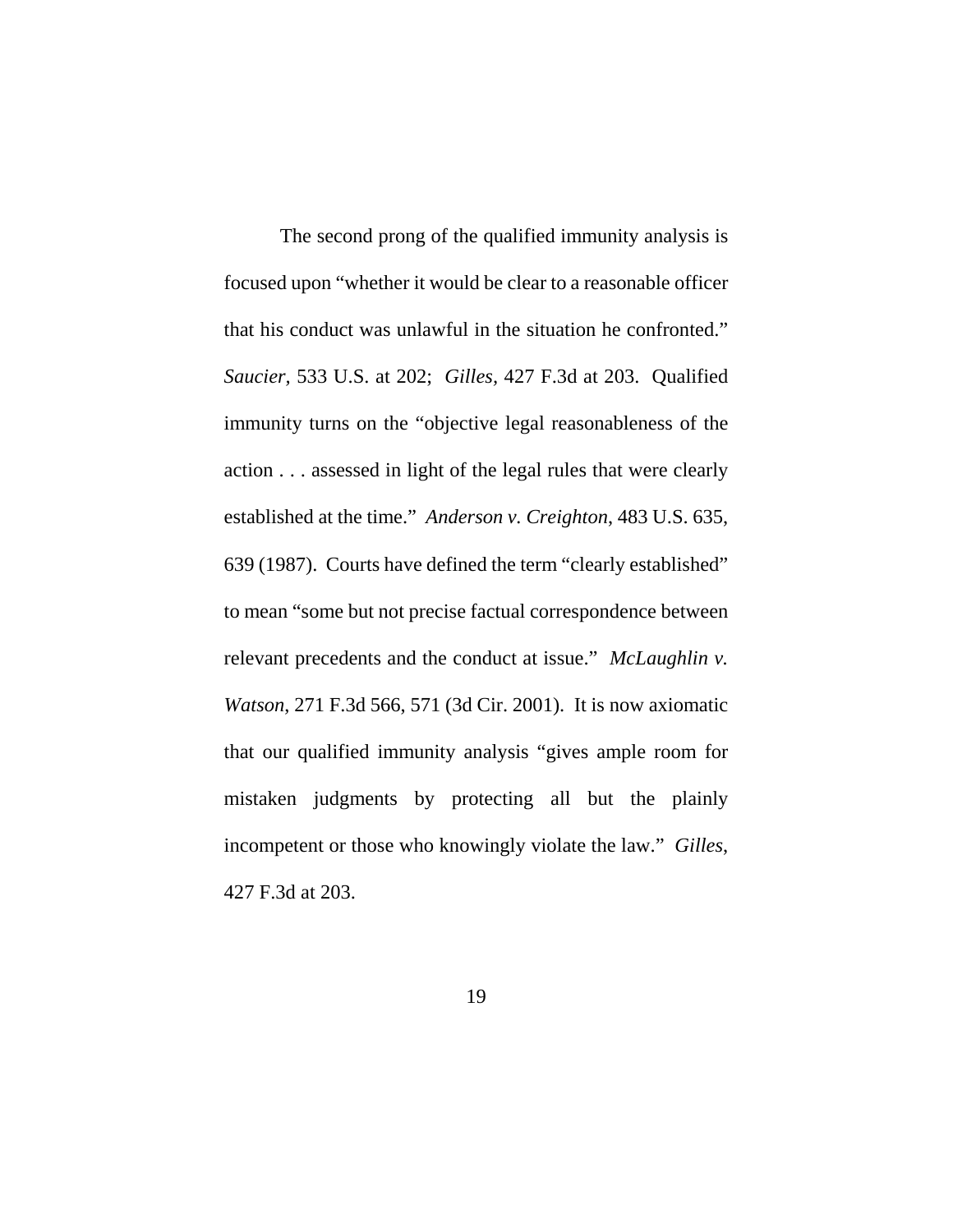Here, even if we assume that the police violated the protesters' rights under the First and Fourth Amendments by arresting them, we are mindful that the circumstances were quite unusual. There is no dispute that events relating to the group's undressing and posing developed quickly. At the same time, other members of the crowd were loudly making objections against the protesters. The escalation of tension at the scene was sudden, surprising and intense. All evidence shows that it was this rising disturbance of the crowd that captured the attention and concern of the officers who responded.

 Furthermore, all of this occurred at a time that the officers were keenly aware of their immediate responsibilities to keep the crowd under control in anticipation of a passing Presidential motorcade. Even though the protection of the President was within the ambit of other officials, maintaining order within the crowd alongside the motorcade route (which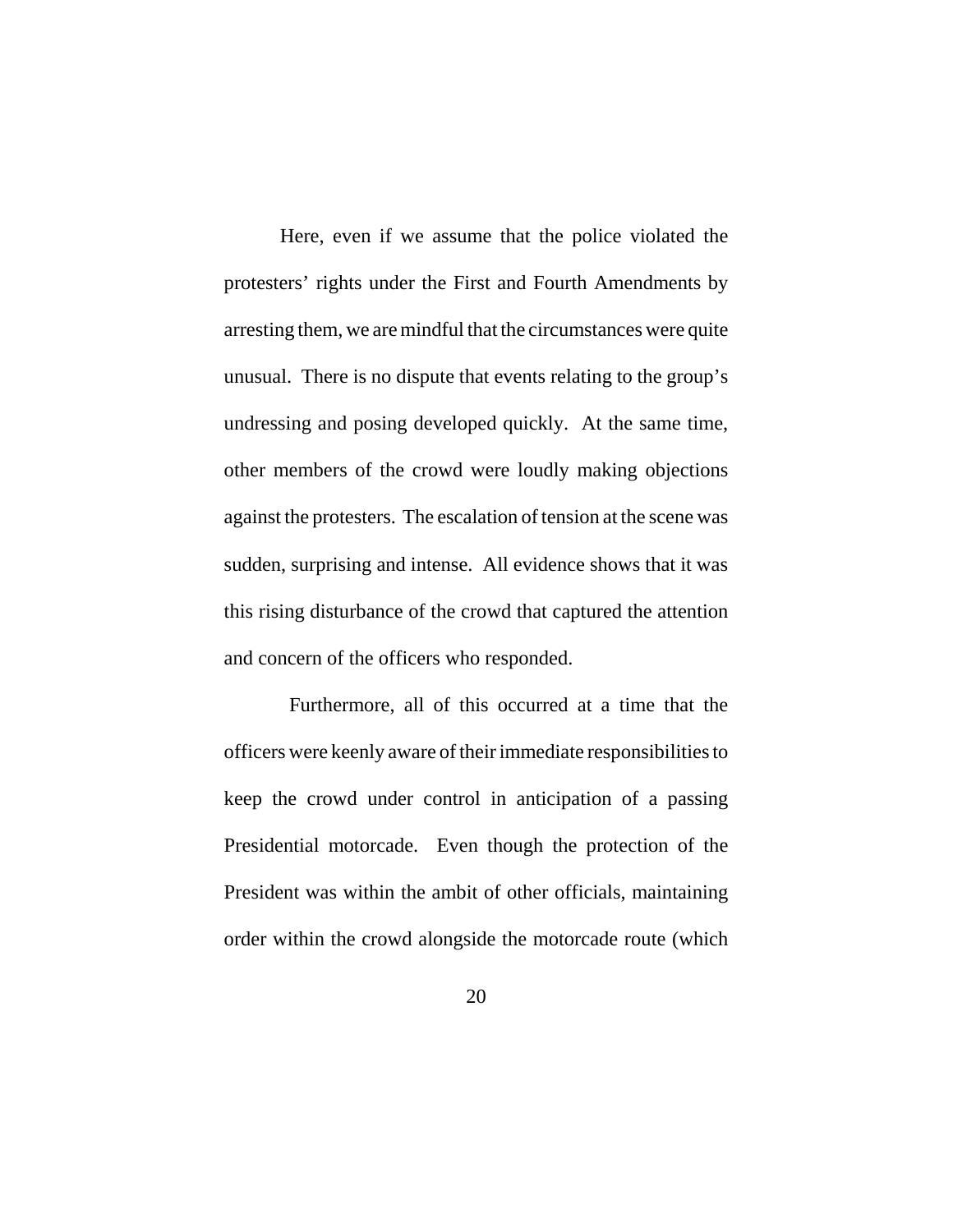was the police's responsibility) was undeniably an important component of the overall security for the President on that day. The officers did not have the luxury of ignoring the brewing anger. We recognize that a sudden disruption in a crowd does not, of itself, justify unreasonable arrests. It does, however, compel us to appreciate the pressures that burdened the judgments of the officers on that day and the emotionallycharged prism through which the bystanders appeared to view the disturbance. *Saucier,* 533 U.S. at 204-5; *Gilles*, 427 F.3d at 203.

Adding to the confusion is the fact that the protesters intentionally chose to simulate the abhorrent image of Abu Ghraib: an image that was inherently offensive from a number of perspectives precisely because it showed naked prisoners who were forced to pose in a sexually humiliating manner. The protesters admitted that they intentionally clothed themselves in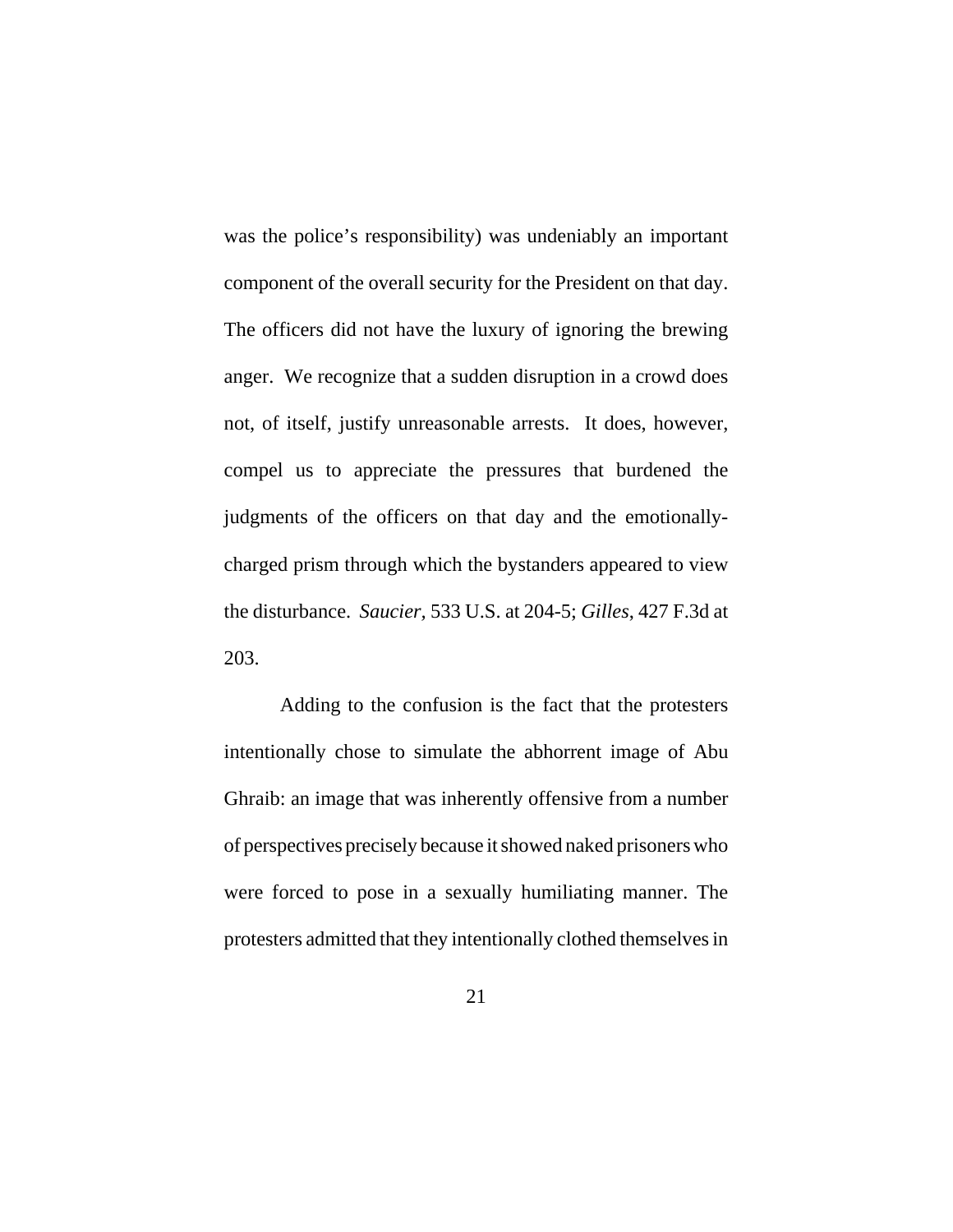a manner that closely simulated the nudity of the original photograph. Therefore, even the protesters believed that they were brushing closely to the boundaries of a publically indecent act. Moreover, the choice that the protesters made to portray this particular image generates a question that would have been difficult to assess on the scene: whether the depiction of an inherently sexually offensive image is any less shocking simply because people recreate it as a protest. While we can rationalize from our vantage point that the scene created by the protesters might be distinguishable from the original image, the objective on-the-scene perspective required of us in this qualified immunity review inexorably mires such contrasts. For these reasons, we conclude that there is ample evidence that this event was precisely the type of scene envisaged in *Saucier*, where an officer in the field must make "split second judgments – in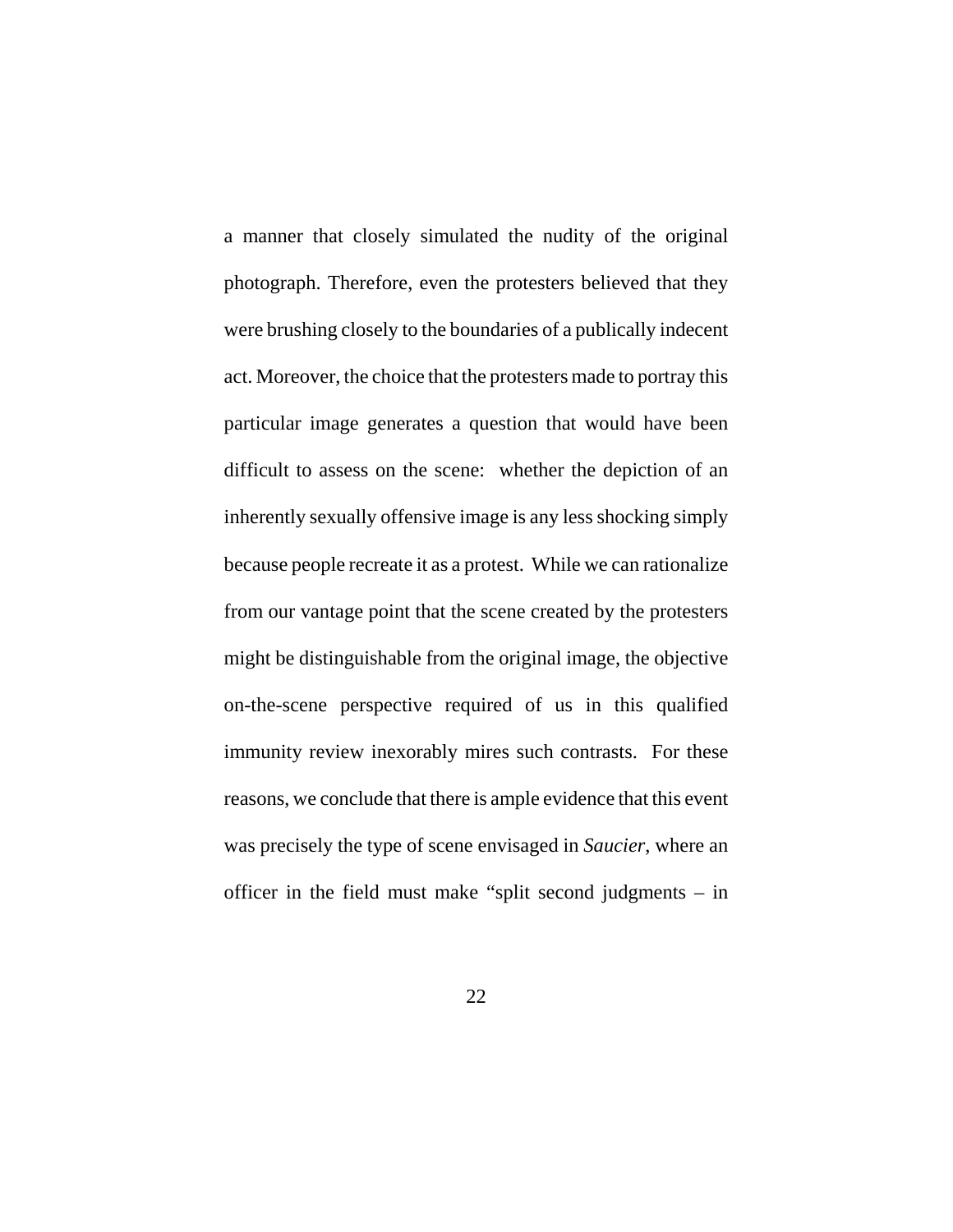circumstances that are tense, uncertain and rapidly evolving." *Id.*

This situation demanded an instantaneous, finely calibrated judgment in response to a disturbance that arose amid circumstances that were undeniably unique, surprising, confusing and charged. It was plainly one in which the parameters of probable cause were confusing and the boundaries of free speech were quite muddled. *McLaughlin*, 271 F.3d at 571. As a result, we cannot characterize the officers' actions, for purposes of qualified immunity, as either incompetent or as willful violations of the law.

For these reasons, we conclude that, even if the officers' decision to arrest the protesters was mistaken, it was a reasonable mistake in the context in which it occurred. We do not find error in the District Court's grant of qualified immunity to the police.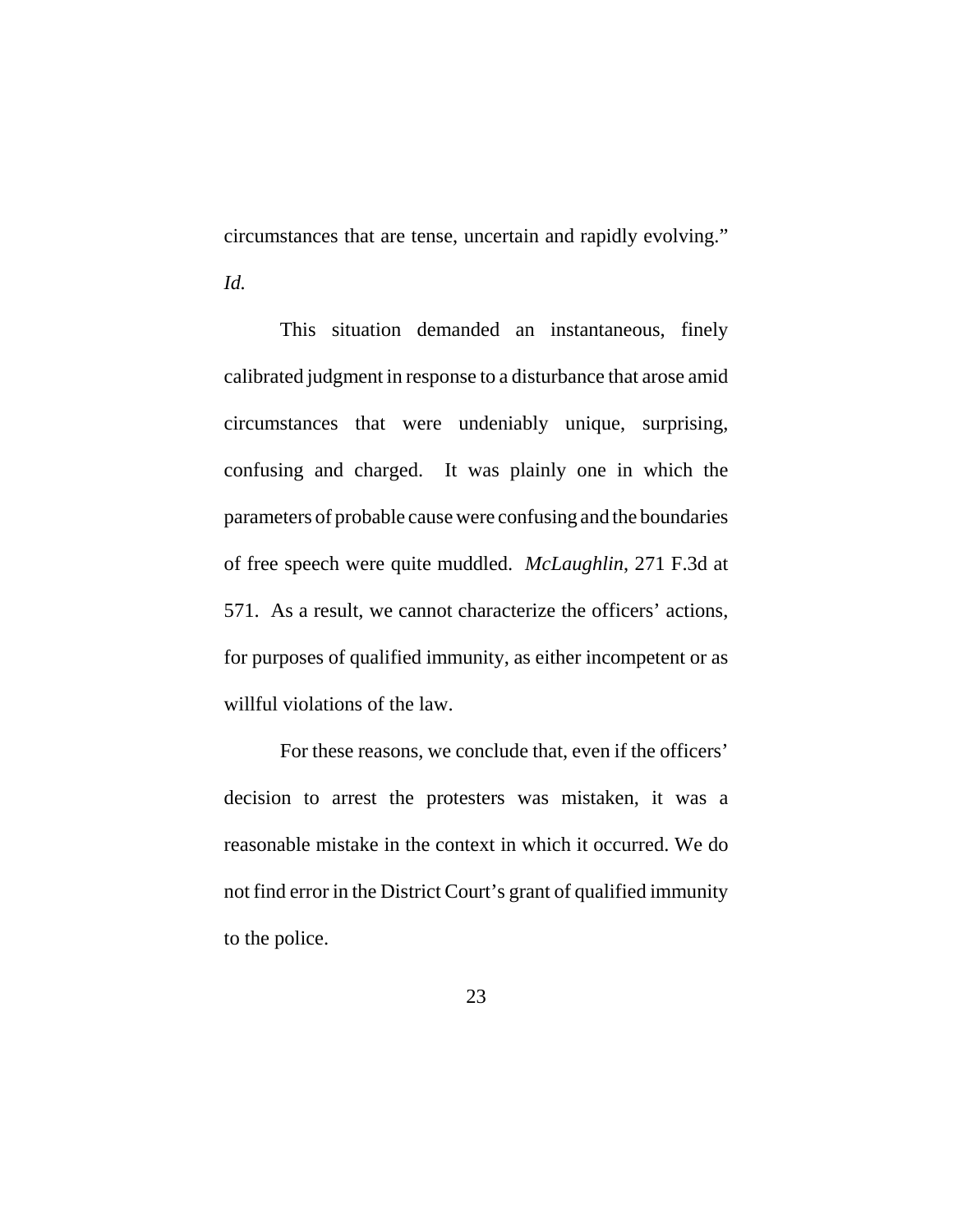III.

For the reasons stated above we affirm the district court's grant of summary judgment in favor of the police on the issue of qualified immunity.

*Egolf v. Witmer*, No. 06-2193.

SMITH, Circuit Judge, concurring.

Like the majority, I conclude that we should affirm the District Court's grant of summary judgment in favor of the State Troopers. I write separately, however, because I believe the constraints of *Saucier v. Katz*, 533 U.S. 194 (2001), compel a different analytical path.<sup>13</sup>

<sup>&</sup>lt;sup>13.</sup> I fully recognize that a number of circuits have declined to follow *Saucier* and that there have been doubts expressed, by some of the courts of appeals and the Supreme Court alike, regarding the wisdom of *Saucier*'s mandatory twostep approach to resolving questions of qualified immunity. *See, e.g.*, *Buchanan v. Maine*, 469 F.3d 158, 168 (1st Cir. 2006) (continued...)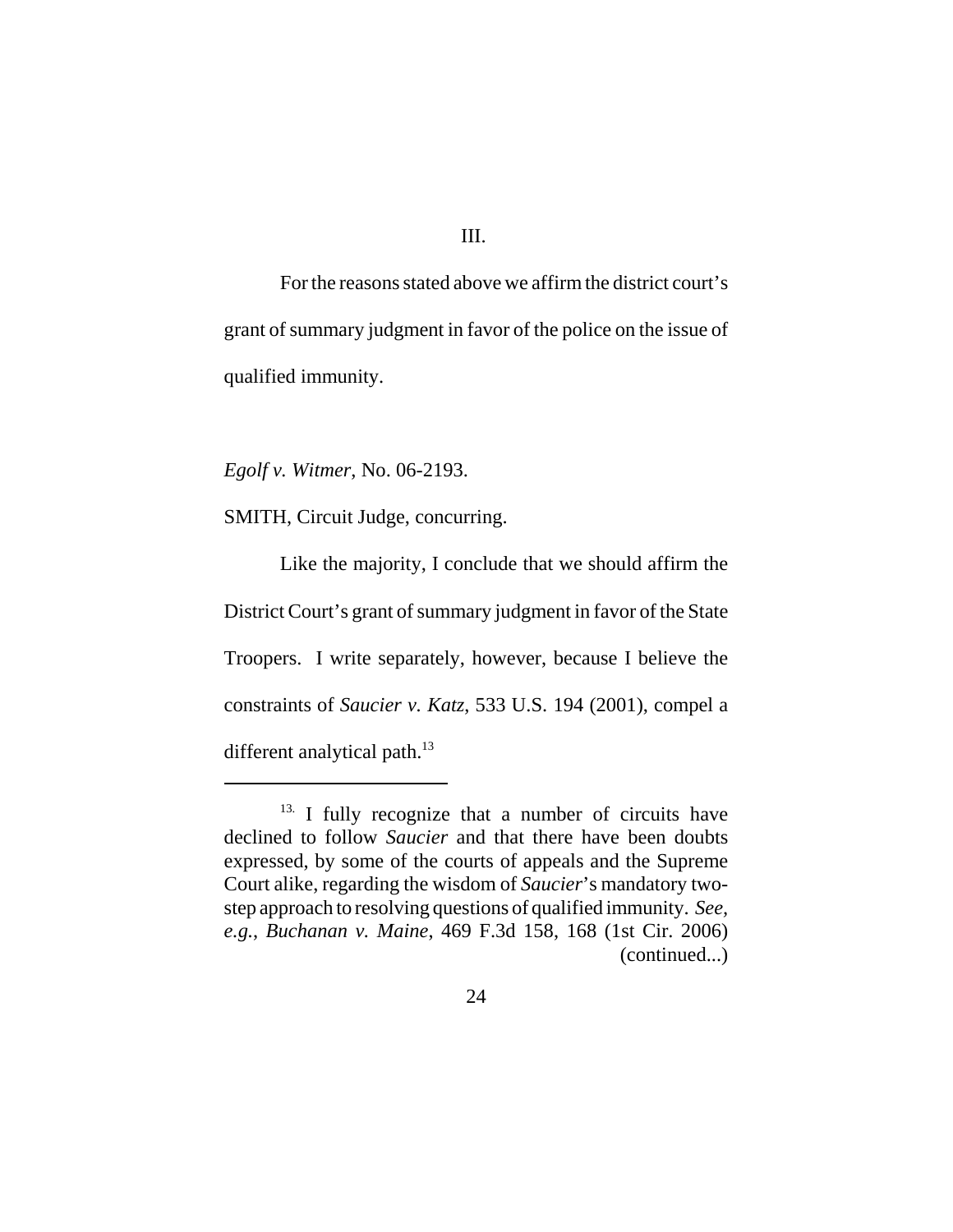$13$ <sup>(...continued)</sup>

("We do not think the law elaboration purpose will be well served here, where the Fourth Amendment inquiry involves a reasonableness question which is highly idiosyncratic and heavily dependent on the facts. . . . Given the complexity of the matter, and since it is perfectly clear that the officers are entitled to immunity, we turn to the second and third prongs."); *Robinette v. Jones*, 476 F.3d 585, 592 n.8 (8th Cir. 2007) ("*Saucier* requires a full analysis of the first prong of a qualified immunity analysis because it 'permits courts in appropriate cases to elaborate the constitutional right with greater degrees of specificity.' However, the 'law's elaboration from case to case' . . . would be ill served by a ruling here, where the parties have provided very few facts to define and limit any holding on the reasonableness of the execution of the arrest warrant.") (internal citations omitted); *McClish v. Nugent*, 483 F.3d 1231, 1253 n.1 (11th Cir. 2007) (Anderson, J., concurring specially) ("Unfortunately, in this case, because the defendants prevailed on the clearly established prong, the *Saucier* rule not only requires a constitutional holding that would be unnecessary otherwise; it also operates to insulate from further appellate review an erroneous constitutional ruling that will guide the conduct of police officers in three states. . . . Also, under the *Saucier* approach, a court is handicapped in addressing the constitutional issue because at least one party often has little incentive to litigate the issue vigorously, especially when it is apparent that the law is not clearly established, as in this case."); *Lyons v. City of Xenia*, 417 F.3d 565, 581–84 (6th Cir. 2005) (Sutton, J., with whom Gibbons, J., joins, concurring) ("I cannot (continued...)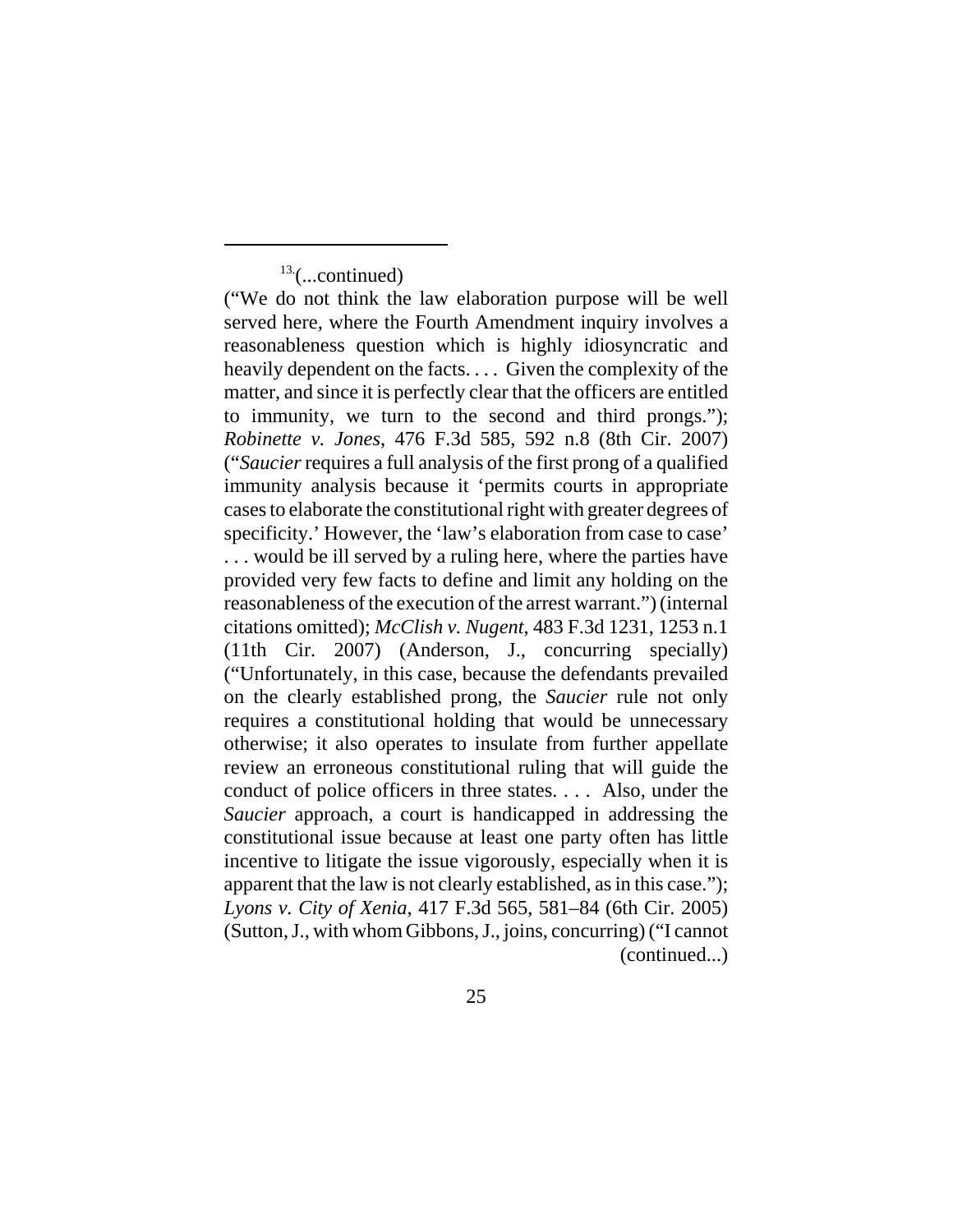The majority acknowledges that "*Saucier* requires that courts engage a two-tiered analysis that first examines whether a constitutional violation exists." Yet, the majority declines to follow this mandate because it finds that doing so in this case

 Most recently, the Supreme Court granted certiorari in the case of *Callahan v. Millard County*, 494 F.3d 891 (10th Cir. 2007), directing the parties to brief and argue "[w]hether the Court's decision in Saucier v. Katz, 533 U.S. 194 (2001) should be overruled." *Pearson v. Callahan*, --- S.Ct. ----, 2008 WL 754340, 76 USLW 3316, 76 USLW 3508, 76 USLW 3510 (U.S. Mar 24, 2008) (No. 07-751).

 $13$ <sup>13.</sup>(...continued)

resist adding still another separate writing in this case that questions the rigidity of [the *Saucier*] requirement. While I see the virtue in telling lower courts that they should generally answer the constitutional question before the clearly established question, I wonder whether it makes sense to mandate that they do so in all cases, no matter the costs, no matter the ease with which the second question might be answered."). Further, twenty-eight states and Puerto Rico have recently urged, albeit unsuccessfully, the Supreme Court in an amicus brief to reconsider its mandatory *Saucier* approach to qualified immunity. *See* Brief for Twenty-Eight States and Puerto Rico as Amici Curiae in Support of Petitioner, Scott v. Harris, 127 S.Ct. 1769 (2007) (No. 05-1631).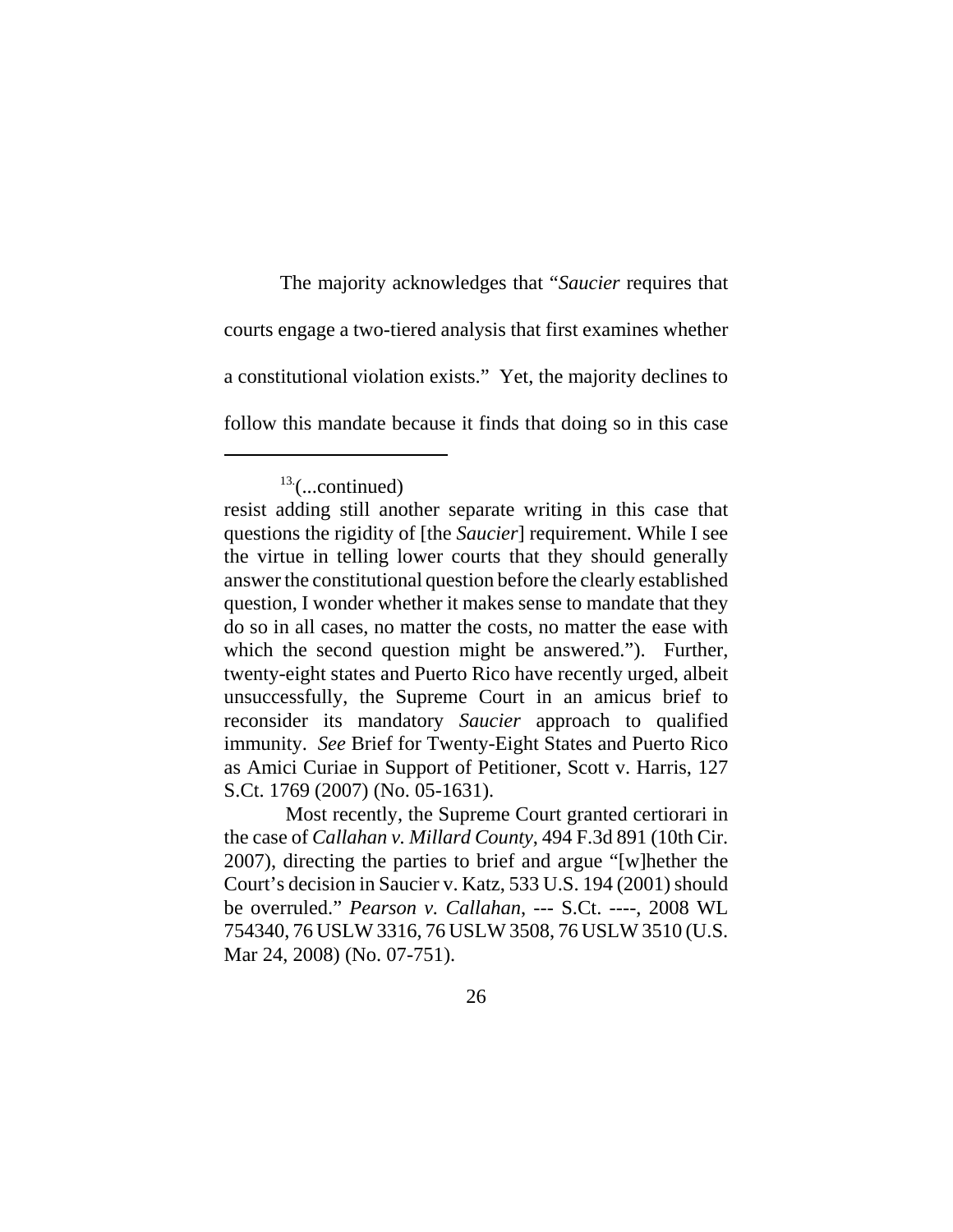would not accomplish *Saucier*'s purpose. It may be that the Supreme Court will return to its pre-*Saucier* jurisprudence, where determining first whether the plaintiff has alleged a deprivation of a constitutional right is considered only the "better approach." *See County of Sacramento v. Lewis*, 523 U.S. 833, 842 (1998); *see also Siegert v. Gilley*, 500 U.S. 226 (1991) (clarifying the analytical structure under which a claim of qualified immunity should be addressed). For now, however, I regard the *Saucier* rule as mandatory and do not believe that inferior courts are free to depart from it. In *Scott v. Harris*, 127 S.Ct. 1769 (2007), the Court explicitly stated:

> In resolving questions of qualified immunity, courts are required to resolve a "threshold question: Taken in the light most favorable to the party asserting the injury, do the facts alleged show the officers conduct violated a constitutional right? *This must be the initial inquiry.*" *If, and only if, the court finds a violation of a constitutional right*, "the next, sequential step is to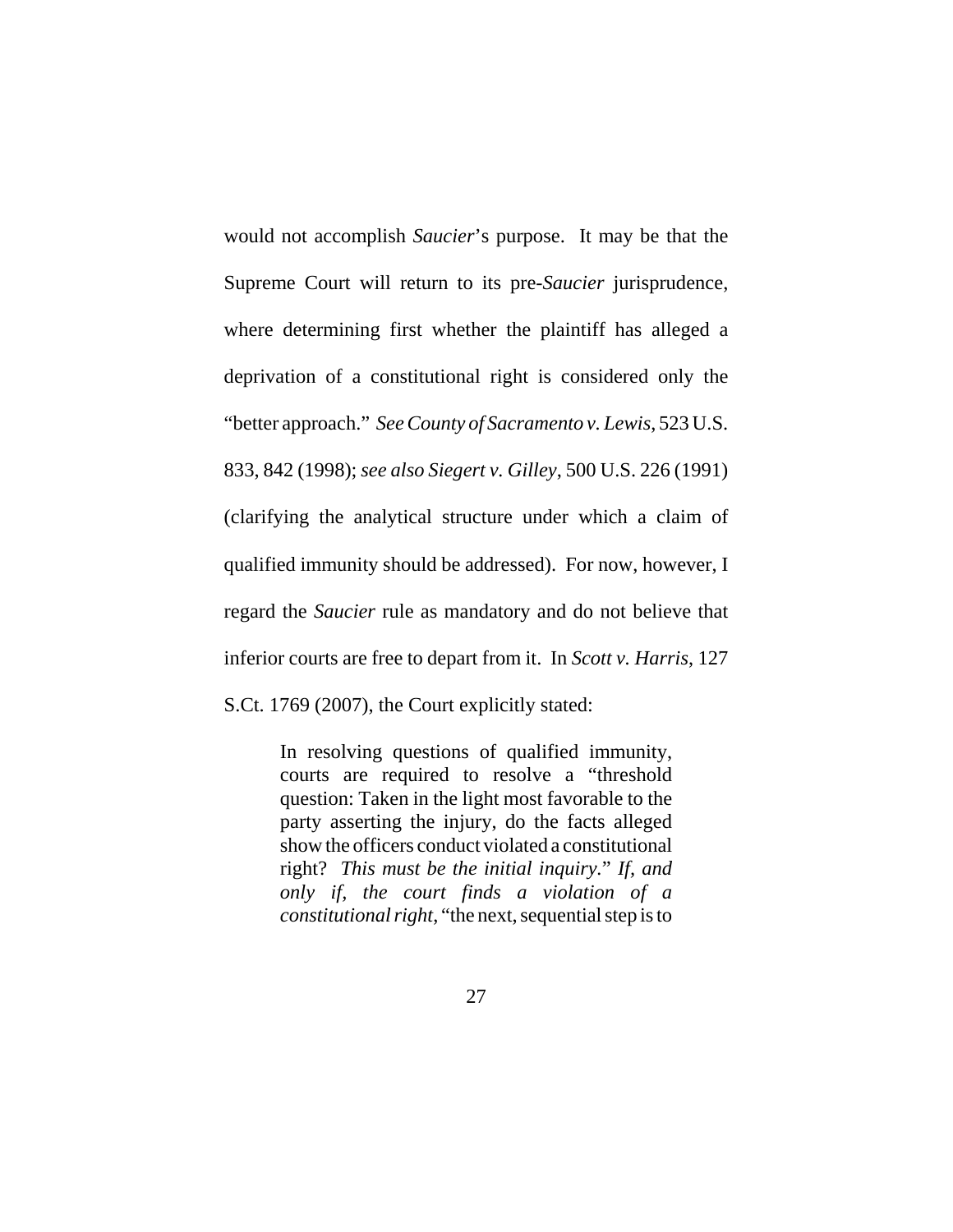ask whether the right was clearly established . . . in light of the specific context of the case."

*Scott*, 127 S.Ct. at 1774 (emphasis added) (internal citations omitted). *See also Bunting v. Mellen*, 541 U.S. 1019 (2004) (Scalia, J. dissenting from the denial of certiorari) ("[S]ome courts [have] conclude[d] (mistakenly) that the constitutionalquestion-first rule is customary, not mandatory."). Perhaps in circumstances where the underlying principle of law elaboration is not meaningfully advanced or where a court would be required to address unsettled questions of state law, the jurisprudential policy of avoiding unnecessary adjudication of constitutional issues is actually the better approach.<sup>14</sup> But until

 $14.$  Along with the majority, I do not hold the view that *Saucier* intended to disavow the prudential rule of avoiding constitutional questions. Rather, the *Saucier* Court recognized a competing goal—the development of substantive constitutional protections in the constitutional tort context that might otherwise go undeveloped if lower courts routinely disposed of § 1983 cases without reaching the merits. Indeed, a right can never be "clearly established" if the right has never (continued...)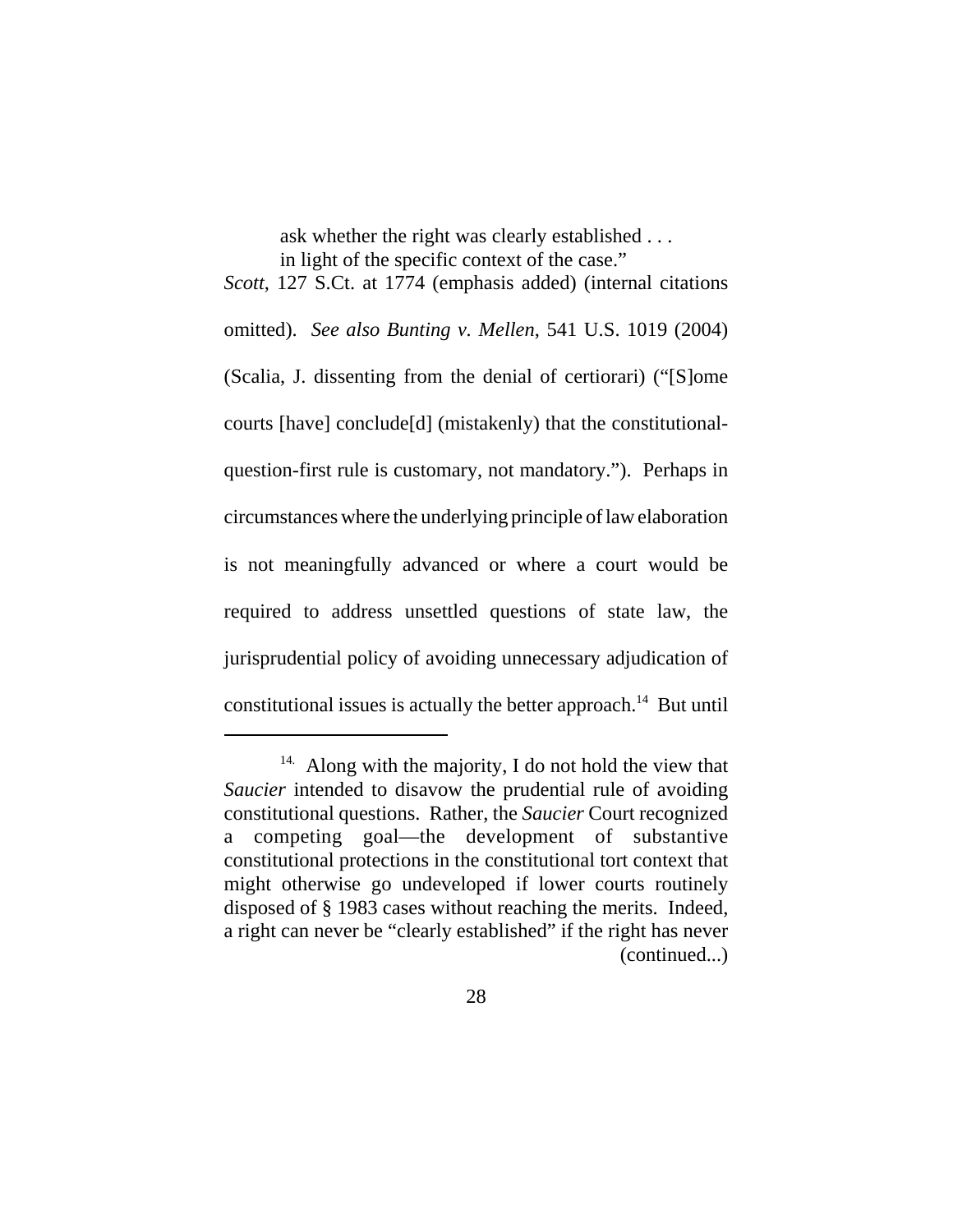$14$ (...continued)

been recognized at all. The Supreme Court "has never treated avoidance as an absolute; it is a policy aimed at specific objectives, and these nearly always compete with other goals." Michael L. Wells, *The "Order-of-Battle" in Constitutional Litigation*, 60 SMU L. Rev. 1539, 1543 (2007). While I do not express a view as to whether the Court's articulated goal counsels against applying the "long-standing maxim," adherence to *Saucier*'s "order of battle" does not require one to accept that *Saucier* abrogated the prudential rule.

In this vein, the majority's citation of *Saucier*, that, "the [sequential] procedure permits courts *in appropriate cases* to elaborate the constitutional right with greater degrees of specificity" must be read within the context of the entirety of the opinion, and the Court's subsequent jurisprudence. (Majority Op. at 15 n.9) (quoting *Saucier*, 533 U.S. at 207) (emphasis added). At the outset of the *Saucier* opinion, the Court explains that *in furtherance of determining whether a constitutional right was violated*, there may be cases in which it is appropriate, and indeed necessary, to elaborate on the constitutional right with respect to the new set of facts before the court, so that the right may be clearly established in later cases. *See Saucier*, 533 U.S. at 201. Specifically, the Court stated that

> In the course of determining whether a constitutional right was violated on the premises alleged, a court might find it necessary to set forth principles which will become the basis for a holding that a right is clearly established. This is (continued...)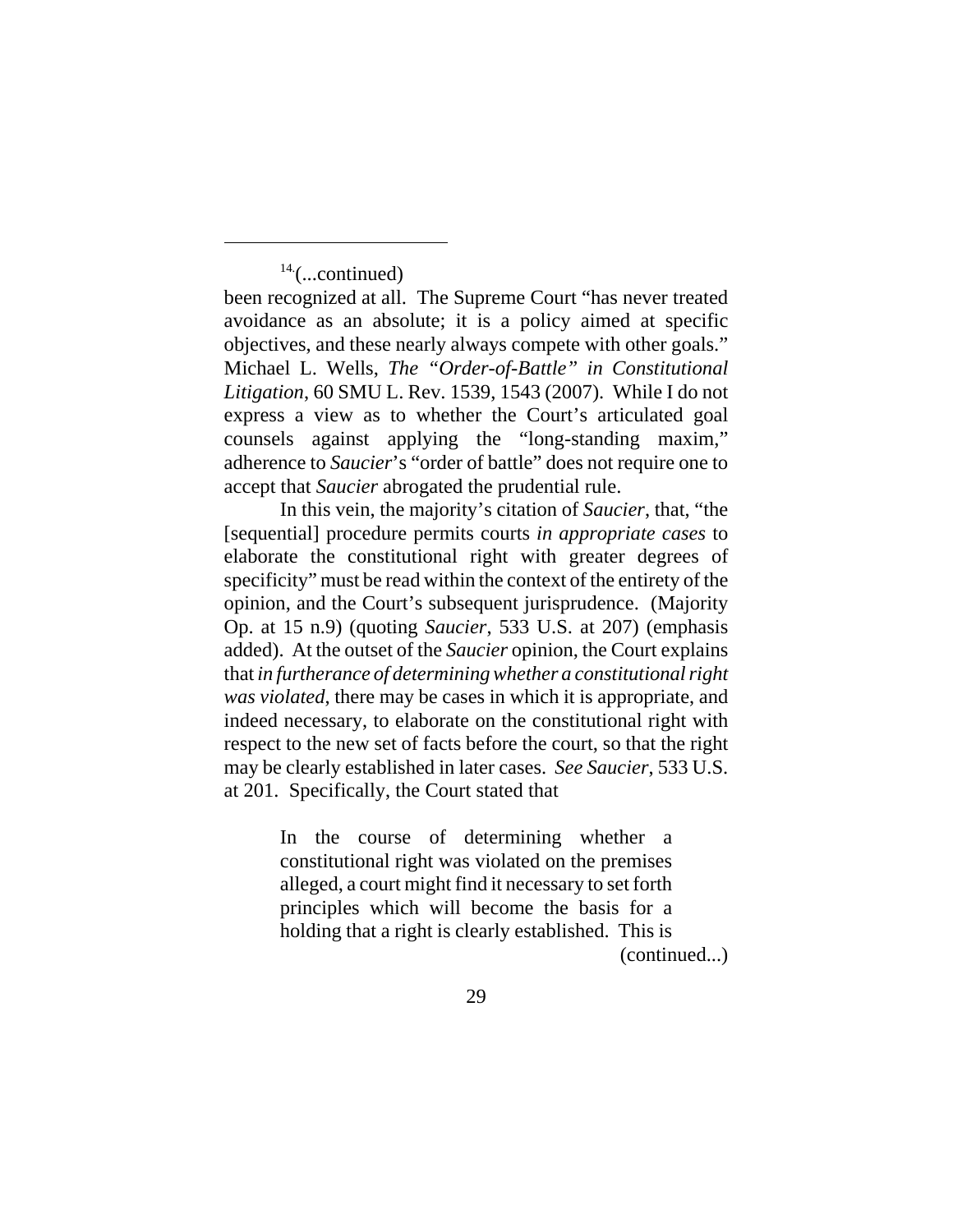the Supreme Court crafts an exception to the *Saucier* rule, it is my view that we are not free to make that policy choice, however salutary. *See, e.g.*, *Doe v. Delie*, 257 F.3d 309, 315 n.4 (3d Cir. 2001) ("While there may be pragmatic considerations favoring [the] qualification of the Supreme Court's unqualified language, the Court has not yet suggested any basis for departing from the rule . . . ."). I believe, therefore, that the

 $14$ <sup>-(...continued)</sup>

the process for the law's elaboration from case to case, and it is one reason for our insisting upon turning to the existence or nonexistence of a constitutional right as the first inquiry. The law might be deprived of this explanation were a court simply to skip ahead to the question whether the law clearly established that the officer's conduct was unlawful in the circumstances of the case.

*Id.* Further, the majority cannot possibly be arguing that its citation to *Saucier* supports a view that the two-step approach is merely permissive, i.e., should *in actuality* only be employed "in appropriate cases." Indeed, the Court's subsequent jurisprudence reiterating its mandatory nature, as well as the dissents filed in those opinions, compel a contrary interpretation.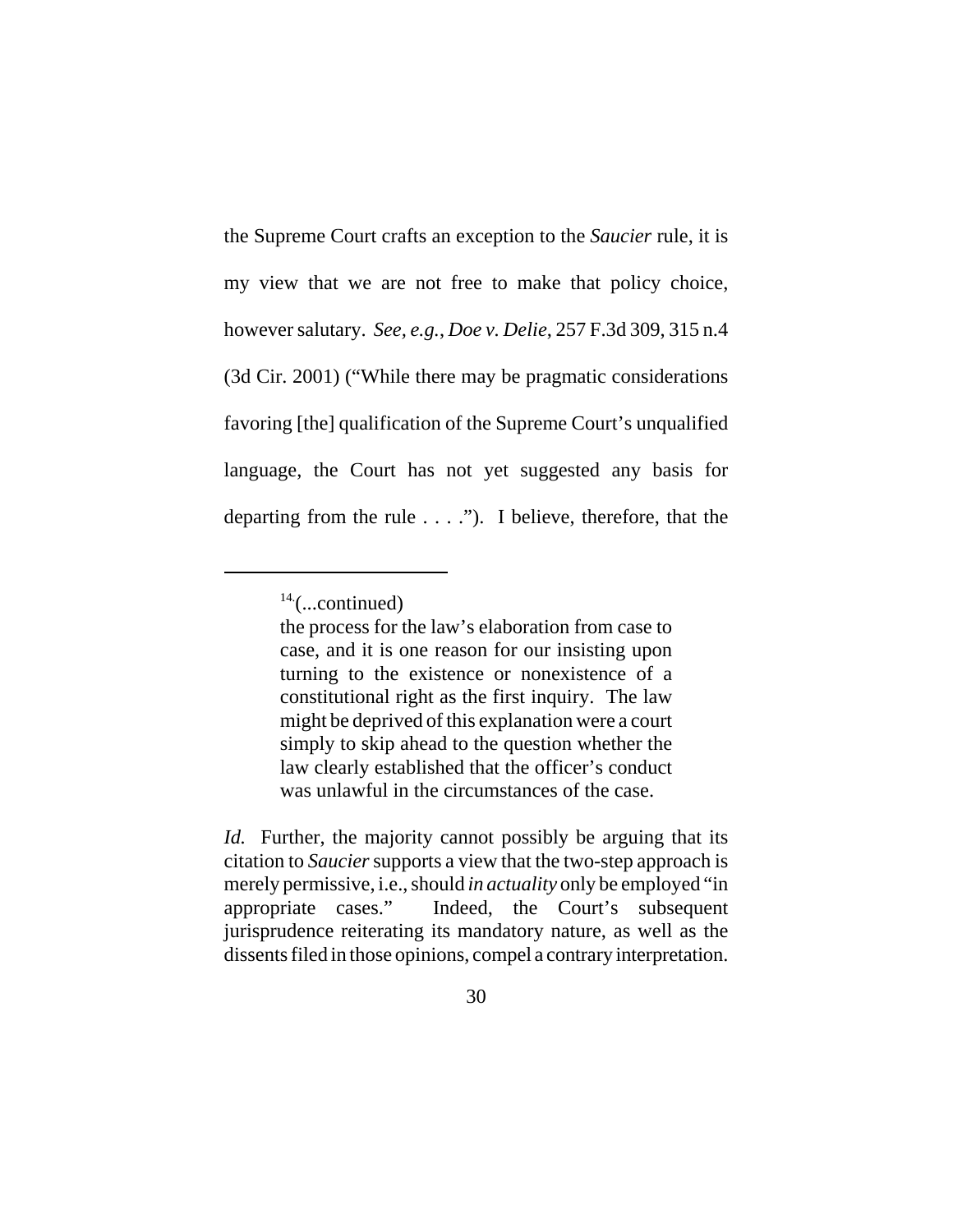proper analytical course in this case is first to consider whether the Troopers violated the Constitution.

Because I conclude that, on the facts alleged, the Troopers' conduct did not violate the Plaintiffs' constitutional rights, my analytical course would not require that we reach the question of qualified immunity.

I.

Plaintiffs allege that the Troopers violated their Fourth Amendment rights by arresting them without probable cause. They argue that their conduct did not present the Troopers with probable cause to arrest because they were engaging in protected First Amendment activity and, as such, the expressive nature of their conduct should have been taken into account by the Troopers in making their probable cause determination at the scene.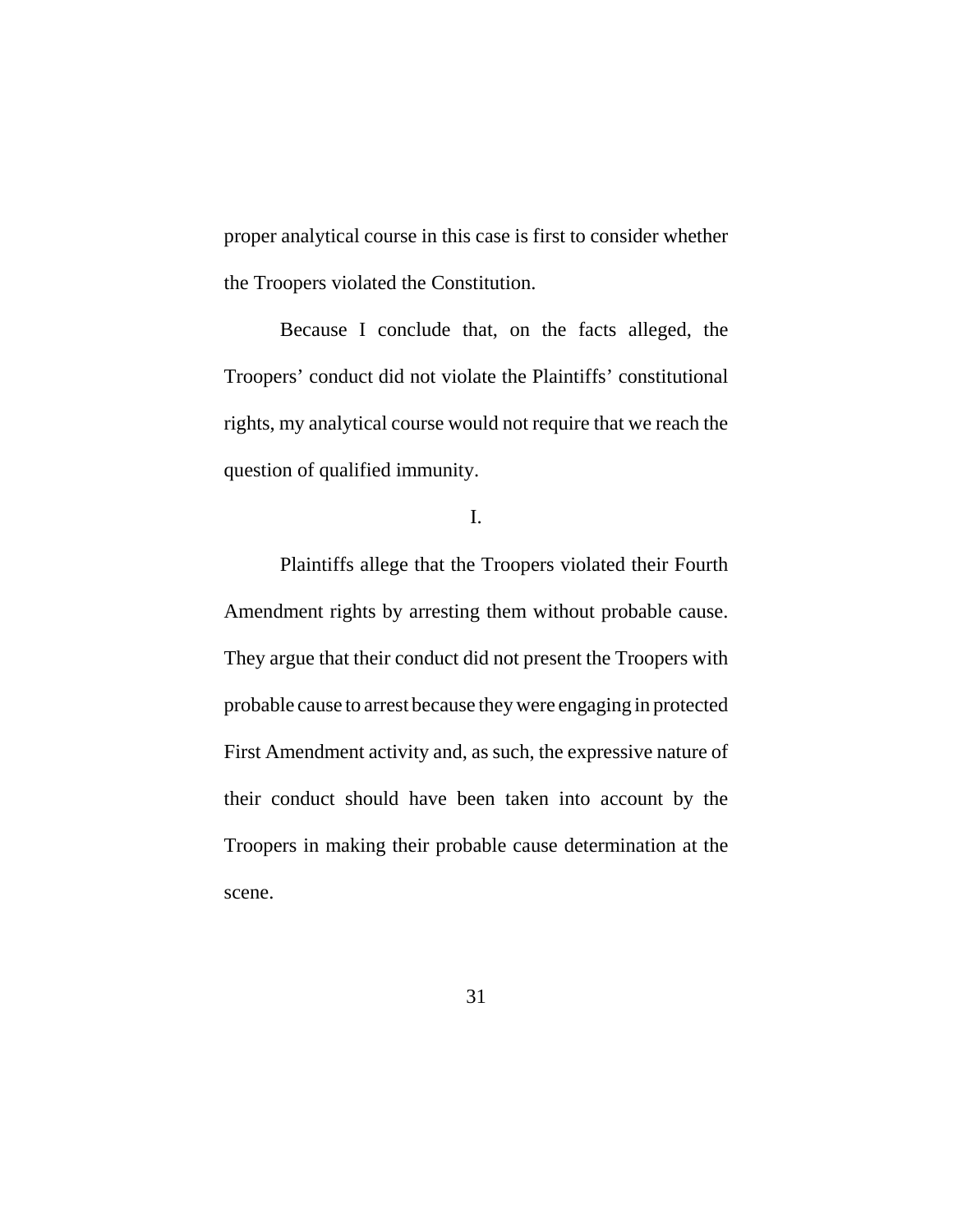Probable cause to arrest exists when "the facts and circumstances within the arresting officer's knowledge are sufficient in themselves to warrant a reasonable person to believe that an offense has been or is being committed by the person to be arrested." *Orsatti v. New Jersey State Police*, 71 F.3d 480, 482 (3d Cir. 1995). "To determine whether an arrest is valid, we look to the law of the state where the arrest took place." *Wright v. City of Philadelphia*, 409 F.3d 595, 601 (3d Cir. 2005) (citations omitted). The question of "probable cause in a section 1983 damage suit is one for the jury." *Montgomery v. De Simone*, 159 F.3d 120, 124 (3d Cir. 1998). However, a district court may conclude "that probable cause did exist as a matter of law if the evidence, viewed most favorably to Plaintiff, reasonably would not support a contrary factual finding," and may grant summary judgment accordingly. *Sherwood v. Mulvihill*, 113 F.3d 396, 401 (3d Cir. 1997).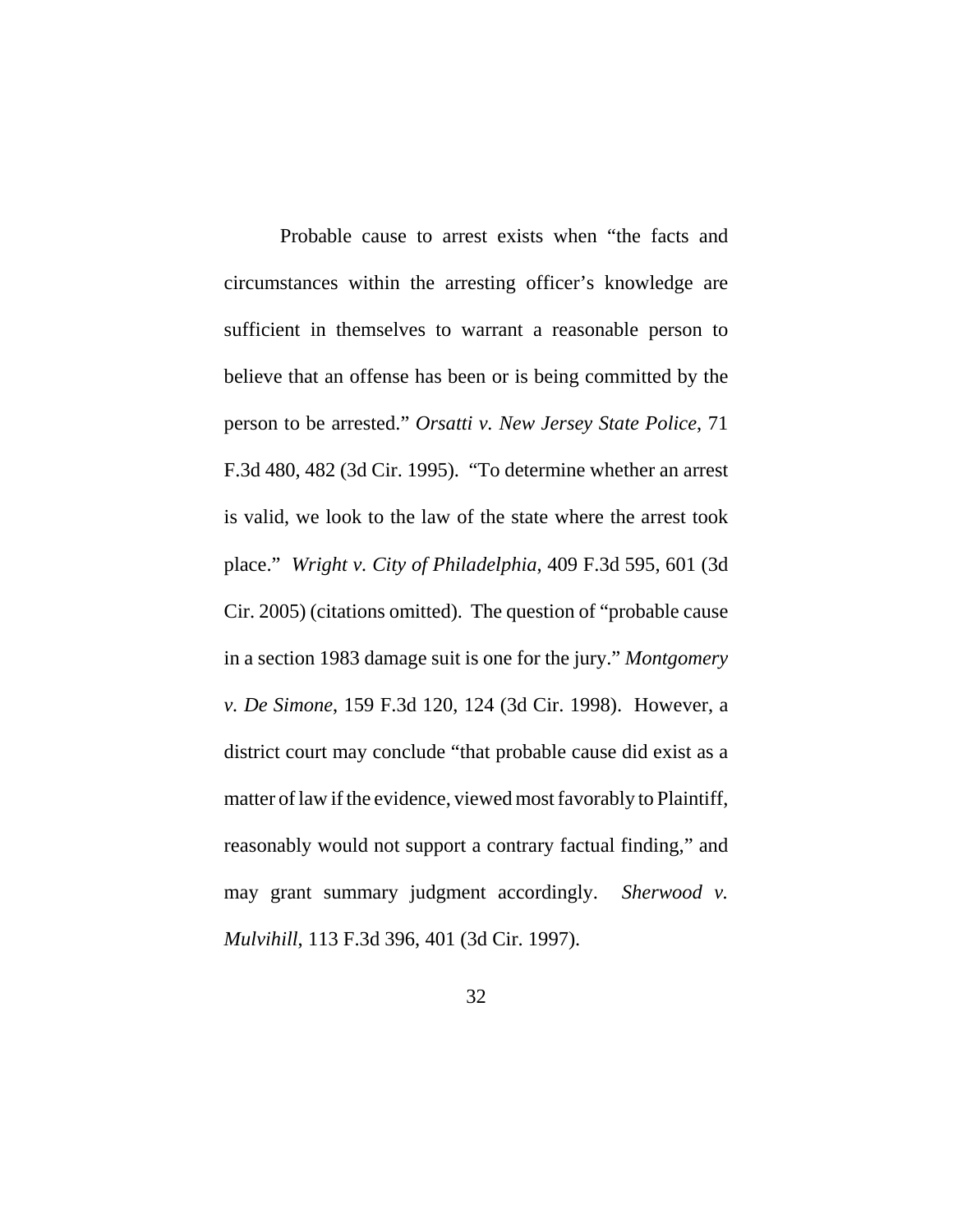The Troopers contend that they had probable cause to arrest the Plaintiffs because their conduct violated Pennsylvania's open lewdness statute, which provides that "[a] person commits a misdemeanor of the third degree if he does any lewd act which he knows is likely to be observed by others who would be affronted or alarmed." 18 Pa.C.S.A. § 5901. The relevant inquiry, then, is whether it was objectively reasonable for the Troopers to conclude that they had probable cause to arrest the Plaintiffs based on "the facts available to the officers at the moment of arrest." *Barna v. City of Perth Amboy*, 42 F.3d 809, 819 (3d Cir. 1994) (quotation omitted).15

<sup>&</sup>lt;sup>15.</sup> As stated, Plaintiffs contend that their First and Fourth Amendment rights are inextricably linked—that the Troopers lacked probable cause to arrest them because their conduct was protected under the First Amendment. Indeed, when pure speech is at issue this Court has stated that

<sup>[</sup>T]he statute must "be carefully drawn or authoritatively construed to punish only unprotected speech and not be (continued...)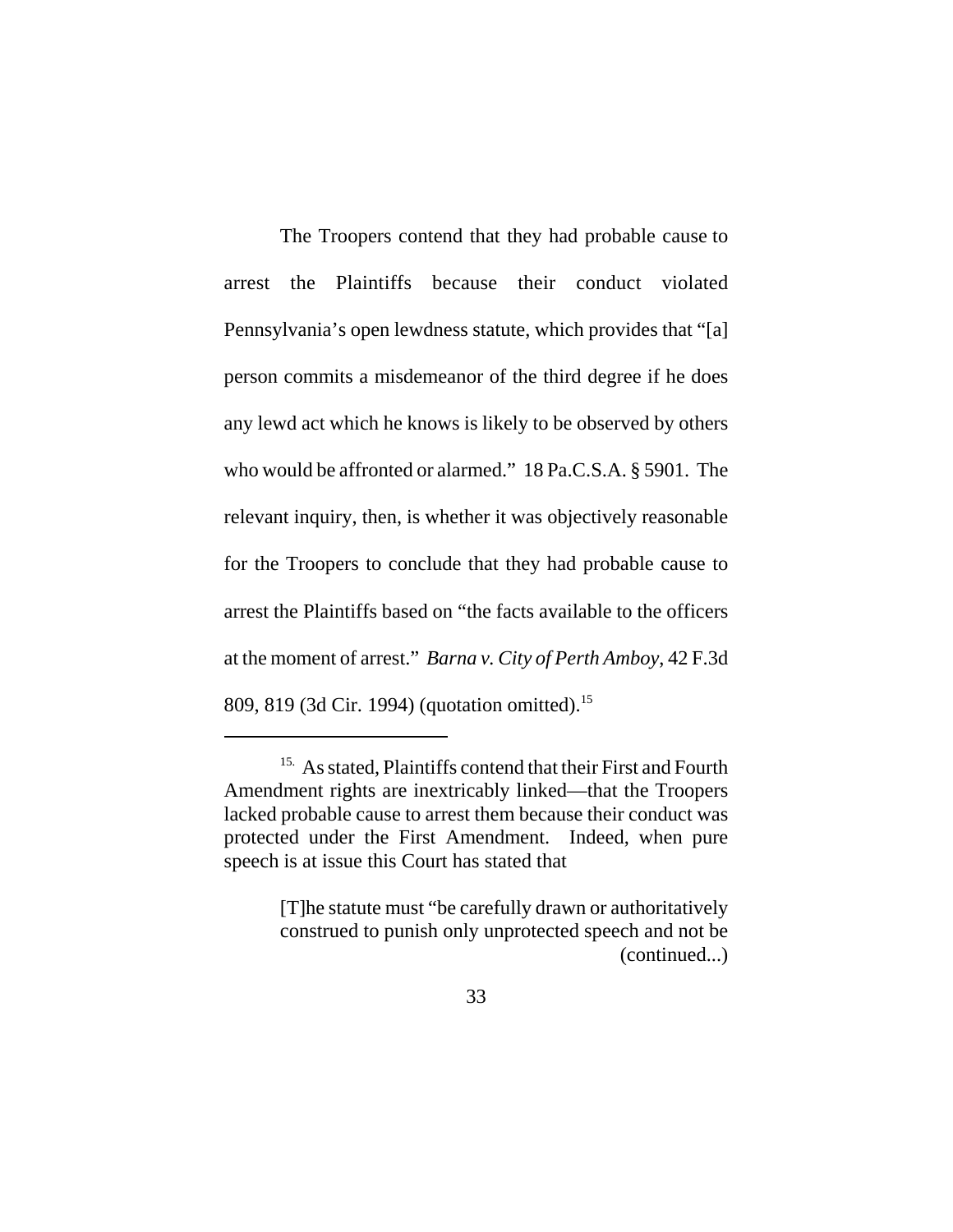15.(...continued)

susceptible of application to protected expression." *Johnson v. Campbell*, 332 F.3d 199, 211 (3d Cir. 2003) (quoting *Gooding v. Wilson*, 405 U.S. 518, 522, 92 S.Ct. 1103, 31 L.Ed.2d 408 (1972)); *Commonwealth v. Mastrangelo*, 489 Pa. 254, 414 A.2d 54, 58 (1980) ("disorderly conduct statute may not be used to punish anyone exercising a protected First Amendment right"). Speech that does not receive First Amendment protection, in turn, "include[s] the lewd and obscene, the profane, the libelous, and the insulting or 'fighting' words[.]" *Chaplinsky v. New Hampshire*, 315 U.S. 568, 572, 62 S.Ct. 766, 86 L.Ed. 1031 (1942).

*Gilles v. Davis*, 427 F.3d 197, 204 (3d Cir. 2005). The interplay of Fourth and First Amendment rights with respect to expressive conduct, as opposed to speech, does not give rise to clear rules of application. Here, expressive conduct is unquestionably at issue, as I discuss later. Yet, it is also clear that the open lewdness statute prohibits conduct that is *inherently* unrelated to the political message that the Plaintiffs attempted to convey. This reality is important, especially in a case such as this in which police officers are required to make an on-the-spot probable cause determination. Because the Plaintiffs do not facially attack the statute as overbroad or void for vagueness, and because I conclude that the statute was constitutionally applied to the Plaintiffs and that probable cause for arrest existed, I need not further consider the extent of the relationship.

(continued...)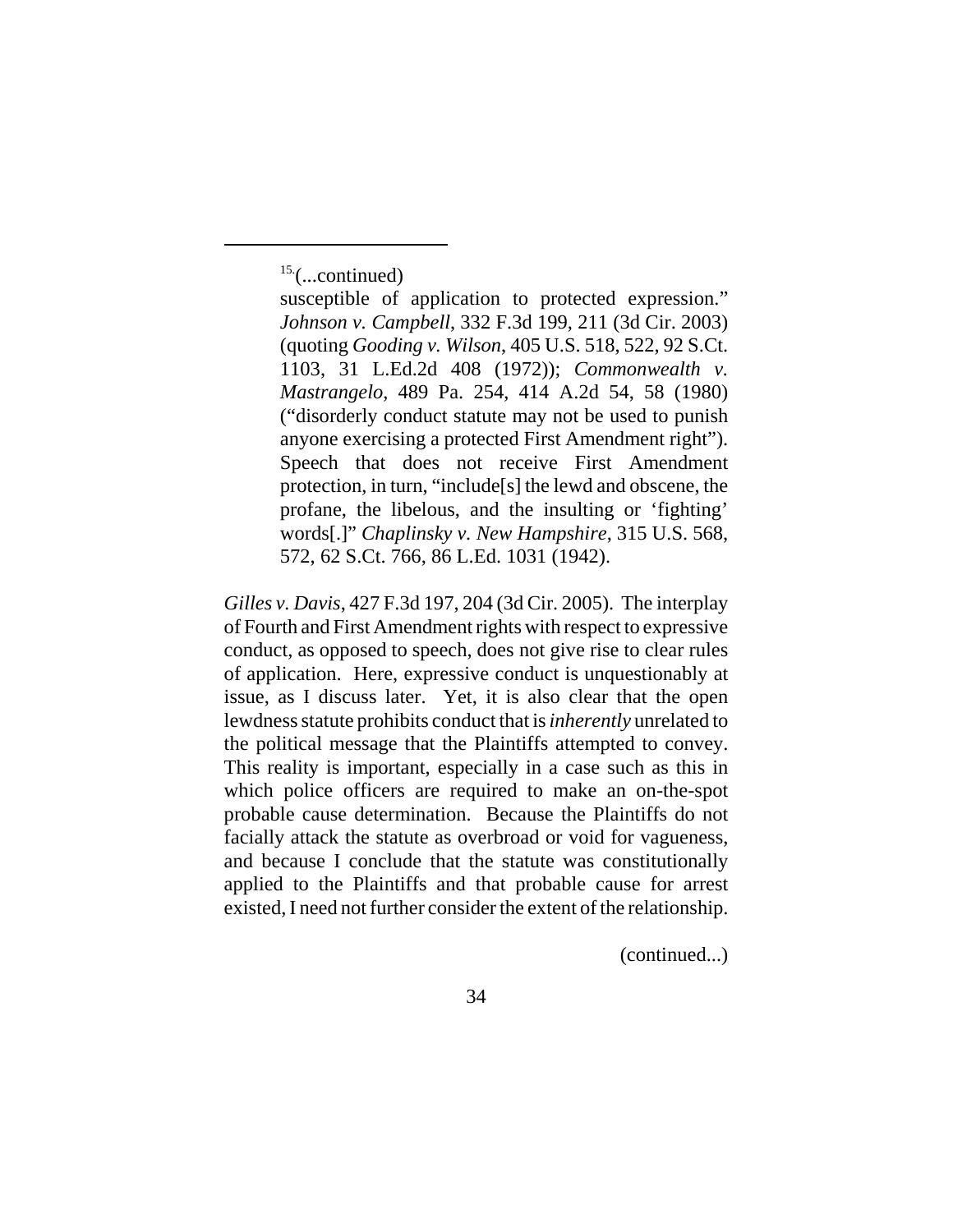A review of the record, particularly the videos of the event, reveals that a crowd had gathered along the side of a small commercial highway. Kara Dimitris appeared in the videos wearing a green shirt, a hat and yellow gloves and carrying a sign saying, "Great War, George." When she shouted, "Shirts off," the Plaintiffs removed their clothes until they were wearing only thong underwear. The District Court observed that "the thin material of their tight-fitting thongs unmistakably displayed the contours and movement of their genitals. . . . From the rear, the thongs displayed the entire surface of their buttocks; from various angles, Plaintiffs appeared to be entirely naked." *Egolf v. Witmer*, 421 F.Supp.2d 858, 864 (E.D.Pa. 2006). An examination of the record reveals

 $15$ <sup>(...continued)</sup>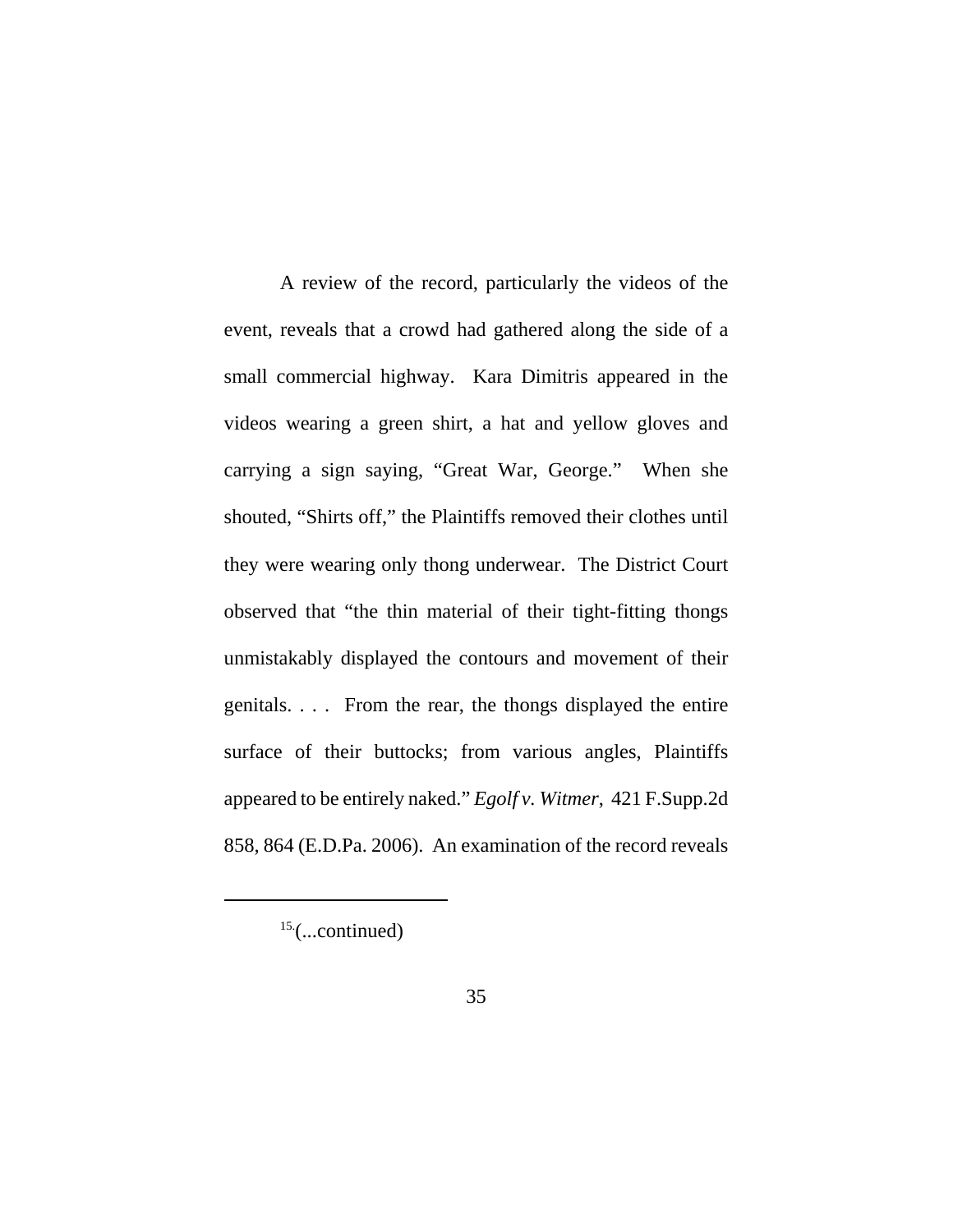that the contours and movement of the Plaintiffs' genitals could be seen by bystanders while the Plaintiffs arranged themselves into the pyramid, but not while they were in the pyramid formation. And the thongs revealed the entire surface of each Plaintiff's buttock. The Plaintiffs did not disrobe with great speed, but then quickly formed a human pyramid. The videos show young children, including toddlers, in the immediate area. Several members of the crowd quickly became agitated, shouting at the Plaintiffs and at Dan Rhineer, the cameraman. Several women observed that their children were present and upbraided the protesters. Others made unfavorable comments about their taste and respect for authority. Rhineer attempted to explain the protest, stating that "This has happened before," and that, "American soldiers did this [to prisoners]." When Rhineer remarked that children needed to learn about the Abu Ghraib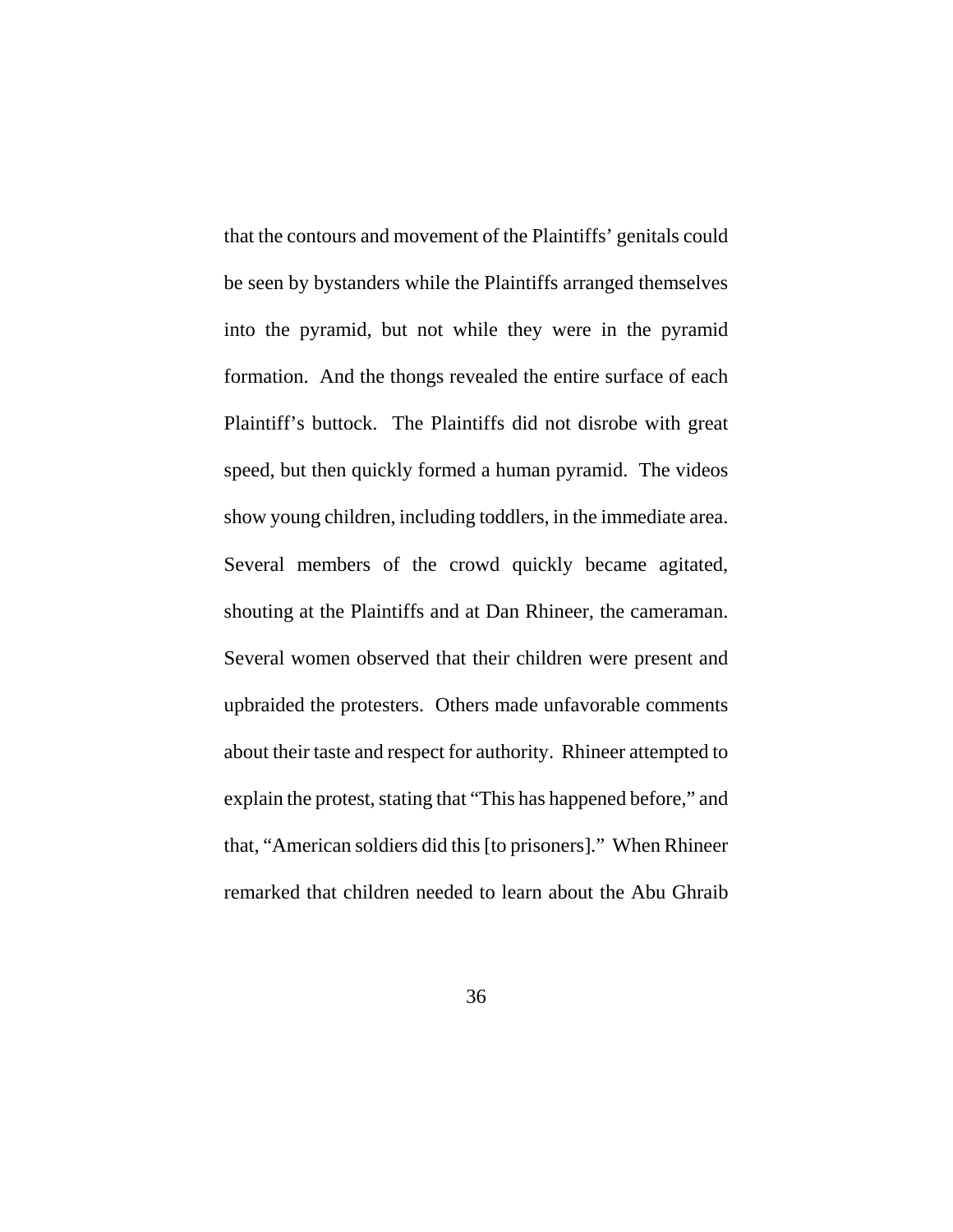torture, one concerned onlooker responded, "Not naked they don't."

Pennsylvania case law interpreting what constitutes a "lewd act" has consistently maintained that the essence of a "lewd act" is "sexuality or nudity in public," without much elaboration. *See Commonwealth v. Fenton*, 750 A.2d 863, 866 (Pa.Super. 2000) (citing *Commonwealth v. Williams*, 574 A.2d 1161 (Pa.Super. 1990)). In the case of *Commonwealth v. Heinbaugh*, 354 A.2d 244, 247 (Pa. 1976), the Pennsylvania Supreme Court concluded that § 5901 "must be read as restating the established common law standard which has long existed in

this Commonwealth." The Court explained:

Open lewdness was an indictable offense at common law. It was defined as an act of gross and open indecency which tends to corrupt the morals of the community. *Winters v. New York*, 333 U.S. 507, 515, 68 S.Ct. 665, 92 L.Ed. 840, 849 (1948); *Commonwealth v. Sharpless*, 2 Serg. & R. 91, 100 (1815); IV Blackstone Commentaries 64 n.38 (W. Lewis ed. 1898); 53 C.J.S. Lewdness, p. 4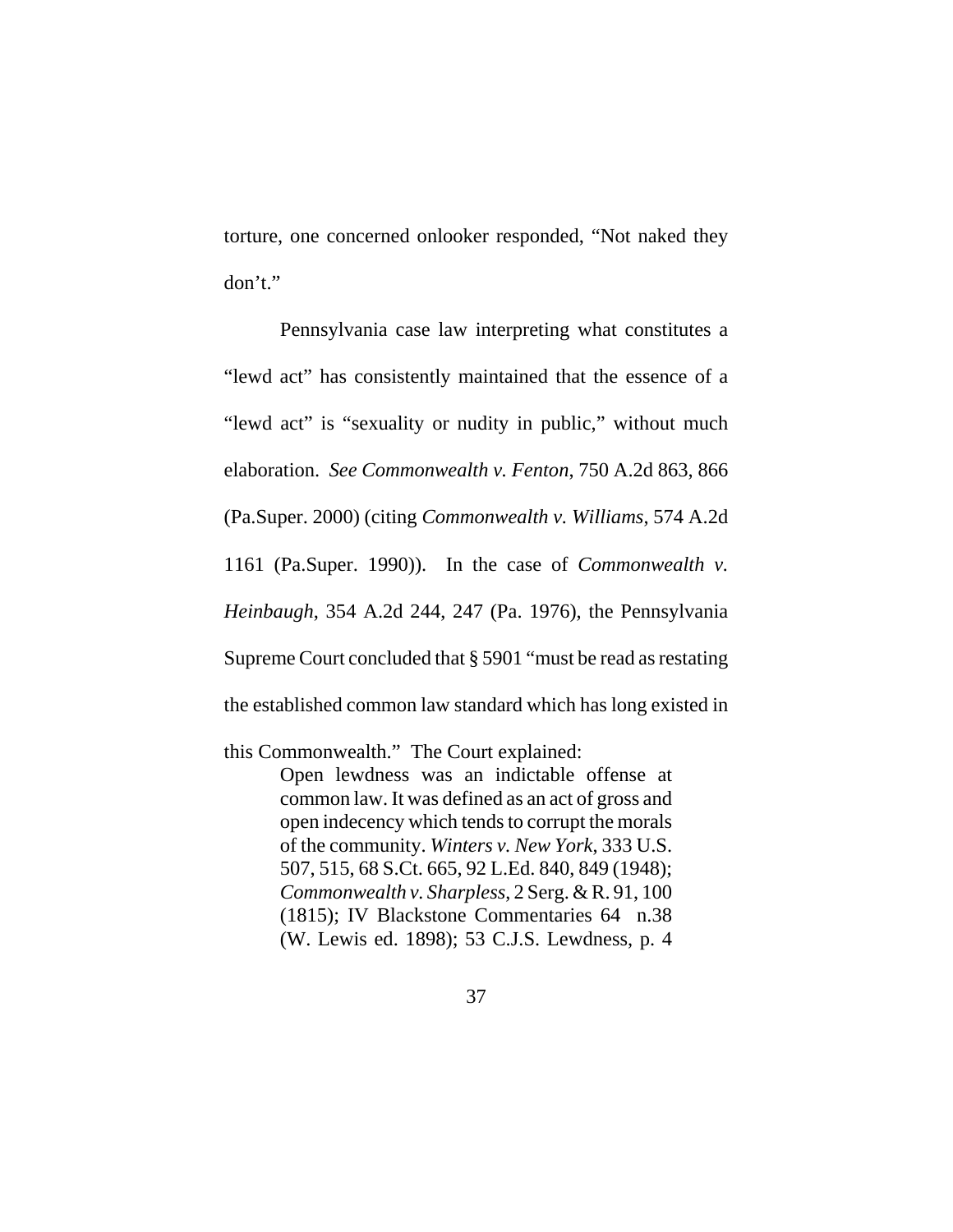(1948). While the language of the challenged Pennsylvania lewdness statute differs in some respects from this common law definition, there is no difference in meaning. The statute in question is a verbatim adoption of the lewdness provision of the Model Penal Code, ALI, Model Penal Code, Proposed Official Draft 251.1. The comment to that section makes it clear that the drafters intended to codify the pre-existing common law: "Lewd or indecent behavior is punishable in all jurisdictions. The prohibited conduct amounts to gross flouting of community standards in respect to sexuality or nudity in public." ALI, Model Penal Code, Tentative Draft No. 13 §§ 213.4 & 251.1 Comment at p. 81.

*Heinbaugh*, 354 A.2d at 247. Since *Heinbaugh*, it appears that

"[a]ll of the reported Pennsylvania cases on open lewdness

involved public masturbation or public displays of genitalia."

*Commonwealth v. Williams*, 574 A.2d 1161, 1163 (Pa.Super.

1990).<sup>16</sup> Nevertheless, "lewd" acts remain interpreted as

All prosecutions have been based . . . on a "gross (continued...)

<sup>16.</sup> The *Williams* Court looked to a summary of Pennsylvania's case law on open lewdness as laid out by a majority of the Supreme Court of Pennsylvania: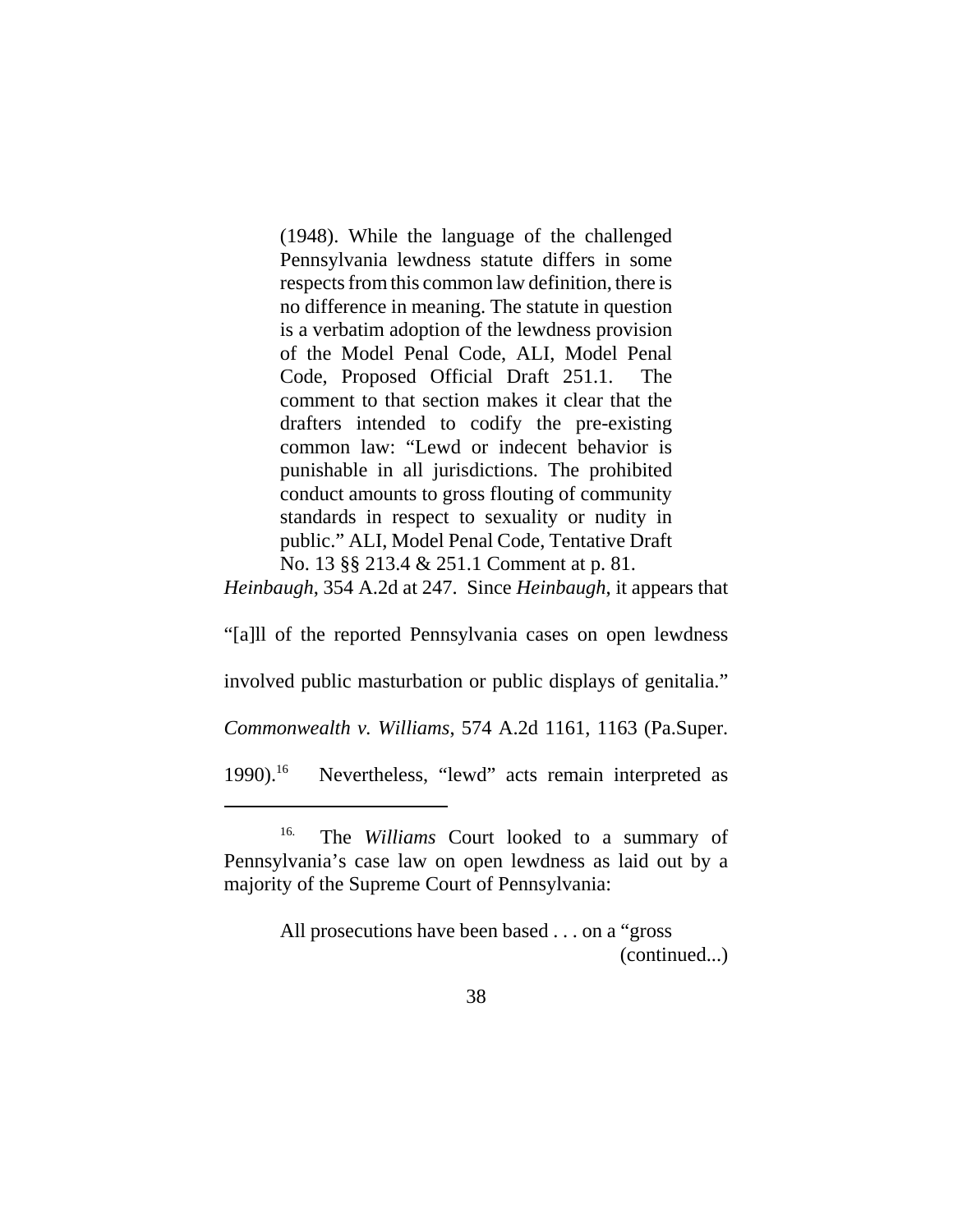(continued...)

 $16$ ....continued)

flouting of community standards in respect to sexuality or nudity in public." *See Commonwealth v. Heinbaugh*, supra (masturbation in public); *Commonwealth v. Davidson*, 220 Pa.Super. 451, 289 A.2d 250 (1972) allocatur refused, 221 Pa.Super. xlix (naked motorist stopped a young lady to ask directions); *Commonwealth v. Falcone*, 202 Pa.Super. 474, 198 A.2d 421 (1964) (masturbation in a public cemetery); *Commonwealth v. Warner*, 51 Pa.D.&C.2d 63 (C.P. Centre Cnty. 1971) (defendant disrobed in public, made uninvited visits to private homes, and entered a public pizza parlor); *Commonwealth v. Anzulewicz*, 42 Pa.D.&C.2d 484 (Q.S. Mont. Cnty. 1967) (display of genitalia in private dwelling but in front of window where a neighboring family "in the reasonable use of (their) house" could not help but observe defendant's activities); *Commonwealth v. Helms*, 38 Pa.D. & C.2d 496 (Q.S. York Cnty.), *aff'd per curiam*, 206 Pa.Super. 743, 213 A.2d 389 (1966) (no offense made out where defendant's nudity was in a private trailer and prosecution witness had to observe through small, louvered window); *Commonwealth v. Alessi*, 29 Erie 172 (Q.S. 1947) (masturbation in a private home but before large window facing public street).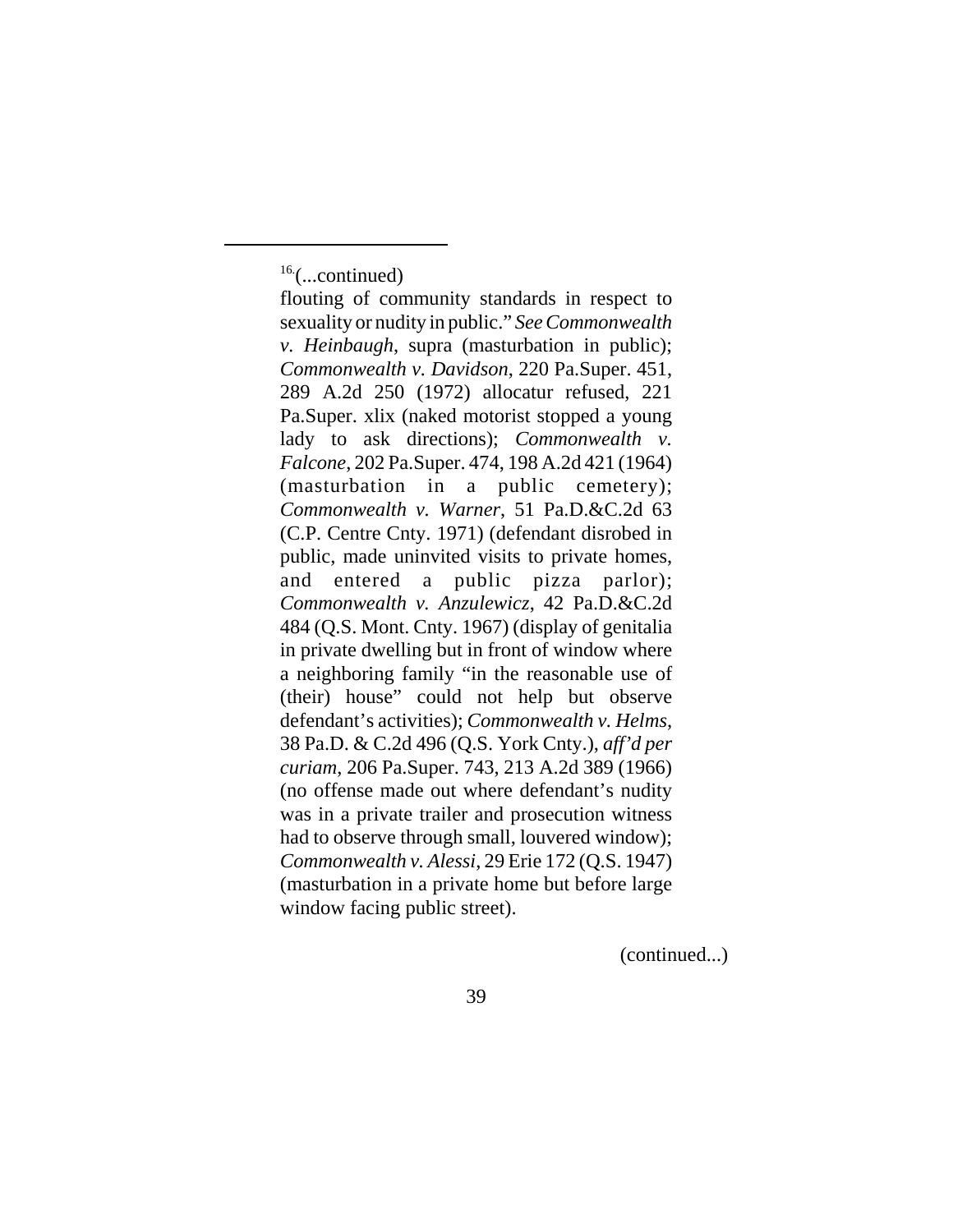"sexuality or nudity in public." *Commonwealth v. Tiffany*, 926 A.2d 503, 510–11 (Pa.Super. 2007) (citing *Commonwealth v. Fenton*, 750 A.2d 863, 866 (Pa.Super. 2000)). While *Tiffany* dealt with the conviction of a man who swam nude in a public place with minors, the court, when discussing the § 5901 conviction, explained only that "Section 5901 pertains to conduct that: '1) involves public nudity or public sexuality, and 2) represents such a gross departure from accepted community standards as to rise to the level of criminal liability.'" *Id.* (citing *Williams*, 574 A.2d at 1163).

 What the Pennsylvania cases make clear, then, is that either public nudity or public sexuality must have occurred to establish a violation of § 5901, not necessarily both. *See, e.g.*, *Commonwealth v. Polomchak*, 10 Pa.D. & C.4th 395, 397 (C.P.

 $16$ ....continued)

*Williams*, 574 A.2d at 1163 (quoting *Commonwealth v. Allsup*, 392 A.2d 1309, 1312 (1978)).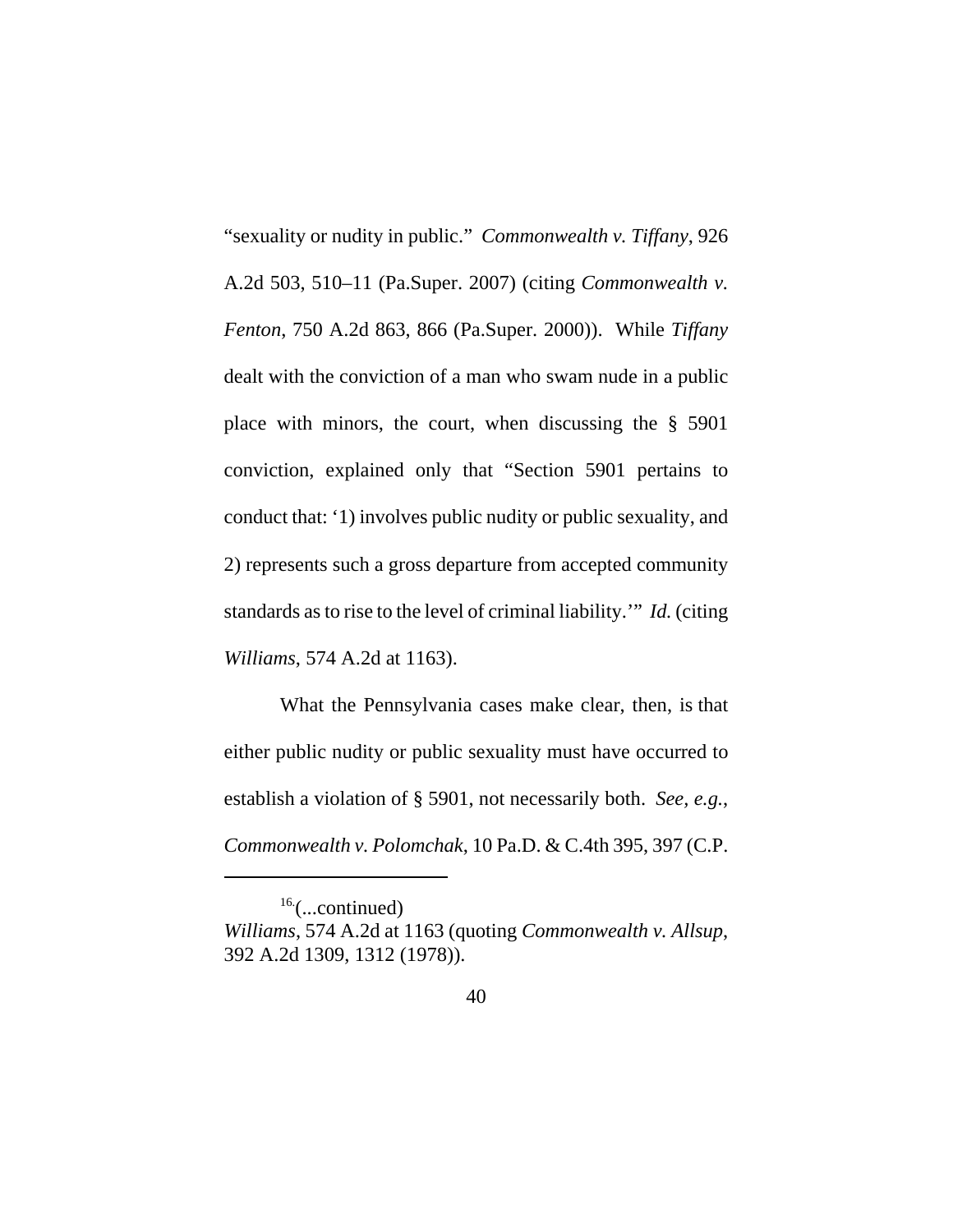Bucks Co. 1991), *aff'd*, 421 Pa.Super. 635, 612 A.2d 535 (1992) (finding defendant guilty of violating § 5901 where he sat at a bar with his hand in his lap underneath his coat and masturbated or feigned masturbation, noting that "actual nudity is not a required element of the crime of open lewdness"); *Williams*, 547 A.2d 1161 (holding that a public appearance in a t-shirt and "tight-fitting briefs" is not a lewd act).

The Troopers do not argue, nor could they, that the Plaintiffs' conduct constituted public sexuality. The question, then, is whether the Plaintiffs' conduct gave the Troopers probable cause to arrest them for open lewdness in light of the fact that, to date, the reported § 5901 cases involving nudity include only display of genitalia.

My read of Pennsylvania law is that it contemplates a fairly broad definition of nudity. The statutory definition of "nudity" in other Pennsylvania statutes suggests that exposure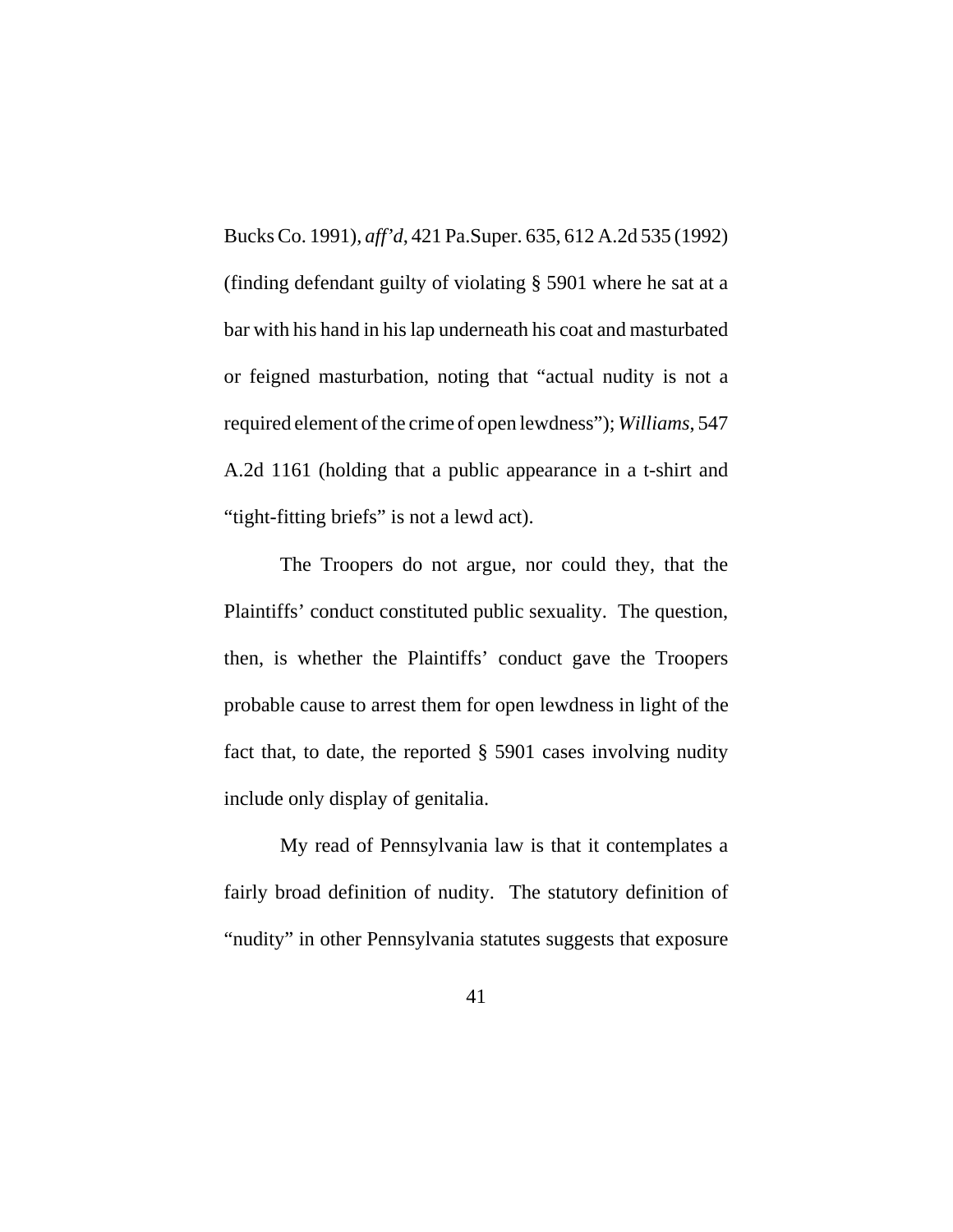of the buttocks, the conduct Plaintiffs engaged in here, falls within § 5901's ambit. For example, the Pennsylvania statute regulating distribution of obscene materials defines "nudity" as the "showing of the human male or female genitals, pubic area, or *buttocks with less than a fully opaque covering*, or the showing of the female breast with less than a fully opaque covering of any portion thereof below the top of the nipple, or the depiction of covered male genitals in a discernibly turgid state." 18 Pa.C.S. § 5903 (emphasis added). In addition, Pennsylvania's statute prohibiting "invasion of privacy" defines "[f]ull or partial nudity," as, "[d]isplay of all or any part of the human genitals or pubic area *or buttocks* . . . *with less than a fully opaque covering*." 18 Pa.C.S.A. § 7507.1 (emphasis added). Therefore, if Pennsylvania courts import into § 5901 the statutory definitions of nudity from other sections of the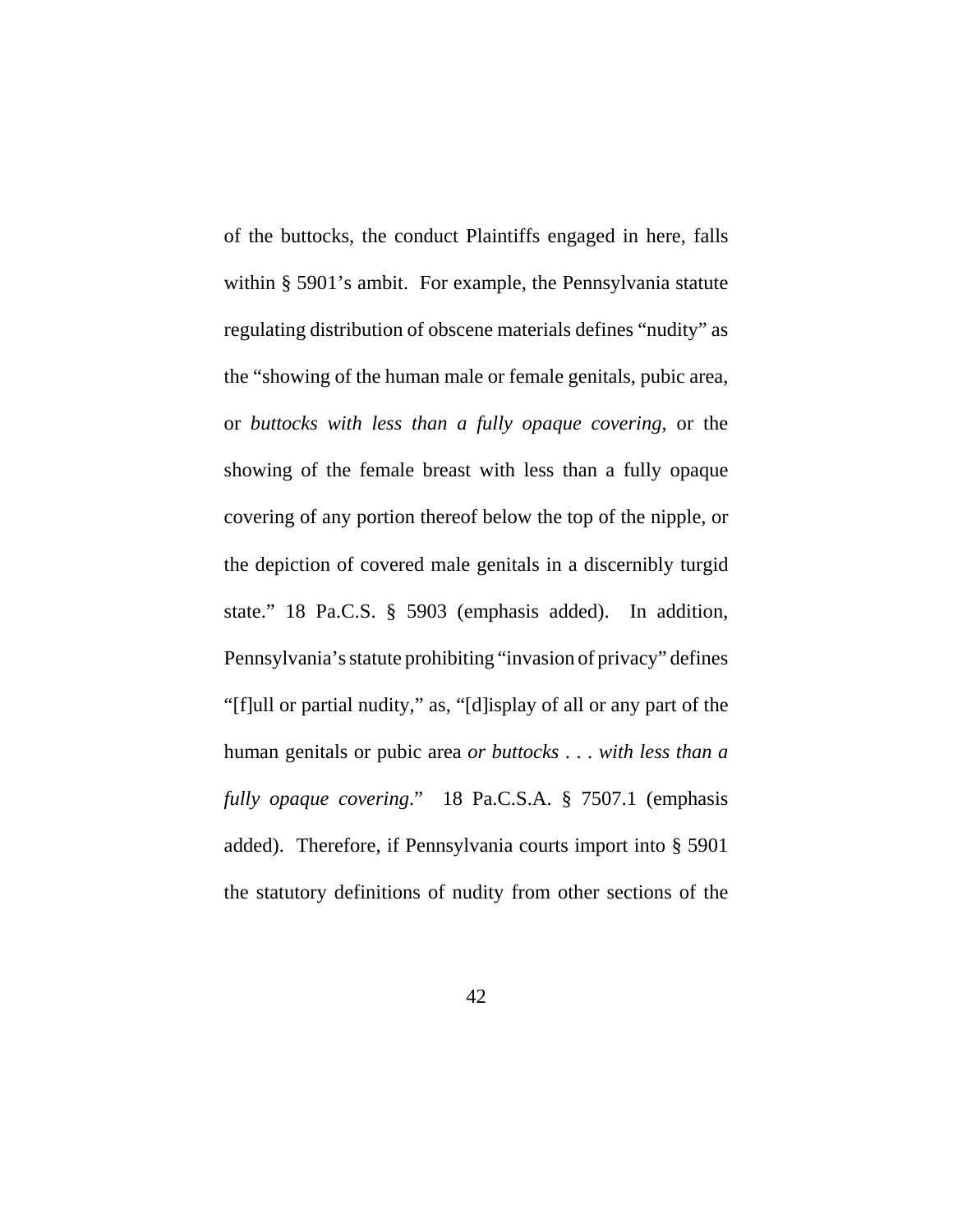Pennsylvania Crimes Code, it is reasonable to conclude that exposure of the buttocks qualifies as "nudity."

One might argue that a Pennsylvania court following *Williams* would hold that the Plaintiffs' actions fall within the *Williams* Court's holding that "walking about in underwear may be a foolish act," but it is not an illegal one. *Williams*, 574 A.2d at 1163. In *Williams*, the court noted that the Commonwealth established only that appellant walked through a parking lot in a T-shirt and underwear. *Id.* The court then explained that the "[a]ppellant's behavior cannot reasonably be found to fall within the purview of [§ 5901]. A person who is wearing a T-shirt and underwear is not appearing in the nude, and walking about in underwear may be a foolish act but is not a sexual act." *Id.*

The case at bar offers clear distinctions from the facts in *Williams*. As already stated, the statutory definition of "nudity" in other Pennsylvania statutes encompasses exposure of the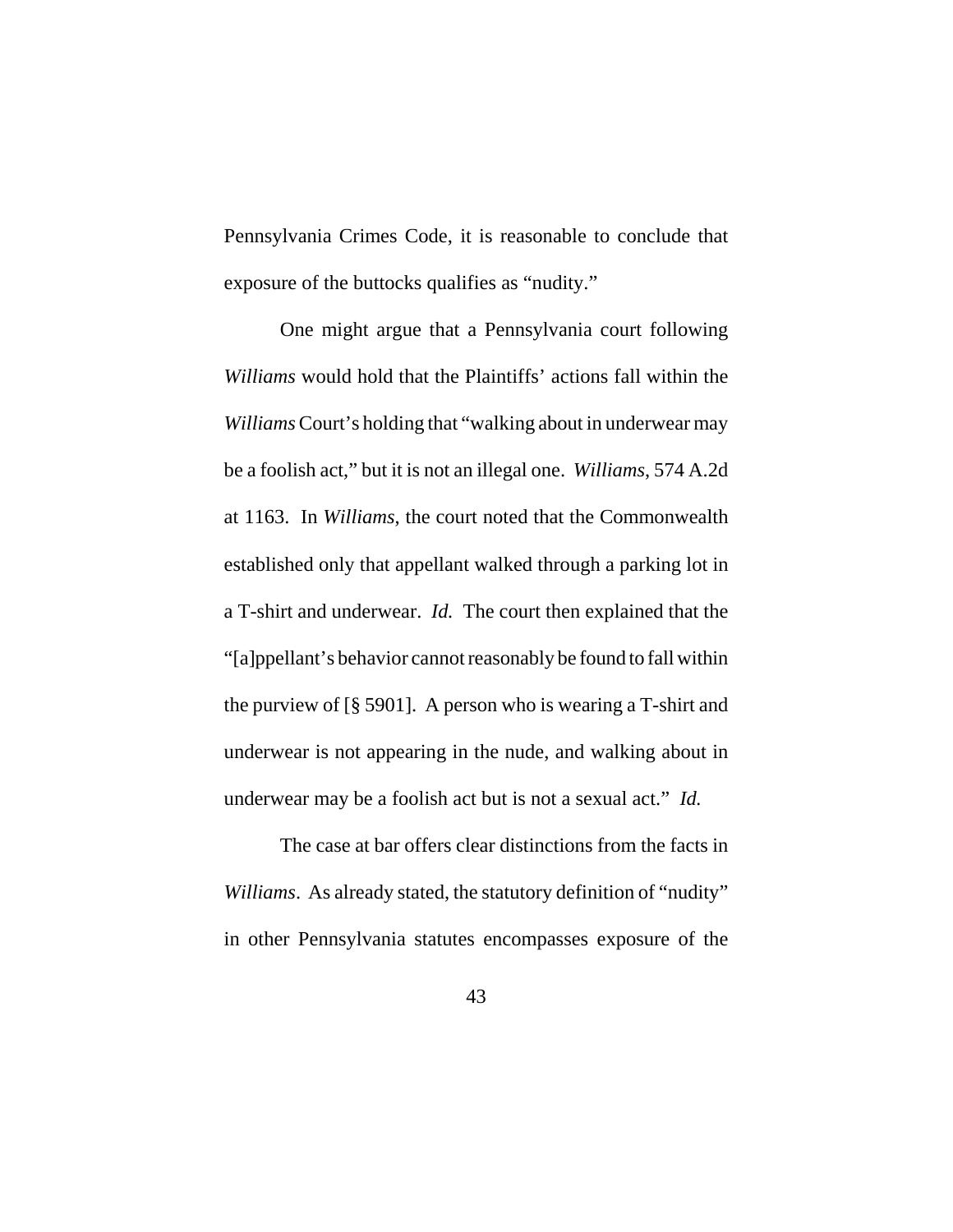buttocks—activity the Plaintiffs here unmistakably engaged in. Thus, it is reasonable to say that they were "appearing in the nude" under Pennsylvania law. Beyond that, one need hardly resort to an expert on fashion to note the obvious distinction between wearing "elastic tight-fitting briefs," *Williams*, 574 A.2d at 1162, and tight-fitting thong underwear that unmistakably displays the contours and movement of an individual's genitals, not to mention the entirety of that individual's buttocks.17

For instance, the Massachusetts Supreme Judicial Court recently held that a man violated Massachusetts' open lewdness statute when, clad in thong underwear, he lowered his pants and exposed his buttocks to four teenagers. *See Commonwealth v. Quinn*, 439 Mass. 492, 789 N.E.2d 138 (2003). Quinn contended that he did not violate the statute because he had kept his genitals covered. *Id.* at 493, 789 N.E.2d 138. (continued...)

<sup>&</sup>lt;sup>17.</sup> The District Court noted that state laws similar to  $\S$ 5901 have been construed similarly: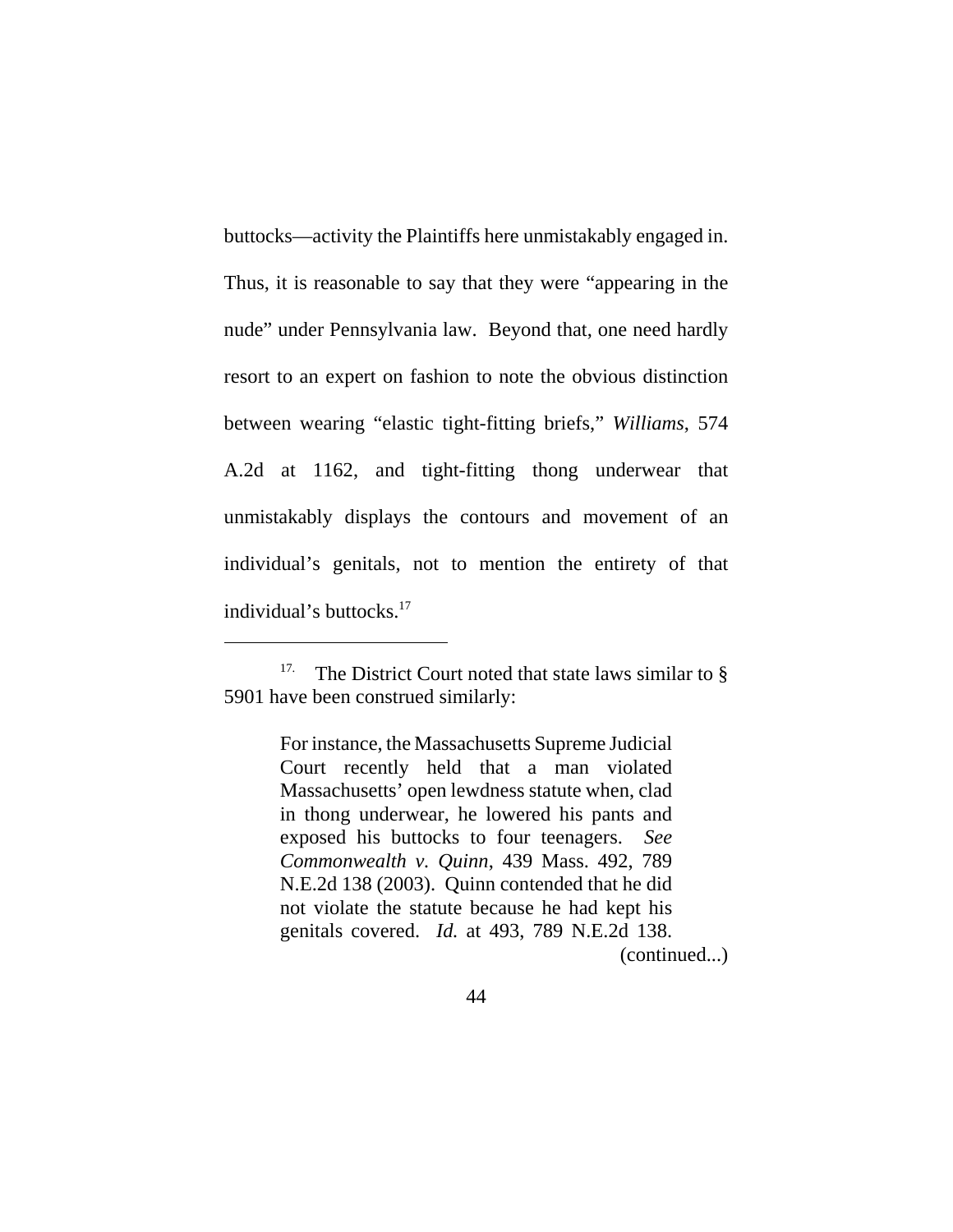A review of Pennsylvania law demonstrates that the Troopers reasonably concluded that they had probable cause to arrest Plaintiffs on violations of the open lewdness statute when the Plaintiffs' appeared at a public gathering in tight-fitting thongs and beared their buttocks. Where the state of the law is uncertain, this Court has refused to "impose upon a police officer [] the duty to correctly predict how a court will answer [an] unresolved and complex legal issue." *Radich v. Goode*, 886

*Egolf*, 421 F.Supp.2d at 865–66.

 $17$ . (...continued)

Like § 5901, the Massachusetts statute included no definition of "lewdness," and derived from the common law. *Id.* at 493–95, 789 N.E.2d 138. The *Quinn* Court reviewed analogous case law from Florida, Michigan, Minnesota, Nevada, Vermont, Virginia, and West Virginia, and found that none of those decisions "cabin[ed] the offensive conduct to the intentional exposure of genitals." *Id.* Accordingly, the Supreme Judicial Court held that Quinn's deliberate exposure of his buttocks was a "lewd" act under Massachusetts law.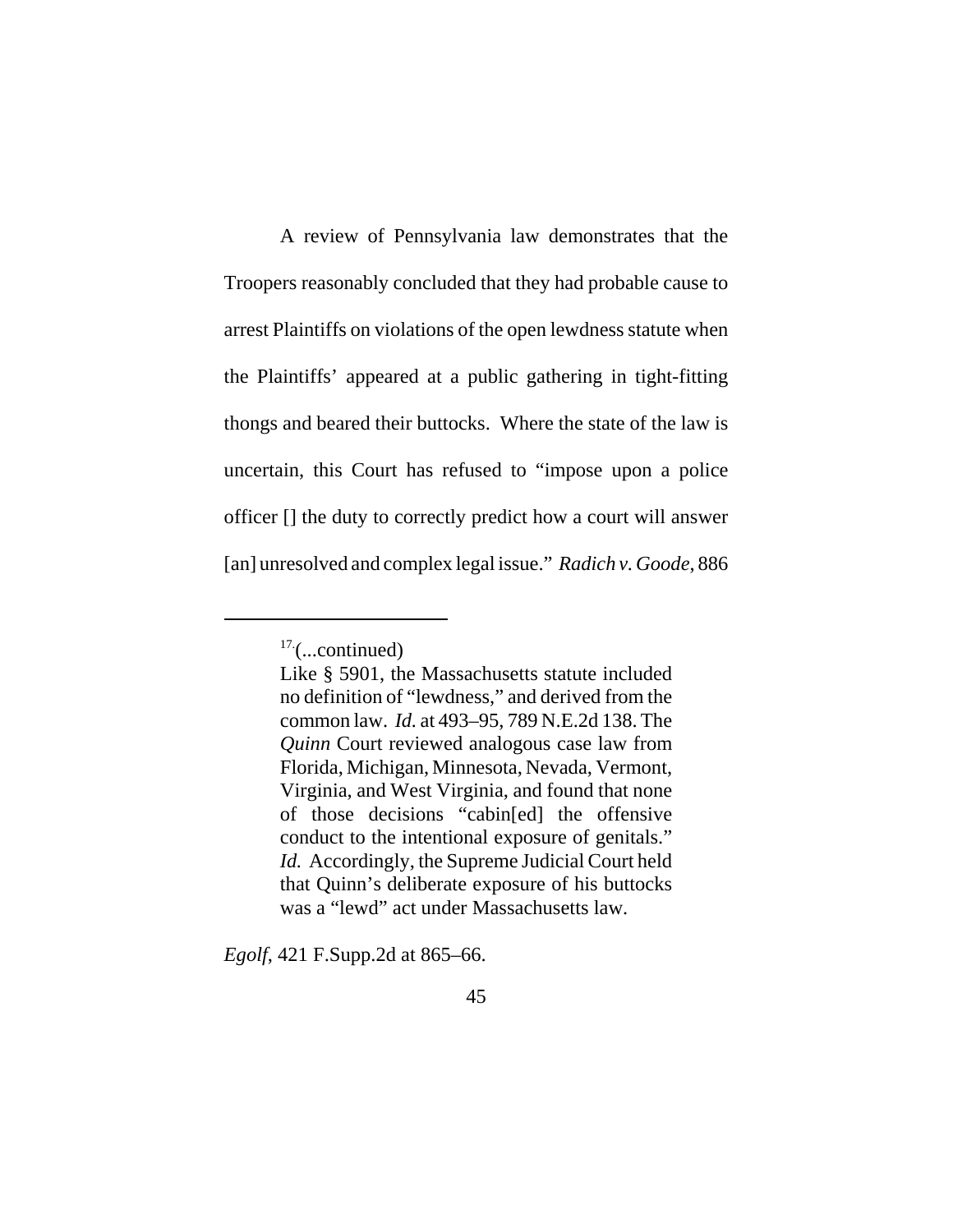F.2d 1391, 1398 (3d Cir. 1989). Further, it was reasonable for the Troopers to presume that actual exposure of the genitals was not required in order to violate § 5901, as a separate statute prohibits such conduct. *See* 18 Pa.C.S. § 3127 ("A person commits indecent exposure if that person exposes his or her genitals in any public place or in any place where there are present other persons under circumstances in which he or she knows or should know that this conduct is likely to offend, affront or alarm."); *see also Commonwealth v. Polomchak*, 10 Pa. D. & C. 4th 395, 397 (C.P. Bucks Co. 1991) ("[A]ctual nudity is not a required element of the crime of open lewdness.").

Given the uncertainty in the application of Pennsylvania law to the facts before us, we conclude that "[p]robable cause exist[ed] [because] the facts and circumstances are sufficient to warrant a prudent man in believing that the [Plaintiffs] had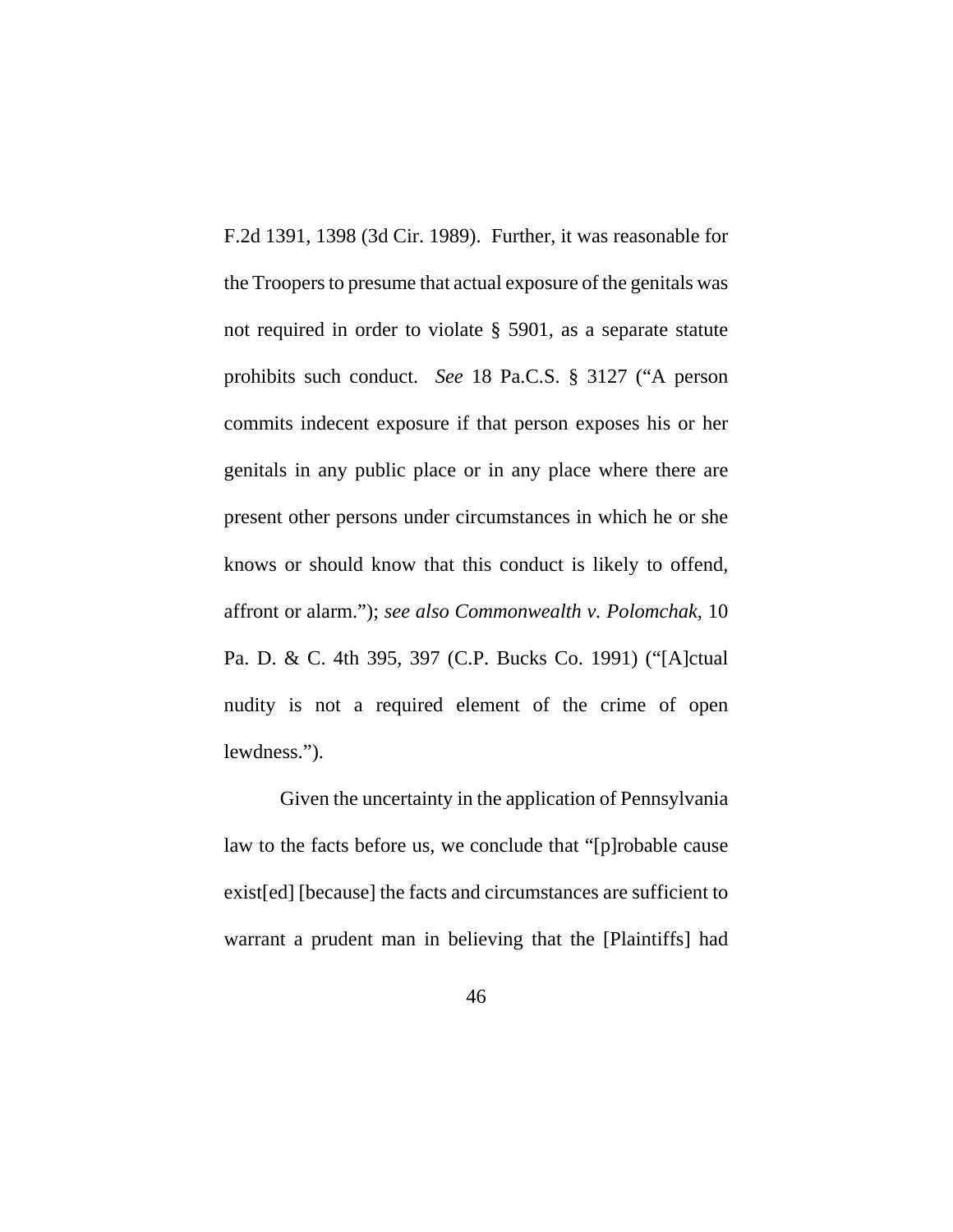committed or [were] committing an offense." *Radich*, 886 F.2d at 1395 (internal quotations omitted) (citing *Beck v. Ohio*, 379 U.S. 89, 91 (1964)). Thus, the Plaintiffs have not established that their Fourth Amendment rights were violated, *i.e.*, that they suffered a constitutional deprivation under § 1983.

II.

The Plaintiffs argue that the Troopers violated their First Amendment rights by interfering with their protest. That would require a court considering the initial *Saucier* question to decide whether the Plaintiffs' formation of the pyramid while wearing only thong underwear constituted expressive conduct, permitting them to invoke the First Amendment. *See Texas v. Johnson*, 491 U.S. 397, 403 (1989). If that court—or this panel—concluded that the conduct was expressive, its next determination would be whether the State's regulation is related to the suppression of free expression, *i.e.*, whether the statute is content-neutral or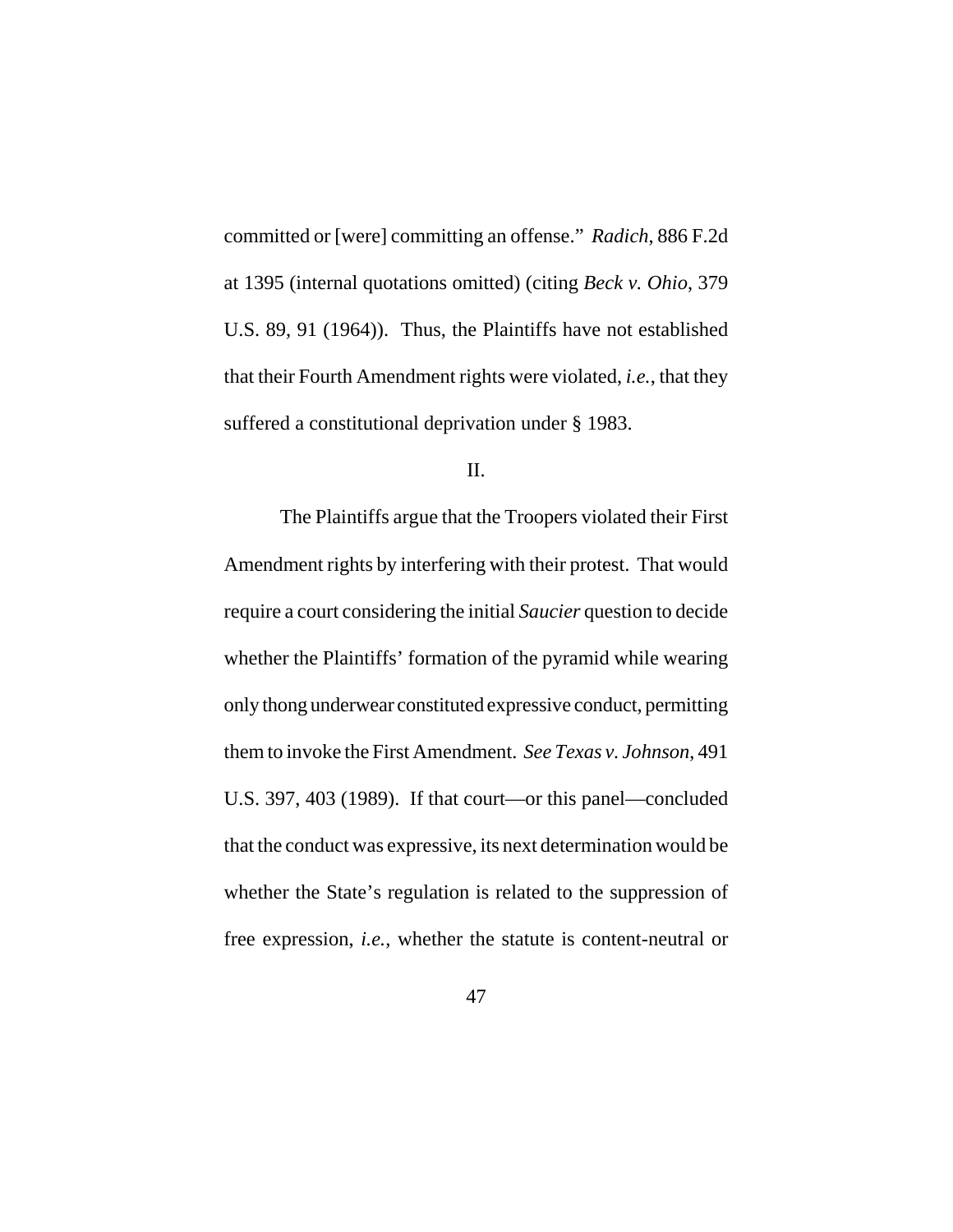content-based. *See id.*; *City of Renton v. Playtime Theatres*, *Inc.*, 475 U.S. 41, 48 (1986) (explaining that "'content-neutral' speech regulations as those that 'are justified without reference to the content of the regulated speech'" (citations omitted)). And if the court concluded that the State's regulation is not related to expression, then the less stringent standard announced in *United States v. O'Brien*, 391 U.S. 367 (1968), would control. *Johnson*, 491 U.S. at 403. A contrary conclusion would place the State's regulation outside of the *O'Brien* test. *Id.* 

"In deciding whether particular conduct possesses sufficient communicative elements to bring the First Amendment into play," the relevant inquiry is whether "'[a]n intent to convey a particularized message was present, and [whether] the likelihood was great that the message would be understood by those who viewed it.'" *Johnson*, 491 U.S. at 404 (quoting *Spence v. Washington*, 418 U.S. 405, 409–12 (1974)).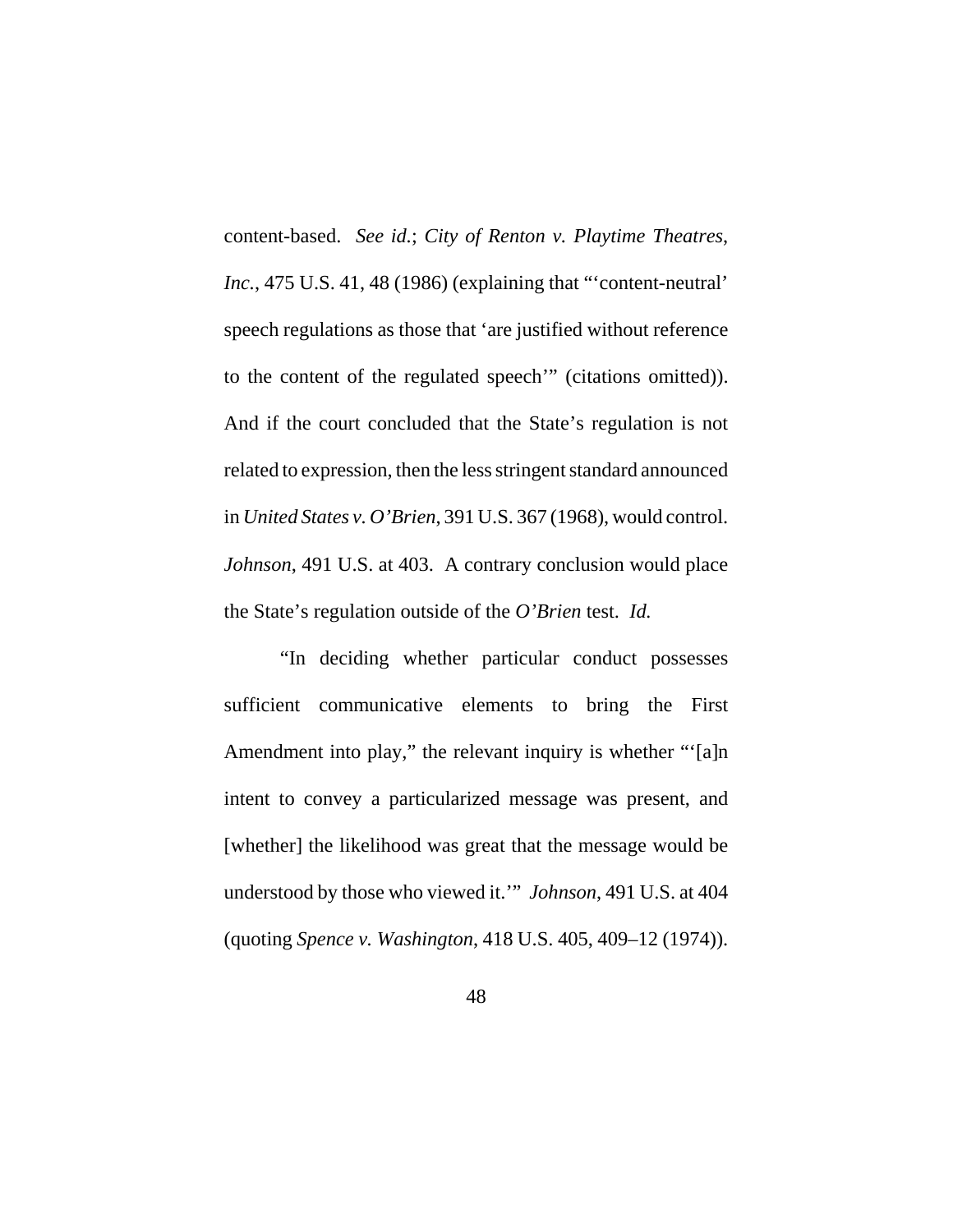In reaching the constitutional claim, I am convinced that the Plaintiffs intended to convey a particularized message when they stripped down to thongs and formed a pyramid; and indeed, the Troopers do not dispute this. Further, on an appeal from a grant of summary judgment, it must be assumed that "the likelihood was great that the message would be understood by those who viewed it." *Spence*, 418 U.S. at 411–12. Therefore, I begin by recognizing that the Plaintiffs engaged in expressive conduct. Accordingly, they are permitted to invoke the First Amendment.

Generally, the Government has a "freer hand" in restricting expressive conduct than restricting writings and speech. *Johnson*, 491 U.S. at 406. The Government may not, however, forbid particular conduct "*because* it has expressive elements." *Id.* Therefore, in order to determine whether the *O'Brien* test applies here, I look to whether Pennsylvania has an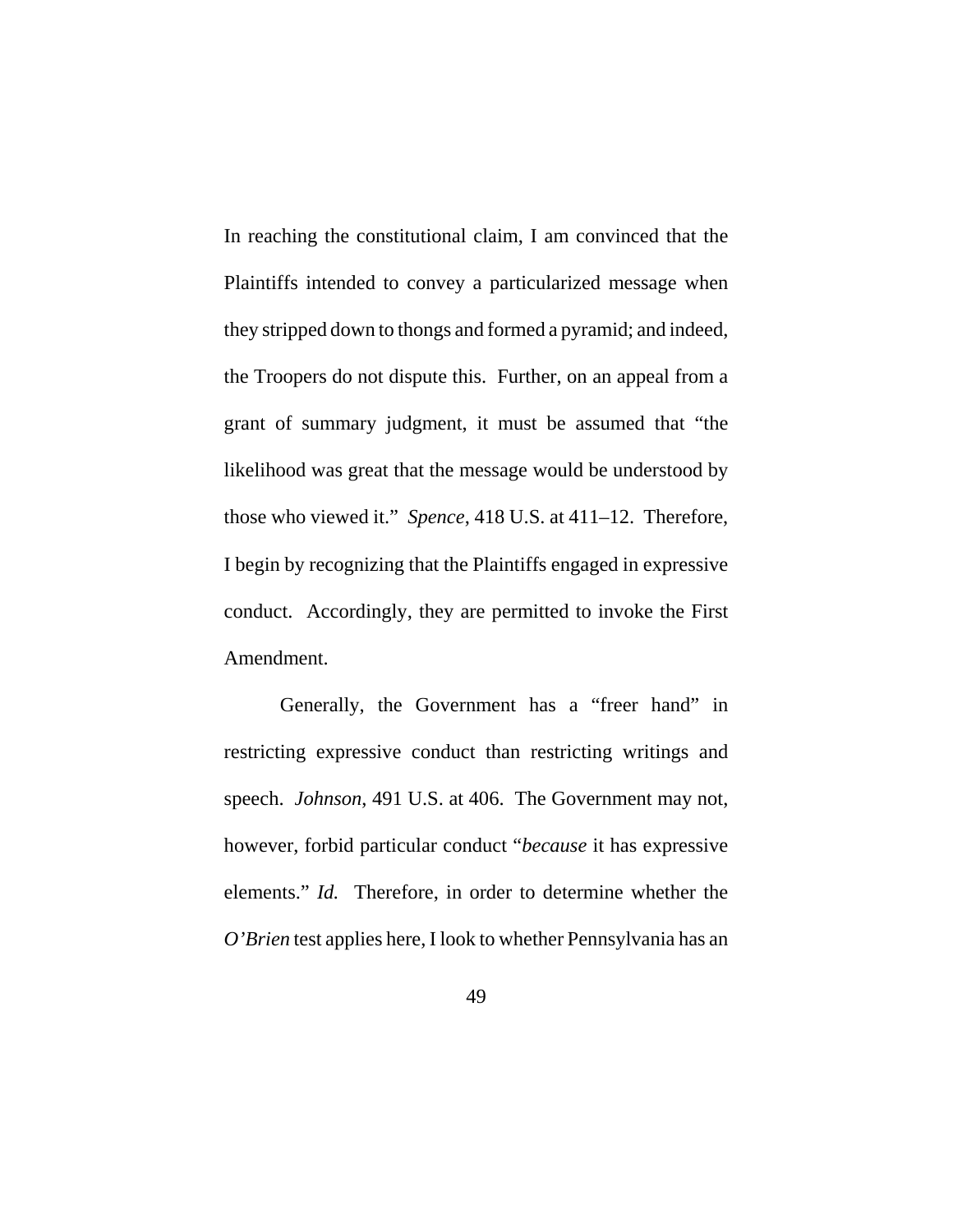interest in regulating the conduct made illegal by § 5901 that is unrelated to the suppression of expression. *See id.* at 407.

What is initially clear about § 5901 is that it was intended to codify the common law. The statute was taken directly from the Model Penal Code and is a descendant of the common law offense of "open and notorious lewdness." 14 West's Pa. Prac., Crim. Offenses & Defenses O240 (5th ed.) (quoting 4 Blackstone, Commentaries \*64). *See also Heinbaugh*, 354 A.2d at 247*.* The purpose of the statute was to prohibit conduct that tended to corrupt the morals of the community. *Heinbaugh*, 354 A.2d at 247 (citing *Winters v. New York*, 333 U.S. 507, 515 (1948)). The Supreme Court has made clear that "[t]he traditional police power of the States is defined as the authority to provide for the public health, safety, and morals." *Barnes v. Glen Theatre, Inc.*, 501 U.S. 560, 569 (1991). *Accord The License Cases*, 46 U.S. (5 How.) 504, 527–28 (1847); *Medtronic, Inc. v. Lohr*, 518 U.S. 470, 475 (1996); *Metro. Life Ins. Co. v. Massachusetts*, 471 U.S. 724, 756 (1985). I am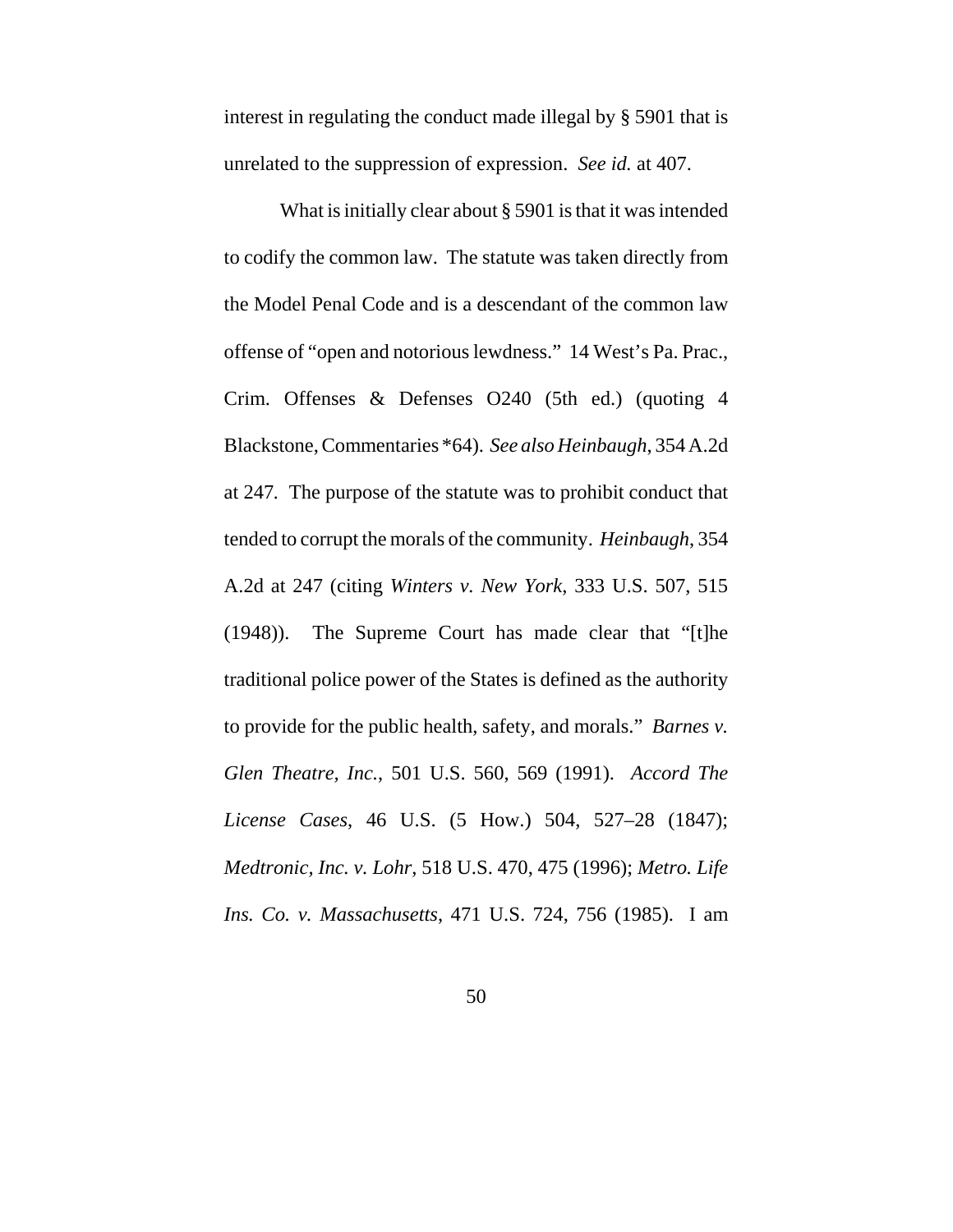satisfied that this interest is unrelated to expression, and therefore, that the statute is content-neutral.

The Plaintiffs argue that the statute<sup>18</sup> is a content-based regulation because it is based on "the conduct's communicative impact on others."19 As the Troopers point out, however, the

Plaintiffs' argument is essentially that

conduct which 'alarms' or 'affronts' others has a 'communicative impact' by virtue of the very fact that it alarms or affronts. Offensive conduct is thus *by definition* 'communicative'—because it offends people––and for the government to proscribe such conduct is a 'content-based regulation' because it proscribes the 'message' of, well, offensiveness.

Brief of Defendant-Appellees at 27. The Plaintiffs' argument is

misplaced. It is a well-settled principle of our nation's First

Amendment jurisprudence that *ideas* and *speech* may not be

proscribed merely because of the emotive impact they may have

<sup>18.</sup> Again, the statute reads: "[a] person commits a misdemeanor of the third degree if he does any lewd act which he knows is likely to be observed by others who would be affronted or alarmed." 18 Pa.C.S.A. § 5901.

 $19.$  To the extent that the Plaintiffs intend this argument to be a facial challenge to the statute, I do not address it as such because I have concluded that the statute is content-neutral.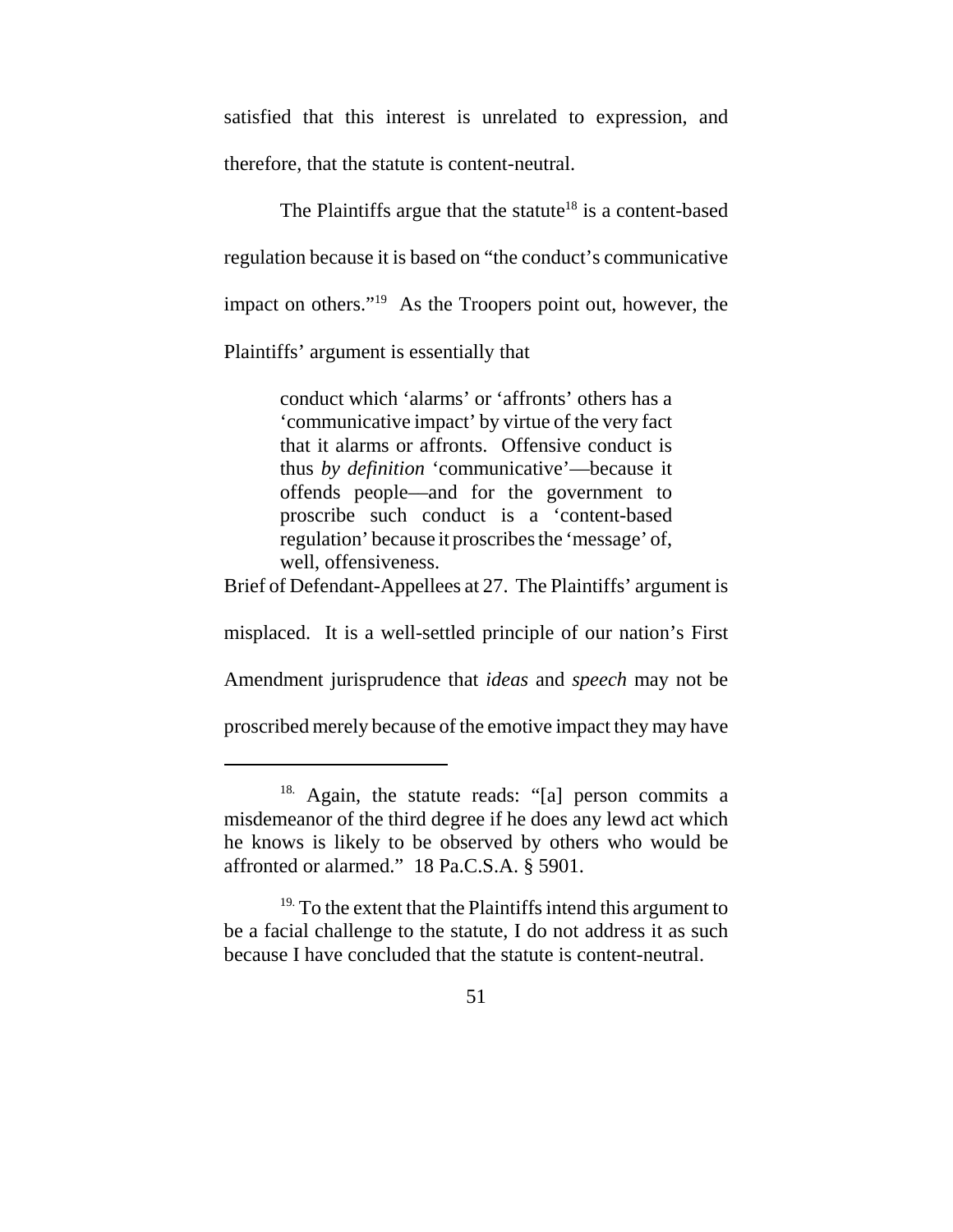on listeners. *See, e.g.*, *Spence*, 418 U.S. at 412; *Boos v. Barry*, 485 U.S. 312; *R.A.V. v. St. Paul*, 505 U.S. 377 (1992). Yet, I know of no case in which the Supreme Court has extended this proscription to *conduct* because it elicits an "emotive impact." The Plaintiffs' attempt to elide the distinction between speech and conduct, between ideas and action, must fail. $^{20}$ 

For example, in *R.A.V. v. St. Paul*, several young men were prosecuted for placing a burning cross in a black neighbor's yard, in violation of a St. Paul, Minnesota, ordinance which prohibited placing "on public or private property a symbol, object, appellation, characterization or graffiti, including, but not limited to, a burning cross or Nazi swastika, which one knows or has reasonable grounds to know arouses anger, alarm or resentment in others on the basis of race, color,

 $20.$  Importantly, the record makes clear that the Plaintiffs' political expression was not restricted because of the content of the message they conveyed. *See Texas v. Johnson*, 491 U.S. 397, 412 (1989). The record shows that the crowd included many other protesters, none of whom were arrested. Further, the Troopers did not arrest one individual who participated in the pyramid who "quickly dressed." *Egolf v. Witmer*, 421 F.Supp.2d 858, 862 (E.D.Pa. 2006) (citing Pl. Mem. at 11).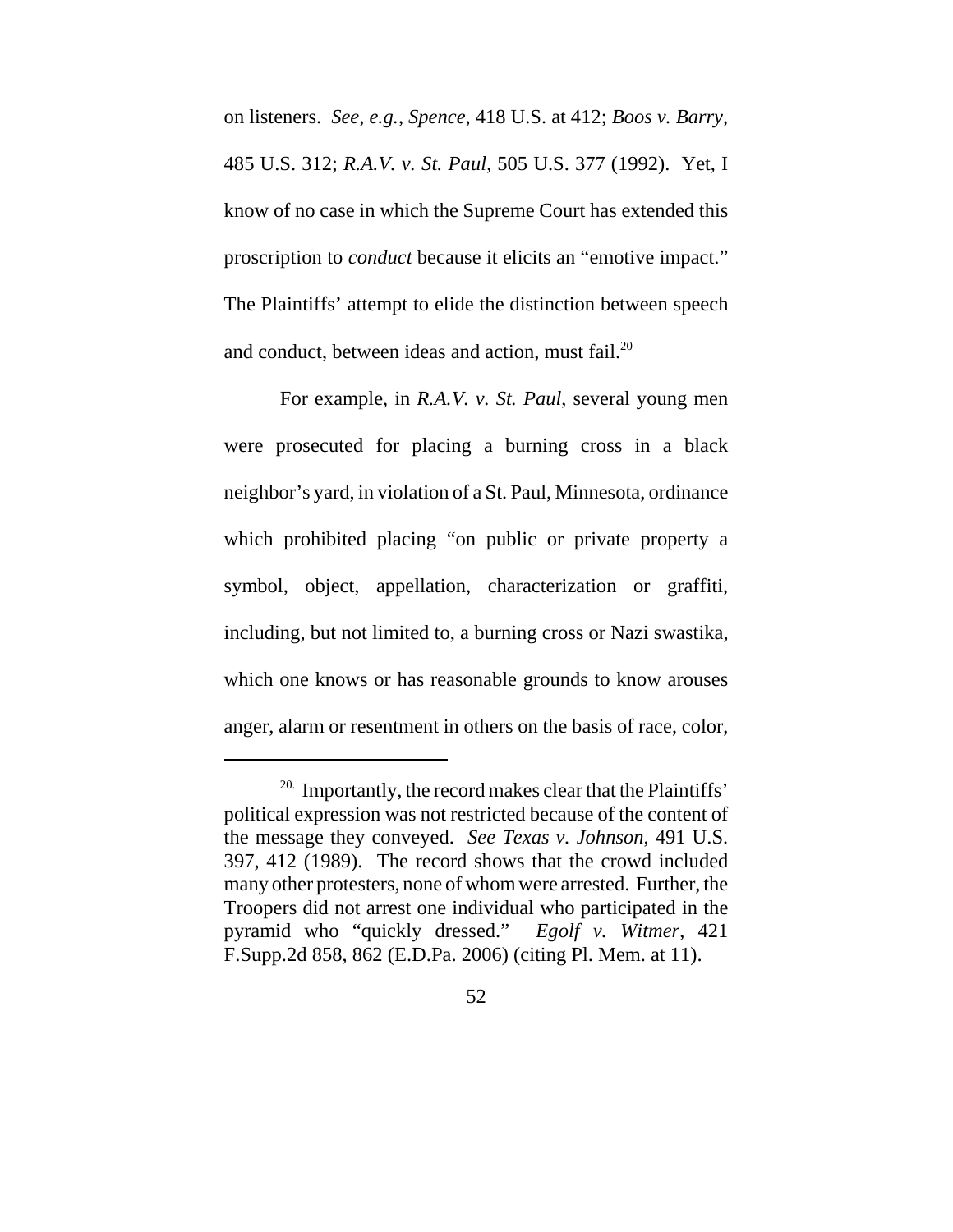creed, religion or gender." 505 U.S. 377, 380 (1992) (citing St. Paul Bias-Motivated Crime Ordinance, St. Paul, Minn., Legis.Code § 292.02 (1990)). The Supreme Court observed that, "[c]ontent-based regulations are presumptively invalid," because "[t]he First Amendment generally prevents government from proscribing speech, or even expressive conduct, because of disapproval of the ideas expressed." *R.A.V.*, 505 U.S. at 382 (internal citations omitted). The Court further elaborated "that nonverbal expressive activity can be banned because of the action it entails, but not because of the ideas." *Id*. at 385. The *R.A.V.* Court made clear that the ordinance was content-based not because it specified that the proscribed conduct had to "arouse[] anger, alarm or resentment," but because it further restricted the impermissible bases of those sentiments to "race, color, creed, religion or gender." *Id.* at 385–88. *R.A.V. v. St. Paul* makes clear that regulations of expressive conduct are content-based only when the regulation is justified by an interest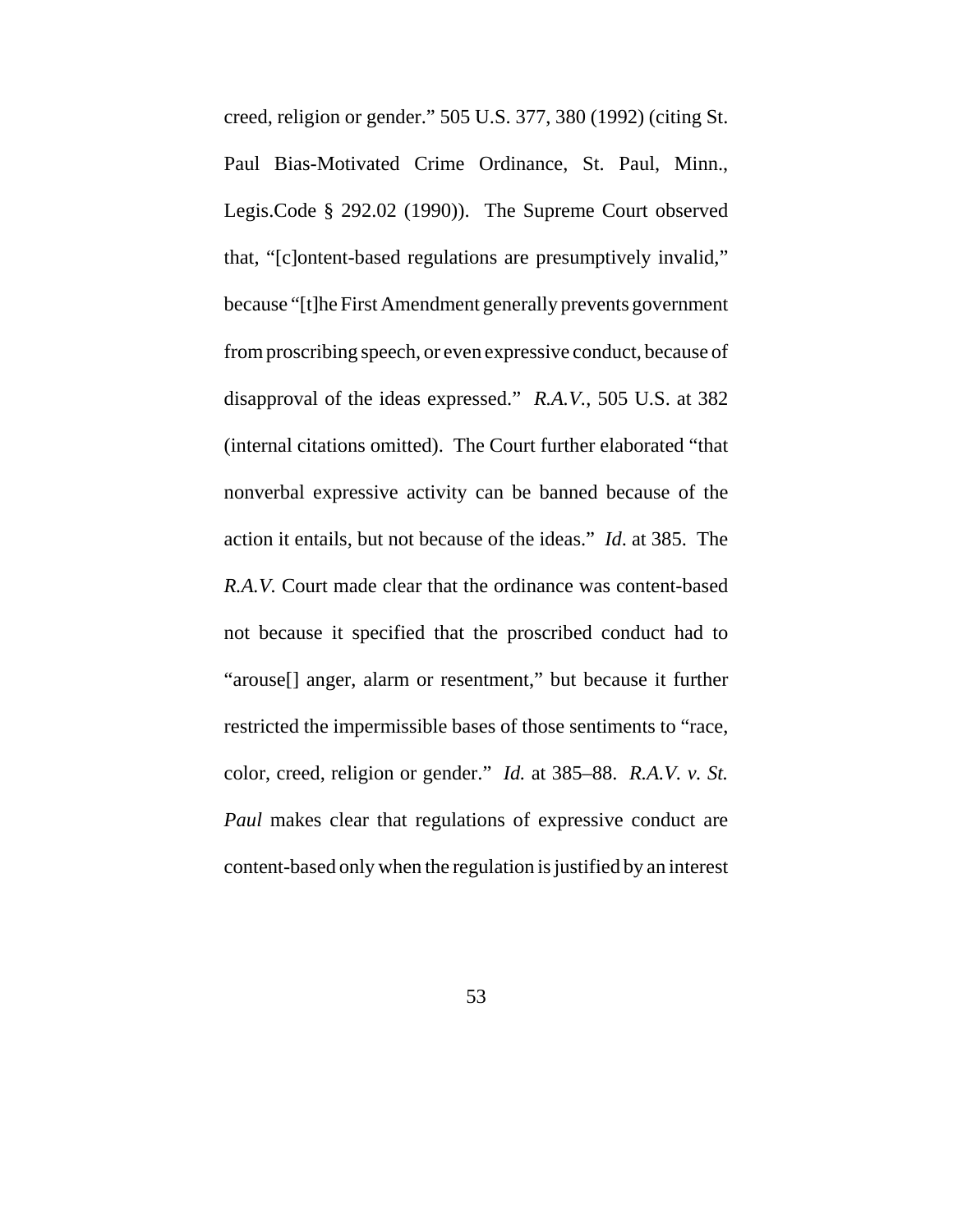related to an idea or ideas communicated by the conduct, and not because the conduct elicits a reaction.

Next, the Plaintiffs urge this court to refer to the Supreme Court's test for regulation of depictions of obscenity as articulated in *Miller v. California*, 413 U.S. 15 (1973).<sup>21</sup> However, Plaintiffs overlook the *Miller* Court's express distinction between depictions and descriptions of lewdness from lewd public conduct, stating that, "[a]lthough we are not presented here with the problem of regulating lewd public conduct itself, the States have greater power to regulate

21.The *Miller* test is, in full:

The basic guidelines for the trier of fact must be: (a) whether "the average person, applying contemporary community standards" would find that the work, taken as a whole, appeals to the prurient interest; (b) whether the work depicts or describes, in a patently offensive way, sexual conduct specifically defined by the applicable state law; and (c) whether the work, taken as a whole, lacks serious literary, artistic, political, or scientific value.

*Miller v. California*, 413 U.S. 15, 23 (1973) (internal citations omitted).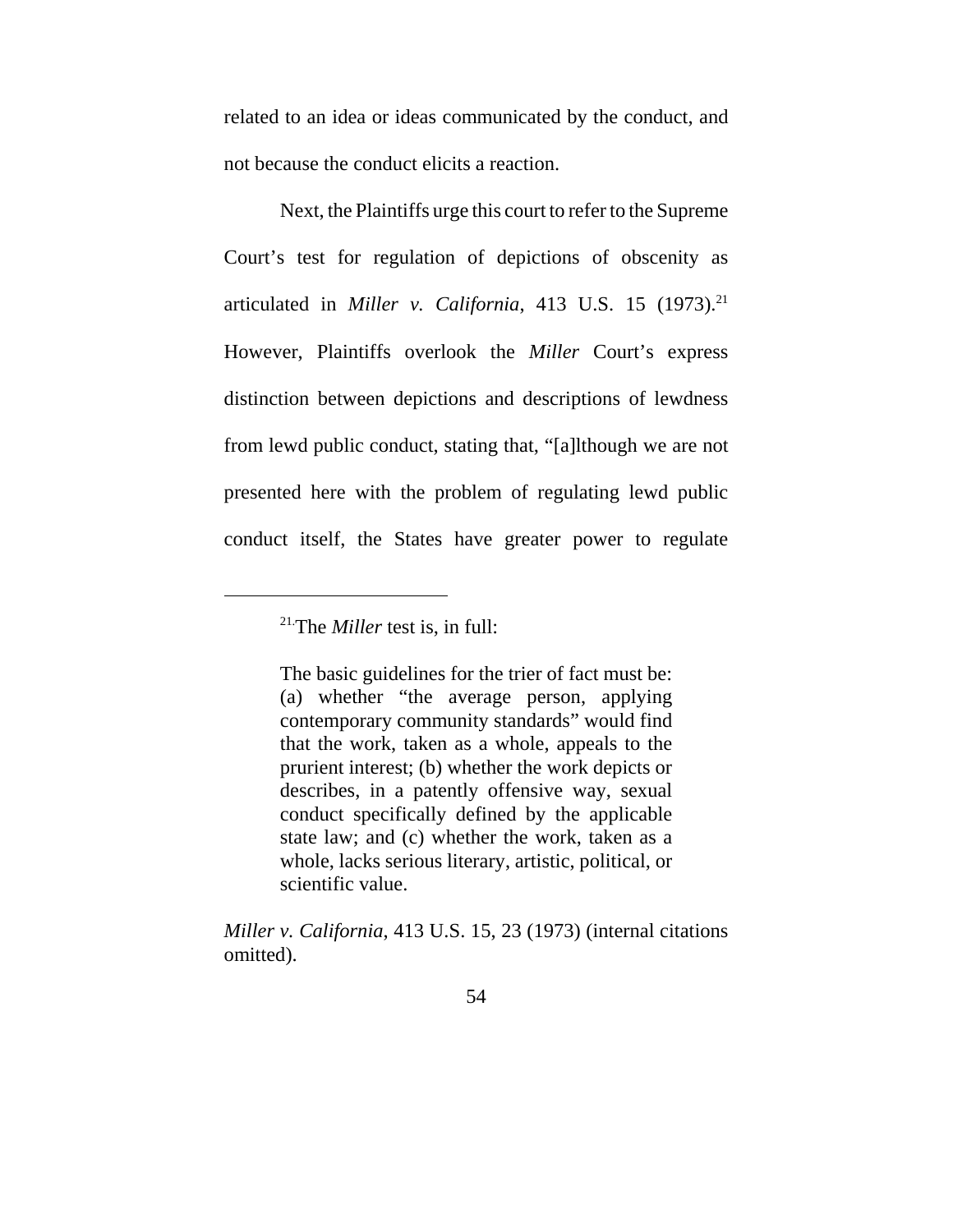nonverbal, physical conduct than to suppress depictions or descriptions of the same behavior." *Miller*, 413 U.S. at 26 n.8. The Court explicitly noted that the *O'Brien* test was appropriate when dealing with the regulation of conduct embodying "both speech and non-speech elements." *Id.* 

Taken together, *R.A.V. v. St. Paul* and *Miller v. California* teach that the *O'Brien* test is appropriate for the regulation of lewd conduct that can be justified without reference to expression of an idea. *See also City of Erie v. Pap's A.M.*, 529 U.S. 277, 289 (2000) ("If the governmental purpose in enacting the regulation is unrelated to the suppression of expression, then the regulation need only satisfy the "less stringent" standard from *O'Brien* for evaluating restrictions on symbolic speech."). Accordingly, application of the *O'Brien* test is appropriate.

The next determination for a court in deciding the constitutional question is whether the statute's application to the Plaintiffs satisfies the four-part test of *O'Brien*. In other words,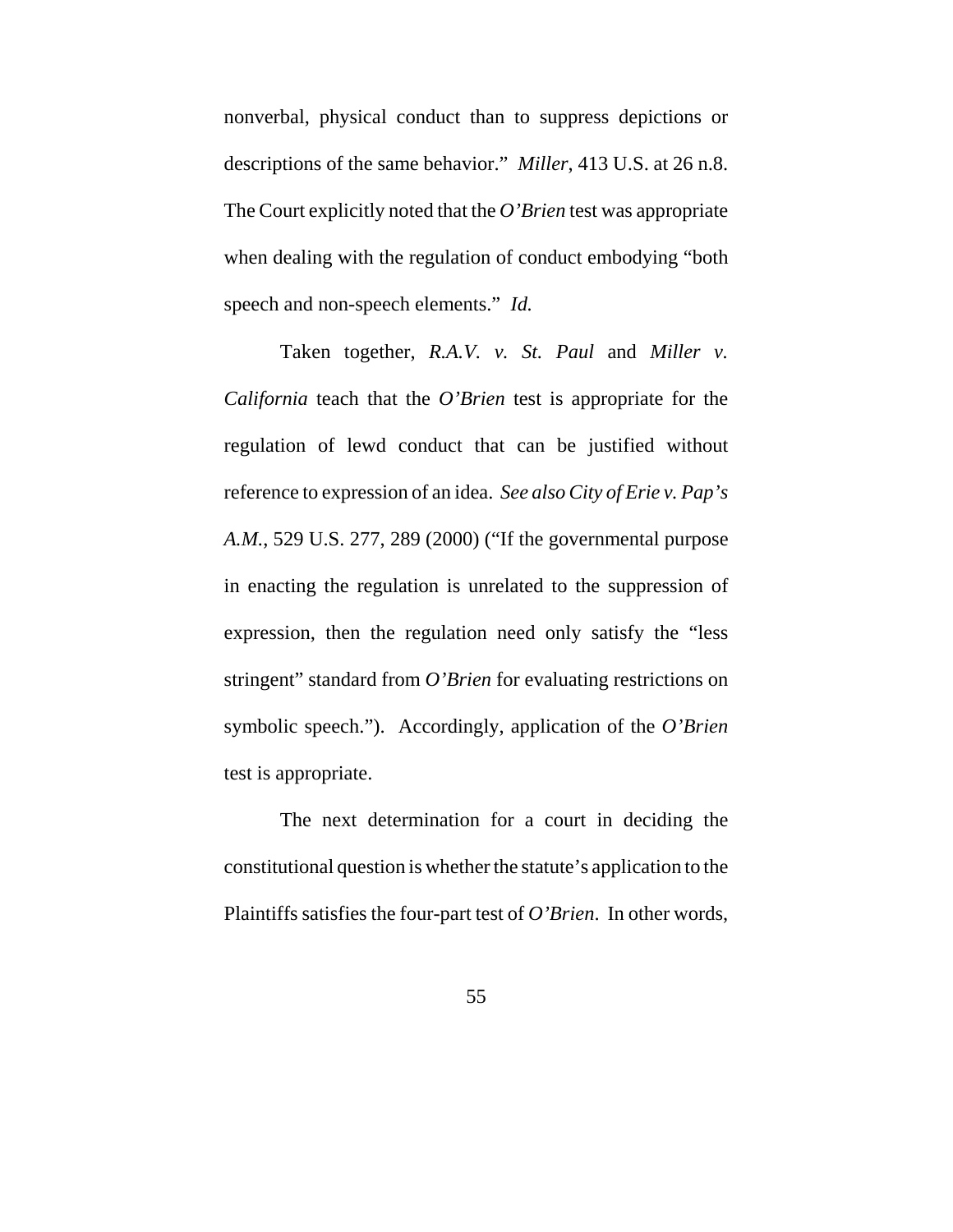we must determine if the statute, as applied to the Plaintiffs, is constitutional. I conclude that it is. The *O'Brien* Court held that:

> [A] government regulation is sufficiently justified if it is within the constitutional power of the Government; if it furthers an important or substantial governmental interest; if the governmental interest is unrelated to the suppression of free expression; and if the incidental restriction on alleged First Amendment freedoms is no greater than is essential to the furtherance of that interest.

391 U.S. at 376–77. First, Pennsylvania has the power to

regulate public lewdness. The Supreme Court has often upheld similar legislation as it falls within "[t]he traditional police power of the States . . . to provide for the public health, safety, and morals." *Barnes*, 501 U.S. at 569. Second, the statute furthers an important or substantial government purpose. The *Barnes* Court held that a "public indecency statute furthers a substantial government interest in protecting order and morality." *Id*. While the statute at issue is not designated as a "public indecency" statute, it serves the same function of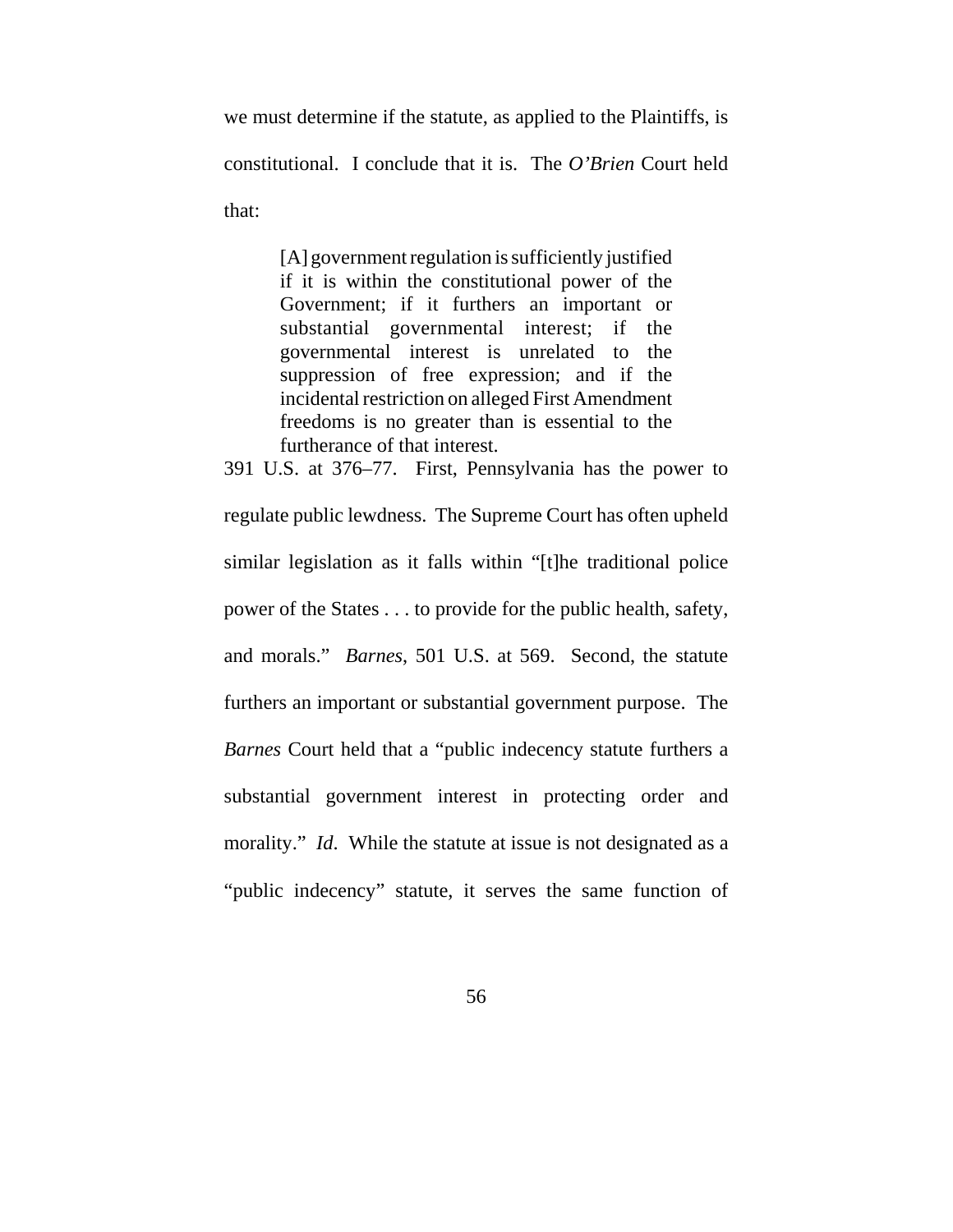protecting societal order and morality. *See Barnes*, 501 U.S. at 568.

The third *O'Brien* factor—whether the government interest is unrelated to the suppression of free expression—is similar to the question of content-neutrality. *See Pap's A.M.*, 529 U.S. at 296 ("[T]he regulation is still properly evaluated as a content-neutral restriction because the interest in combating the secondary effects associated with those clubs is unrelated to the suppression of the erotic message conveyed by nude dancing."). The Government's interest in discouraging lewdness and protecting children and unsuspecting adults from such acts is unrelated to the suppression of any message intended to be conveyed by the lewd acts. *See Commonwealth v. Allsup*, 392 A.2d 1309, 1311 (Pa. 1978) (explaining that "[t]he gist of the crime is the immediate offensive or frightening impact on members of the public who observe or are likely to observe the defendant's conduct"). As the District Court recognized, the Plaintiffs' argument—that they were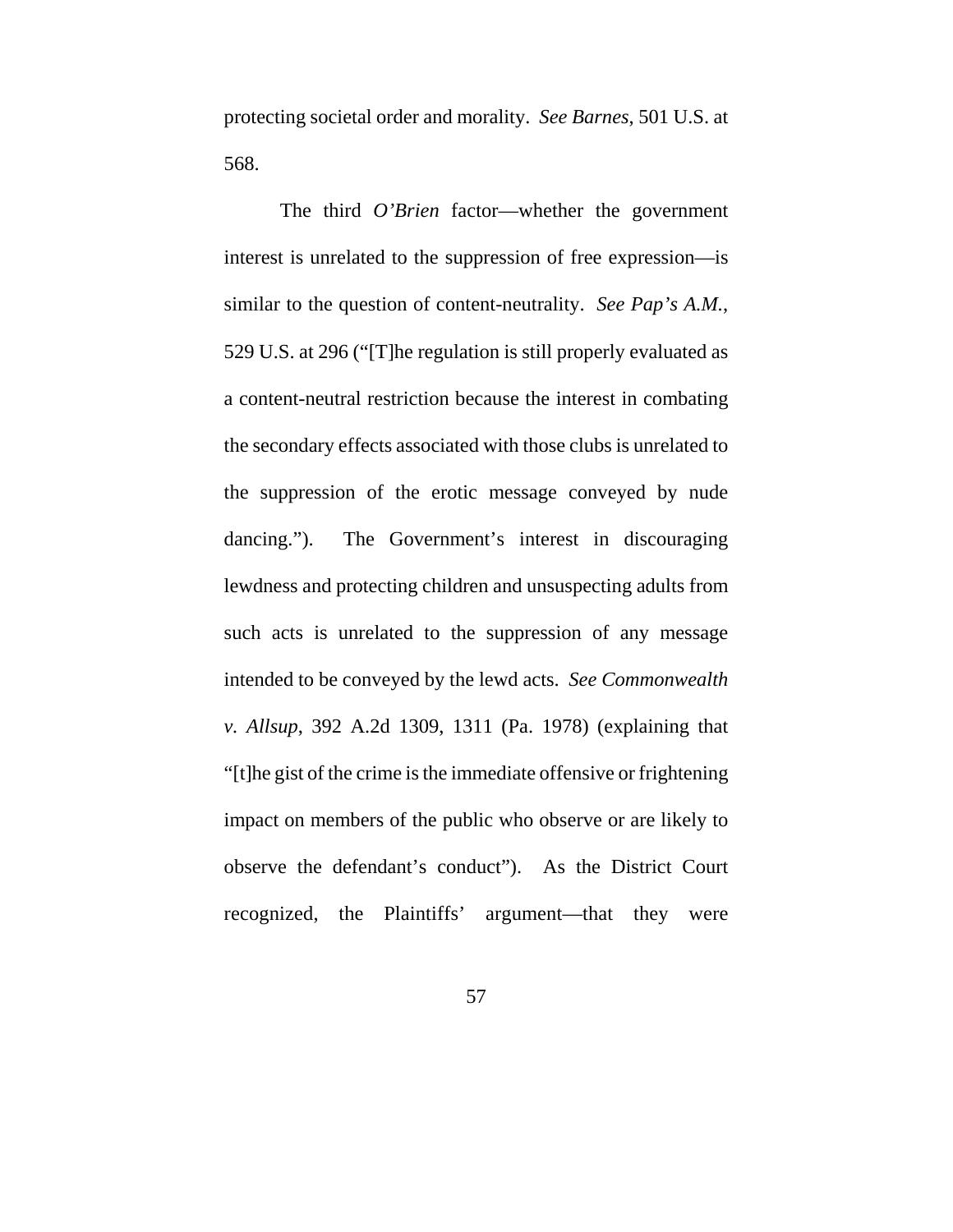"expressing themselves" through their nudity—does not change this conclusion. *See Barnes*, 501 U.S. at 571 ("Public nudity is the evil the State seeks to prevent, whether or not it is combined with expressive activity.").

The fourth *O'Brien* factor inquires whether the restriction on First Amendment freedoms is no greater than necessary to fulfill the Government's interest. 391 U.S. at 377. *See also Turner Broad. Sys., Inc. v. F.C.C.*, 512 U.S. 622, 662 (1994) ("[T]he requirement of narrow tailoring is satisfied 'so long as the . . . regulation promotes a substantial government interest that would be achieved less effectively absent the regulation.'") (citations omitted). The interest served by § 5901 is to prevent lewd conduct in a setting where it clearly violates community standards. *See Pap's A.M.*, 529 U.S. at 296. Plaintiffs do not propose a less restrictive means of achieving this end than the approach employed in § 5901, nor do I find it easy to posit one. Furthermore, because this is a content-neutral restriction, the